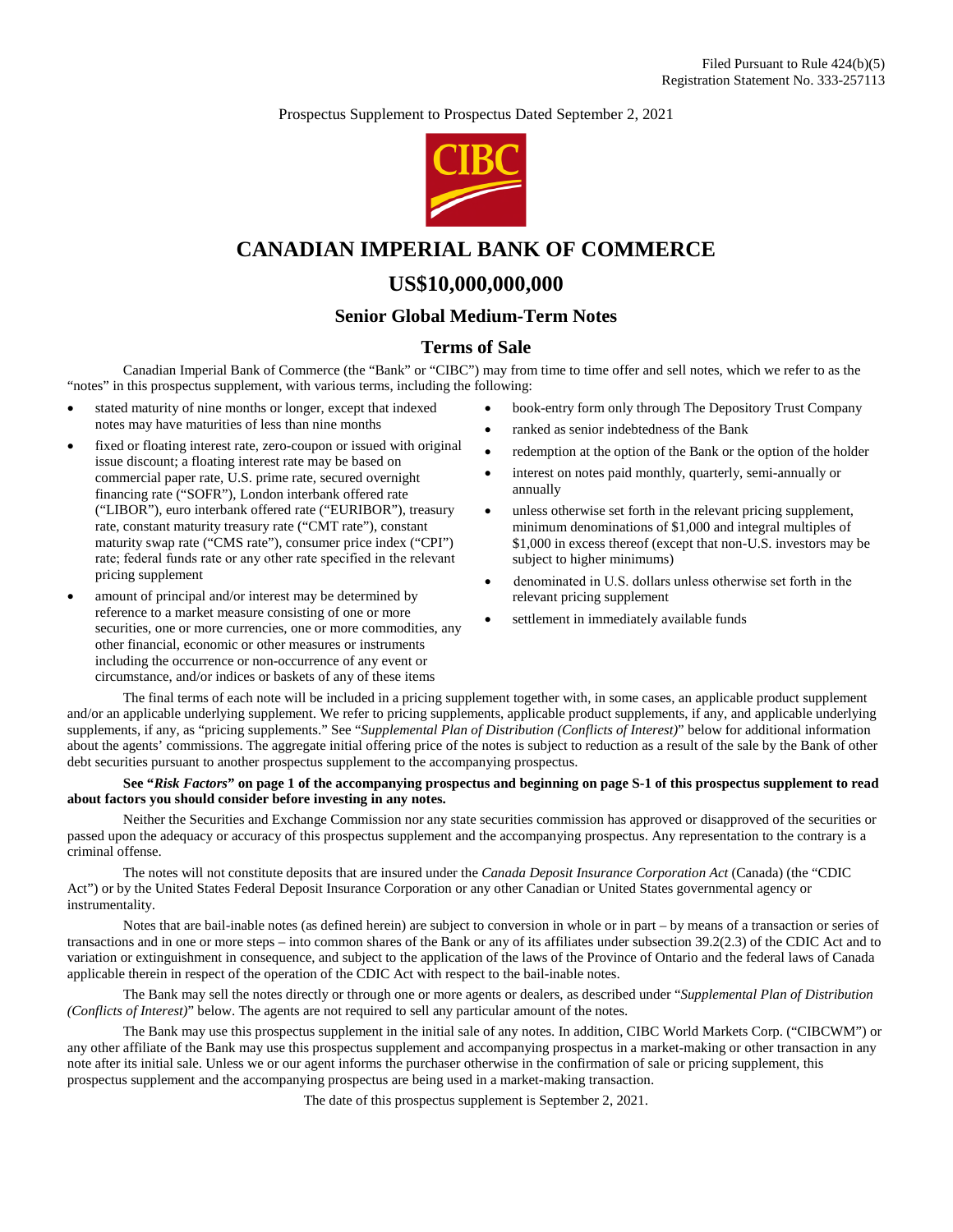# **TABLE OF CONTENTS**

# **Page**

# **Prospectus Supplement**

| About This Prospectus Supplement                          | $S-1$  |
|-----------------------------------------------------------|--------|
| Risk Factors                                              | $S-1$  |
| Use of Proceeds                                           | $S-16$ |
| Description of the Notes We May Offer                     | $S-17$ |
| Supplemental Plan of Distribution (Conflicts of Interest) | $S-48$ |

# **Prospectus**

| About this Prospectus                                                           | $\mathbf{i}$            |
|---------------------------------------------------------------------------------|-------------------------|
| Forward-Looking Statements                                                      | $\mathbf{i}$            |
| Available Information                                                           | $\overline{\text{iii}}$ |
| Documents Incorporated by Reference                                             | iii                     |
| Presentation of Financial Information                                           | iv                      |
| Canadian Imperial Bank of Commerce                                              | iv                      |
| <b>Risk Factors</b>                                                             | 1                       |
| Use of Proceeds                                                                 | 1                       |
| Description of Senior Debt Securities                                           | 1                       |
| Material Income Tax Consequences                                                | 23                      |
| Plan of Distribution                                                            | 33                      |
| Certain Considerations for U.S. Plan Investors                                  | 37                      |
| Limitations on Enforcement of U.S. Laws Against CIBC, its Management and Others | 38                      |
| Validity of Securities                                                          | 39                      |
| Experts                                                                         | 39                      |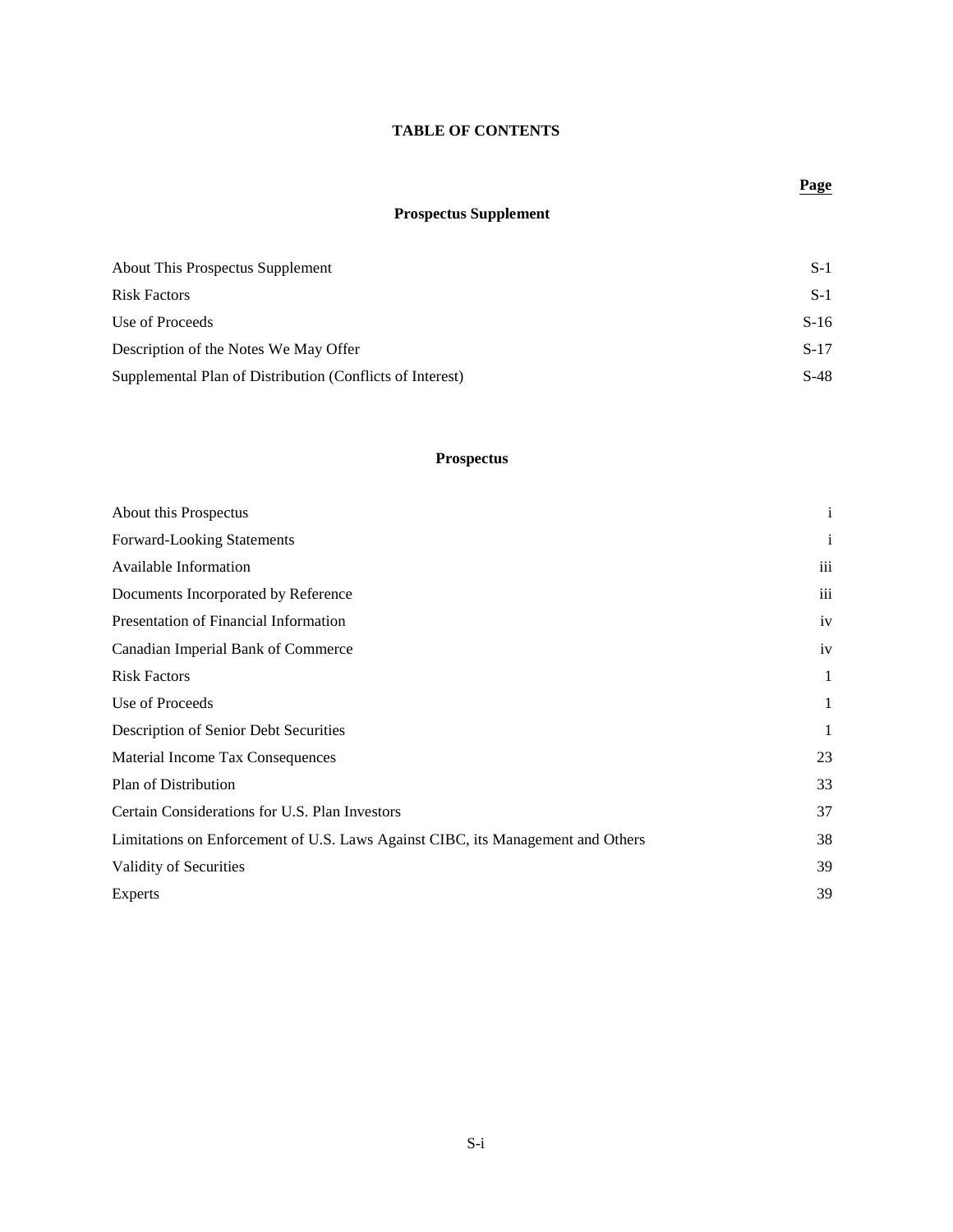#### **ABOUT THIS PROSPECTUS SUPPLEMENT**

This prospectus supplement and the accompanying prospectus and, if applicable, a product supplement and/or an underlying supplement, provide you with a general description of the notes we may offer. Each time we sell notes we will provide a pricing supplement containing specific information about the terms of the notes being offered. Each pricing supplement may include a discussion of any risk factors or other special considerations that apply to those notes. The pricing supplement may also add, update or change the information in this prospectus supplement and any applicable product supplement and/or underlying supplement. If there is any inconsistency between the information in this prospectus supplement, any applicable product supplement and/or underlying supplement and any pricing supplement, you should rely on the information in that pricing supplement. In this prospectus supplement, when we refer to this prospectus supplement, we are also referring to any applicable product supplement and any applicable underlying supplement unless the context otherwise requires.

In this prospectus supplement, the "Bank," "CIBC," "we," "us" and "our" refer to Canadian Imperial Bank of Commerce, unless the context requires otherwise.

#### **RISK FACTORS**

*An investment in the notes is subject to the risks described below, as well as the risks described under "Risk Factors" in the accompanying prospectus and the relevant pricing supplement, and the risks identified and discussed in the management's discussion and analysis of financial condition and results of operations included in our Annual Report on Form 40-F for the fiscal year ended October 31, 2020. You should carefully consider whether the notes are suited to your particular circumstances. This prospectus supplement should be read together with the accompanying prospectus and the relevant pricing supplement. The information in the accompanying prospectus is supplemented by, and to the extent inconsistent therewith replaced and superseded by, the information in this prospectus supplement and the relevant pricing supplement. This section describes the most significant risks relating to the notes. We urge you to read the following information about these risks, together with the other information in this prospectus supplement, the accompanying prospectus, the documents incorporated by reference therein, and the relevant pricing supplement, before investing in the notes.*

# **Structure Risks**

#### *May Not Be Conventional Debt Securities*

The notes may not be conventional debt securities. If specified in the relevant pricing supplement, the notes may provide no assurance that any of the principal amount of the notes will be paid at or before maturity. In addition, the notes may not provide holders with a return or income stream prior to maturity calculated by reference to a fixed or floating rate of interest determinable prior to maturity. The notes, unlike traditional debt obligations, may be speculative or uncertain in that they could produce no return on a holder's original investment or not repay any principal amount at or before maturity. Prospective purchasers are directed to the relevant pricing supplement for the specific terms of the relevant securities, including any risk factors set out therein.

#### *No Deposit Insurance*

The notes will not constitute savings accounts, deposits or other obligations that are insured by the Federal Deposit Insurance Corporation, the Bank Insurance Fund or any other governmental agency or under the CDIC Act or any other deposit insurance regime designed to ensure the payment of all or a portion of a deposit upon the insolvency of the deposit taking financial institution. Therefore, you will not be entitled to insurance from the Federal Deposit Insurance Corporation or the Canada Deposit Insurance Corporation (the "CDIC") or other such protection, and as a result, you could lose all or a portion of your investment.

# *The Notes Are Structurally Subordinated to the Liabilities of Our Subsidiaries*

If we become insolvent, the *Bank Act* (Canada) (the "Bank Act") provides that priorities among payments of our deposit liabilities and payments of all of our other liabilities (including payments in respect of the notes) are to be determined in accordance with the laws governing priorities and, where applicable, by the terms of the indebtedness and liabilities. Because we have subsidiaries, our right to participate in any distribution of the assets of our banking or non-banking subsidiaries, upon a subsidiary's dissolution, winding-up, liquidation or reorganization or otherwise, and thus your ability to benefit indirectly from such distribution, is subject to the prior claims of creditors of that subsidiary, except to the extent that we may be a creditor of that subsidiary and our claims are recognized. In addition, there are regulatory and other legal limitations on the extent to which some of our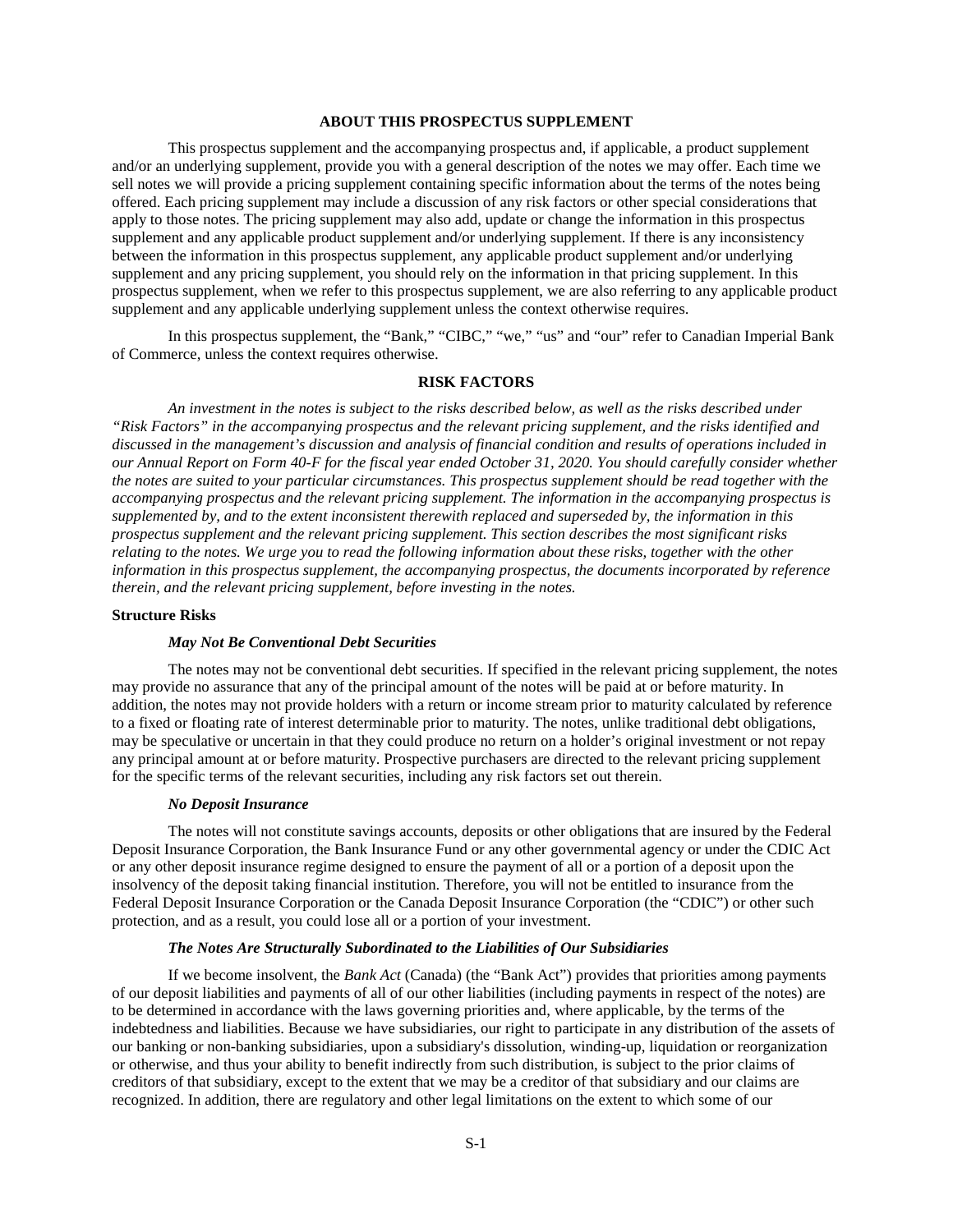subsidiaries may extend credit, pay dividends or otherwise supply funds to, or engage in transactions with, us or some of our other subsidiaries. Accordingly, the notes will be structurally subordinated to all existing and future liabilities of our subsidiaries, and holders of notes should look only to the assets of the Bank and not those of our subsidiaries for payments on the notes.

#### **Credit Risks**

#### *An Investment in the Notes Is Subject to Our Credit Risk*

Any payment to be made on the notes depends on our ability to pay all amounts when they become due. Therefore, an investment in any of the notes issued under our medium-term note program is subject to our credit risk. The existence of a trading market for, and the market value of, the notes may be impacted by market perception of our creditworthiness. If market perception of our creditworthiness were to decline for any reason, the market value of your notes, and availability of the trading markets generally, may be adversely affected. If we default on our obligations under the notes, you may not receive any amounts owed to you under the notes.

## *Public health issues, such as the COVID-19 virus, may have a materially adverse impact on CIBC's business, financial condition and results of operations*

Recently the spread of coronavirus disease ("COVID-19") and the restrictions imposed by government bodies around the world to limit its spread, have disrupted the global economy, financial markets, supply chains and business productivity. The adverse economic conditions caused by the pandemic may have a materially adverse impact on CIBC's business, financial condition and results of operations. A substantial amount of CIBC's business involves extending credit or otherwise providing financial resources to individuals, companies, industries or governments that may be adversely impacted by the COVID-19 pandemic and unable to repay their loans. Likewise, as economic activity slows, demand for CIBC's products and services may decline. CIBC's business operations may also be disrupted if its key suppliers of goods and services are adversely impacted by the pandemic. Additionally, CIBC may be limited in its ability to service clients as it has closed or restricted operations in many of its offices and allowed employees to work from home to the extent possible, to protect the health and safety of its customers, its employees and the public. As a result, the business, financial condition and results of operations of CIBC could be materially and adversely impacted. To the extent that the COVID-19 pandemic, or any future epidemic or pandemic, causes material adverse impacts to our business and operations, the global economy, and/or financial markets, there may be an impact on any trading market for, or trading value of, your notes.

# *Changes in Laws and Regulations, Including How They are Interpreted and Enforced in Applicable Jurisdictions, Could Have an Impact on Holders of the Notes.*

The financial services industry is highly regulated, and we have experienced changes and increased complexity in regulatory requirements as governments and regulators around the world continue major reforms intended to strengthen the stability of the financial system and protect key markets and participants. As a result, there is the potential for higher capital requirements and increased regulatory and compliance costs which could lower our returns and affect our growth. Failure to comply with applicable legal and regulatory requirements may result in litigation, financial losses, regulatory sanctions, enforcement actions, an inability to execute our business strategies, a decline in investor and customer confidence and harm to our reputation.

#### **Liquidity Risks**

#### *No Market for Notes*

Unless otherwise specified in the relevant pricing supplement, there may be no market through which the notes may be sold, and holders may not be able to sell the notes. This may affect the pricing of the notes in the secondary market, the transparency and availability of trading prices and the liquidity of the notes. Even if a secondary market for the notes develops, it may not provide significant liquidity or trade at prices advantageous to you. We expect that transaction costs in any secondary market would be high. As a result, the difference between bid and asked prices for your notes in any secondary market could be substantial.

If you are able to sell your notes before maturity, you may have to do so at a substantial discount from the issue price, and as a result, you may suffer substantial losses.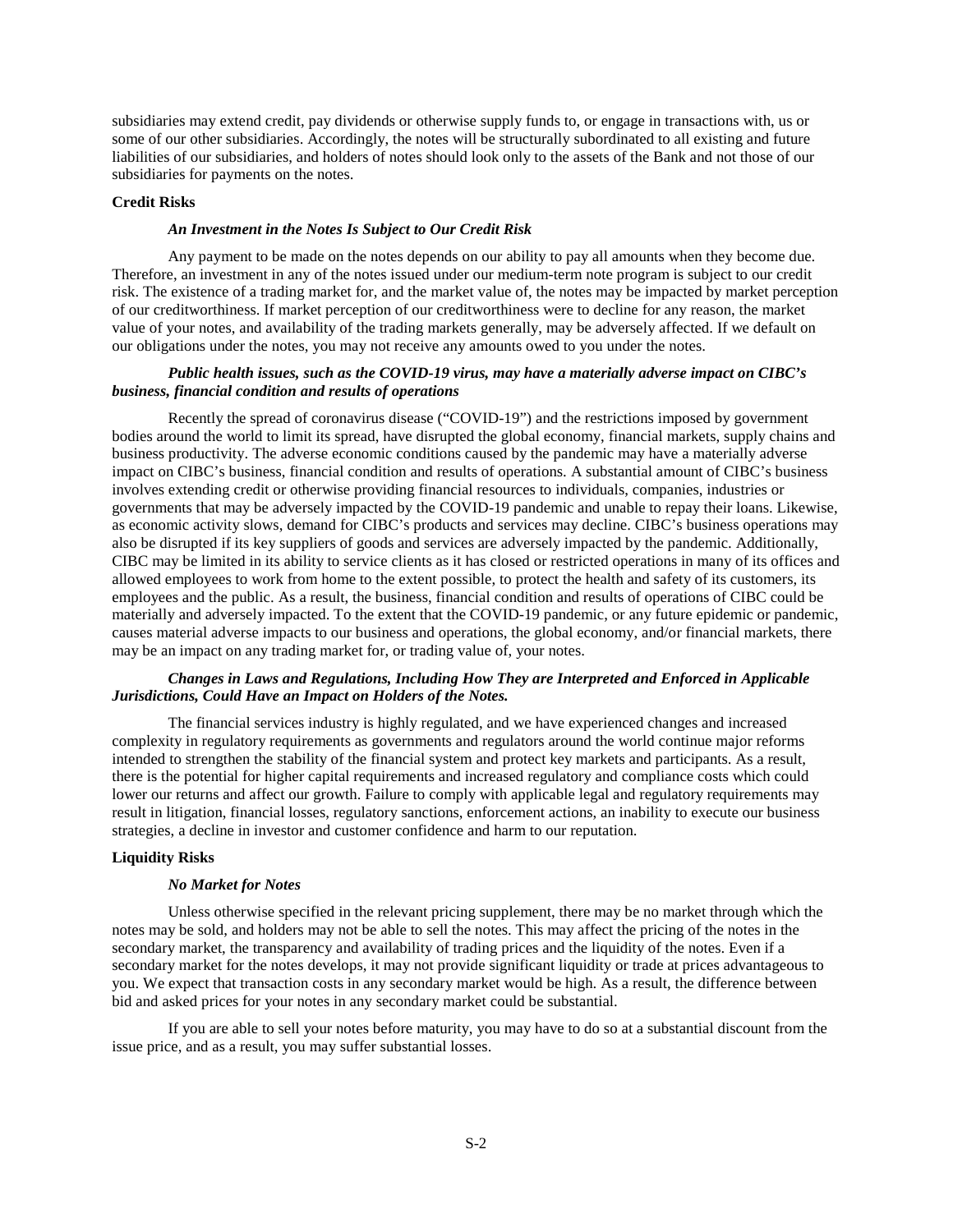# **U.S. Tax Risks**

# *U.S. Foreign Account Tax Compliance Act Withholding May Affect Payments on the Notes*

The Foreign Account Tax Compliance Act provisions of the U.S. Internal Revenue Code of 1986, as amended ("FATCA") may require U.S. tax withholding on certain payments made to custodians or intermediaries in the payment chain leading to the ultimate investor if any such custodian or intermediary generally is unable to receive payments free of FATCA withholding. It also may affect payment to any ultimate investor that is a financial institution that is not entitled to receive payments free of withholding under FATCA, or an ultimate investor that fails to provide its broker (or other custodian or intermediary from which it receives payment) with any information, forms, other documentation or consents that may be necessary for the payments to be made free of FATCA withholding. Investors should choose the custodians or intermediaries with care (to ensure each is compliant with FATCA or other laws or agreements related to FATCA) and provide each custodian or intermediary with any information, forms, other documentation or consents that may be necessary for such custodian or intermediary to make a payment free of FATCA withholding. Investors should consult their own tax adviser to obtain a more detailed explanation of FATCA and how FATCA may affect them. The Bank's obligations under the notes are discharged once it has made payment to, or to the order of, the common depositary or common safekeeper for the clearing systems (as bearer or registered holder of the notes) and the Bank has therefore no responsibility for any amount thereafter transmitted through the clearing systems and custodians or intermediaries.

#### **Risks Relating to Indexed Notes**

We use the term "*indexed notes*" to mean notes whose value is linked to an underlying asset or index. Indexed notes may present a high level of risk, and those who invest in indexed notes may lose all or a portion of their investment and may receive no interest on their investment. Indexed notes are complex and involve risks not associated with an investment in ordinary debt securities. You should thoroughly review each of an indexed note's offering documents for a comprehensive description of the risks associated with the offering of such notes. In addition, the treatment of indexed notes for U.S. federal income tax purposes is often unclear due to the absence of any authority specifically addressing the issues presented by any particular indexed note.

Moreover, interest in respect of an indexed note, or any portion of the principal amount of an indexed note in excess of its issue price, may be subject to Canadian non-resident withholding tax. We or the applicable paying agent will deduct or withhold from a payment on a note any Canadian non-resident withholding tax exigible and will not pay any additional amounts to offset such deduction or withholding unless otherwise specified in the relevant pricing supplement. Thus, if you propose to invest in indexed notes, you should independently evaluate the U.S. and Canadian federal income tax consequences of purchasing an indexed note that apply in your particular circumstances. See "*Material Income Tax Consequences*" in the accompanying prospectus for a discussion of the material U.S. and Canadian federal income tax considerations generally applicable to an investment in the notes.

#### *Structure Risks*

# *Investors in Indexed Notes Could Lose Their Investment*

The amount of any principal and/or interest payable on an indexed note and the cash and/or physical settlement value (if so indicated in the applicable pricing supplement) will be determined by reference to the price, value or level of one or more securities, currencies, commodities, indices, exchange traded funds or other properties, any other financial, economic or other measure or instrument, including the occurrence or non-occurrence of any event or circumstance, and/or one or more baskets of any of these items. We refer to each of these as an "*index*." The direction and magnitude of the change in the price, value or level of the relevant index will determine the amount of any principal and/or interest payable on an indexed note, and the cash and/or physical settlement value of an indexed note. The terms of a particular indexed note may or may not provide a fixed return of a percentage of the principal amount at maturity or a minimum interest rate. Thus, if you purchase a particular indexed note that does not provide a fixed return of the principal amount or other amount, you may lose all or a portion of the principal or other amount you invest and may receive no interest on your investment.

# *The Return on Indexed Notes May Be Less Than the Return on Notes With a Similar Term That Are Not Indexed*

Certain indexed notes provide for the repayment of principal at maturity, subject to our credit risk. Depending on the terms of an indexed note, as specified in the relevant pricing supplement, you may not receive any periodic interest payments or you may receive only very low payments on such indexed note. As a result, the overall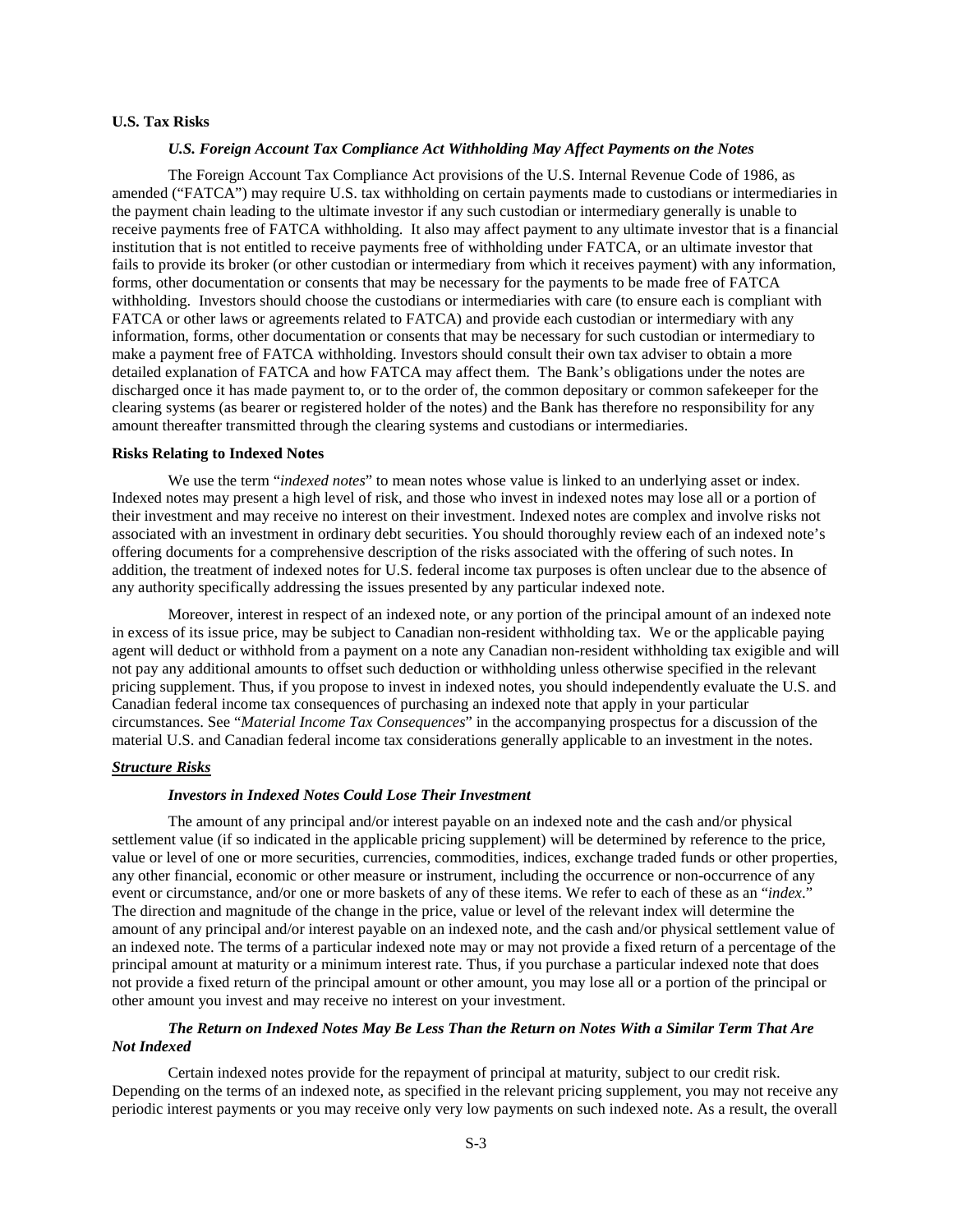return on such indexed note may be less than the amount you would have earned by investing the principal or other amount you invest in such indexed note in a non-indexed debt security that bears interest at a prevailing market fixed or floating rate. For indexed notes that do not provide for the repayment of principal at maturity, see "— *Investors in Indexed Notes Could Lose Their Investment*" above.

#### *Index Risks*

# *The Issuer of a Security or Currency That Comprises an Index Could Take Actions That May Adversely Affect an Indexed Note*

The issuer of a security that comprises an index or part of an index for an indexed note will have no involvement in the offer and sale of the indexed note and no obligations to the holder of the indexed note. Such an issuer may take actions, such as a merger or sale of assets, without regard to the interests of the holder of the indexed note. Any of these actions could adversely affect the value of a note indexed to that security or to an index of which that security is a component.

If the index for an indexed note includes a non-U.S. dollar currency or other asset denominated in a non-U.S. dollar currency, the government that issues that currency will also have no involvement in the offer and sale of the indexed note and no obligations to the holder of the indexed note. That government may take actions that could adversely affect the value of the note. See "*Risks Relating to Notes Denominated or Payable in or Linked to a Non-U.S. Dollar Currency*" below for more information about these kinds of government actions.

# *Investors in Indexed Notes Will Have No Ownership of the Underlying Assets*

Investing in an indexed note will not entitle a holder to any direct or indirect ownership or entitlement to the underlying assets, except as specified in the relevant pricing supplement. A holder will not be entitled to the rights and benefits of a holder of the underlying assets, including any right to receive any underlying assets, any distributions or dividends on the underlying assets, or to vote at or attend any meetings of holders of the underlying assets.

#### *An Indexed Note May Be Linked to a Volatile Index, Which Could Hurt Your Investment*

Some indices are highly volatile, which means that their value may change significantly, up or down, over a short period of time. The amount of any principal and/or interest that can be expected to become payable on an indexed note may vary substantially from time to time. Because the amounts payable with respect to an indexed note are generally calculated based on the value or level of the relevant index on a specified date or over a limited period of time, volatility in the index increases the risk that the return on the indexed note may be adversely affected by a fluctuation in the level of the relevant index. The volatility of an index may be affected by political or economic events, including governmental actions, or by the activities of participants in the relevant markets. Any of these events or activities could adversely affect the value of an indexed note.

#### *An Index to Which a Note Is Linked Could Be Changed or Become Unavailable*

Some indices sponsored by us or our affiliates or third parties may consist of or refer to several or many different securities, commodities or currencies or other instruments or measures. The sponsor of such an index typically reserves the right to alter the composition of the index and the manner in which the value or level of the index is calculated. An alteration in an index to which a note is linked may result in a decrease in the value of or return on the indexed note. The indices for our indexed notes may include published indices of this kind or customized indices developed by us or our affiliates in connection with particular issues of indexed notes.

A published index may become unavailable, or a customized index may become impossible to calculate in the normal manner, due to events such as war, natural disasters, cessation of publication of the index, a suspension or disruption of trading in one or more index constituents or any other market disruption event described in the relevant pricing supplement. If an index becomes unavailable or impossible to calculate in the normal manner, the terms of a particular indexed note may allow us to delay determining the amount payable as principal or premium or interest on an indexed note, or we may use an alternative method to determine the value of the unavailable index. Alternative methods of valuation are generally intended to produce a value similar to the value resulting from reference to the relevant index. However, it is unlikely that any alternative method of valuation we use will produce a value identical to the value that the actual index would have produced. If we use an alternative method of valuation for a note linked to an index of this kind, the value of the note, or the rate of return on it, may be lower than it otherwise would be.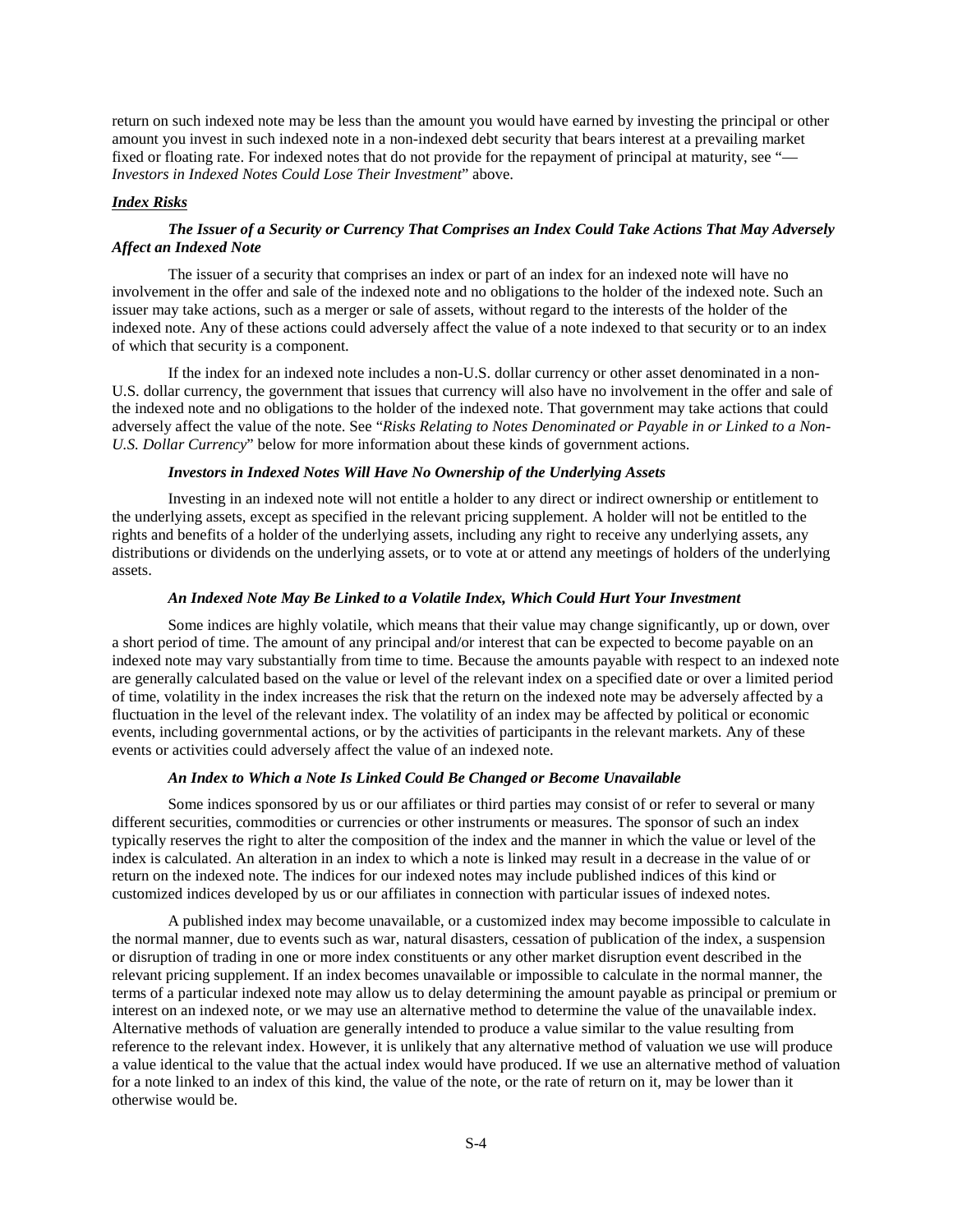Some indexed notes are linked to indices that are not commonly used or that have been developed only recently. The lack of a trading history may make it difficult to anticipate the volatility or other risks associated with an indexed note of this kind. In addition, trading in these indices or their index constituents, or options or futures contracts on these indices or index constituents, may be limited, which could increase their volatility and decrease the value of the related indexed notes or the rates of return on them.

# *Pricing Information About the Assets Underlying a Relevant Index May Not Be Available Due to Time Zone Differences*

Special risks may also be presented because of differences in time zones between the United States and the market for the assets underlying the relevant index, such that the underlying assets are traded on a foreign exchange that is not open when the trading market for the notes in the United States, if any, is open or where trading occurs in the underlying assets during times when the trading market for the notes in the United States, if any, is closed. In such cases, holders of the notes may have to make investment decisions at a time when current pricing information regarding the assets underlying the relevant index is not available.

#### *Information About Indices Will Not Be Indicative of Future Performance*

If we issue an indexed note, we may include historical information about the relevant index in the relevant pricing supplement. Any information about indices that we may provide will be furnished as a matter of information only, and you should not regard the information as indicative of the range of, or trends in, fluctuations in the relevant index that may occur in the future or indicative of any payment of principal or interest to be paid on the indexed notes.

#### *Conflicts of Interest*

#### *We May Engage in Hedging Activities That Could Adversely Affect an Indexed Note*

In order to hedge an exposure on a particular indexed note, we may, directly or through our affiliates or other agents, enter into transactions involving the index constituents, or involving derivative instruments, such as swaps, options or futures, on the index or any of its component items. To the extent that we enter into hedging arrangements with a non-affiliate, including a non-affiliated agent, such non-affiliate may enter into similar transactions. Engaging in transactions of this kind could adversely affect the value of an indexed note. It is possible that we or a hedging counterparty could achieve substantial returns from our hedging transactions while the value of the indexed note may decline. We are under no obligation to hedge our exposure under a particular indexed note. There can be no assurance that any hedging transactions we may choose to undertake will be maintained over the term of the note or will be successful. Regardless of whether we engage in hedging transactions, you have no claim to or in respect of any particular asset which we hold and depend upon our creditworthiness for payment of any amounts due under a note.

## *We May Have Conflicts of Interest Regarding an Indexed Note*

CIBCWM and our other affiliates and unaffiliated agents may have conflicts of interest with respect to some indexed notes. CIBCWM and our other affiliates and unaffiliated agents may engage in trading, including trading for hedging purposes, for their proprietary accounts or for other accounts under their management, in indexed notes and in the index constituents or in other derivative instruments related to the index or its component items. These trading activities could adversely affect the value of indexed notes. We and our affiliates and unaffiliated agents may also issue or underwrite securities or derivative instruments that are linked to the same index as one or more indexed notes. Introducing competing products into the marketplace in this manner could adversely affect the value of a particular indexed note.

CIBCWM or another of our affiliates or an unaffiliated entity that provides us a hedge in respect of indexed notes may serve as calculation agent and/or exchange rate agent for the indexed notes and may have considerable discretion in calculating the amounts payable in respect of the notes. To the extent that CIBCWM or another of our affiliates or such an unaffiliated entity sponsors, calculates or compiles a particular index, it may also have considerable discretion in performing the calculation or compilation of the index. Exercising discretion in this manner could adversely affect the value of an indexed note based on the index or the rate of return on the note.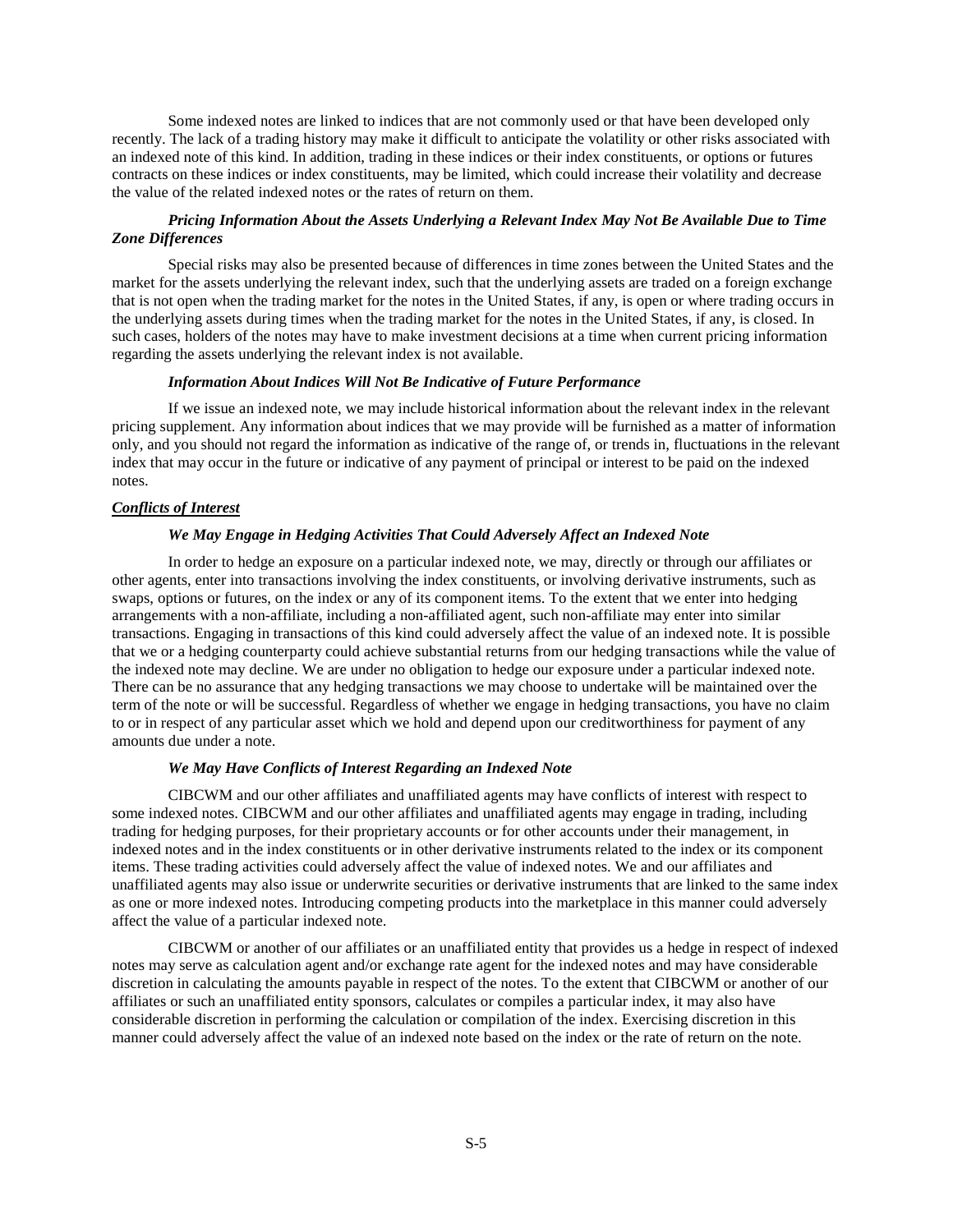# **Risks Relating to Floating Rate Notes**

# *Structure Risks*

#### *Floating Rates of Interest Are Uncertain and Could Be 0.0%*

If your notes are floating rate notes or otherwise directly linked to a floating rate for some portion of the notes' term, no interest will accrue on the notes with respect to any interest period for which the applicable floating rate specified in the relevant pricing supplement is zero on the related interest rate reset date. Floating interest rates, by their very nature, fluctuate, and may be as low as 0.0%. Also, in certain economic environments, floating rates of interest may be less than fixed rates of interest for instruments with a similar credit quality and term. As a result, the return you receive on your notes may be less than a fixed rate security issued for a similar term by a comparable issuer. Even if your return on the notes is positive, and even if your notes have a specified fixed rate of interest for one or more interest periods, the return on your investment may not compensate you for the opportunity cost when you take into account factors, such as inflation, that affect the time value of money.

#### *Risks for SOFR and LIBOR*

# *The Regulation and Reform of "Benchmarks" Might Adversely Affect the Value of Investments in Notes Linked to or Referencing such "Benchmarks"*

Interest rates and indices that are deemed to be "benchmarks" (including EURIBOR, or any other interest rates or indices) are the subject of recent national and international regulatory guidance and proposals for reform. Some of these reforms are already effective whilst others are still to be implemented. These reforms might cause such benchmarks to perform differently than in the past, to disappear entirely or have other consequences that cannot be predicted. Any such reforms might have a material adverse effect on any notes linked to or referencing such a "benchmark."

The Benchmarks Regulation was published in the Official Journal of the European Union ("EU") on June 29, 2016 and has applied from January 1, 2018. The Benchmarks Regulation applies to the provision of benchmarks, the contribution of input data to a benchmark and the use of a benchmark within the EU. It will, among other things: (a) require benchmark administrators to be authorized or registered (or, if non-EU-based, to be subject to an equivalent regime or otherwise recognized or endorsed) and (b) prevent certain uses by EU-supervised entities of "benchmarks" of administrators that are not authorized or registered (or, if non-EU based, not deemed equivalent or recognized or endorsed).

The Benchmarks Regulation as it forms part of domestic law by virtue of the EUWA and as amended by the Benchmarks (Amendment and Transitional Provision) (EU Exit) Regulations 2019 has applied in the United Kingdom since the end of the Brexit transition period on December 31, 2020 (the "UK Benchmarks Regulation"). The UK Benchmarks Regulation, among other things, applies to the provision of benchmarks and the use of benchmarks in the United Kingdom. Similarly, it prohibits the use in the United Kingdom by United Kingdom supervised entities of benchmarks of administrators that are not authorized by the United Kingdom's Financial Conduct Authority (the "FCA") or registered on the FCA register (or, if non-United Kingdom based, not deemed equivalent or recognized or endorsed).

The Benchmarks Regulation and/or the UK Benchmarks Regulation, as applicable could have a material impact on any notes linked to or referencing a "benchmark", in particular, if the methodology or other terms of the "benchmark" are changed in order to comply with the requirements of the Benchmarks Regulation or the UK Benchmarks Regulation. Such changes might, among other things, have the effect of reducing, increasing or otherwise affecting the volatility of the published rate or level of the "benchmark."

More broadly, any of the international or national reforms, or the general increased regulatory scrutiny of "benchmarks," might increase the costs and risks of administering or otherwise participating in the setting of a "benchmark" and complying with any such regulations or requirements. Such factors might have the following effects on certain "benchmarks" (including EURIBOR): (a) discourage market participants from continuing to administer or contribute to the "benchmark," (b) trigger changes in the rules or methodologies used in the "benchmark" and/or (c) lead to the disappearance of the "benchmark." Any of the above changes or any other consequential changes as a result of international or national reforms or other initiatives or investigations might have a material adverse effect on the value of and return on any investment in notes linked to or referencing a "benchmark."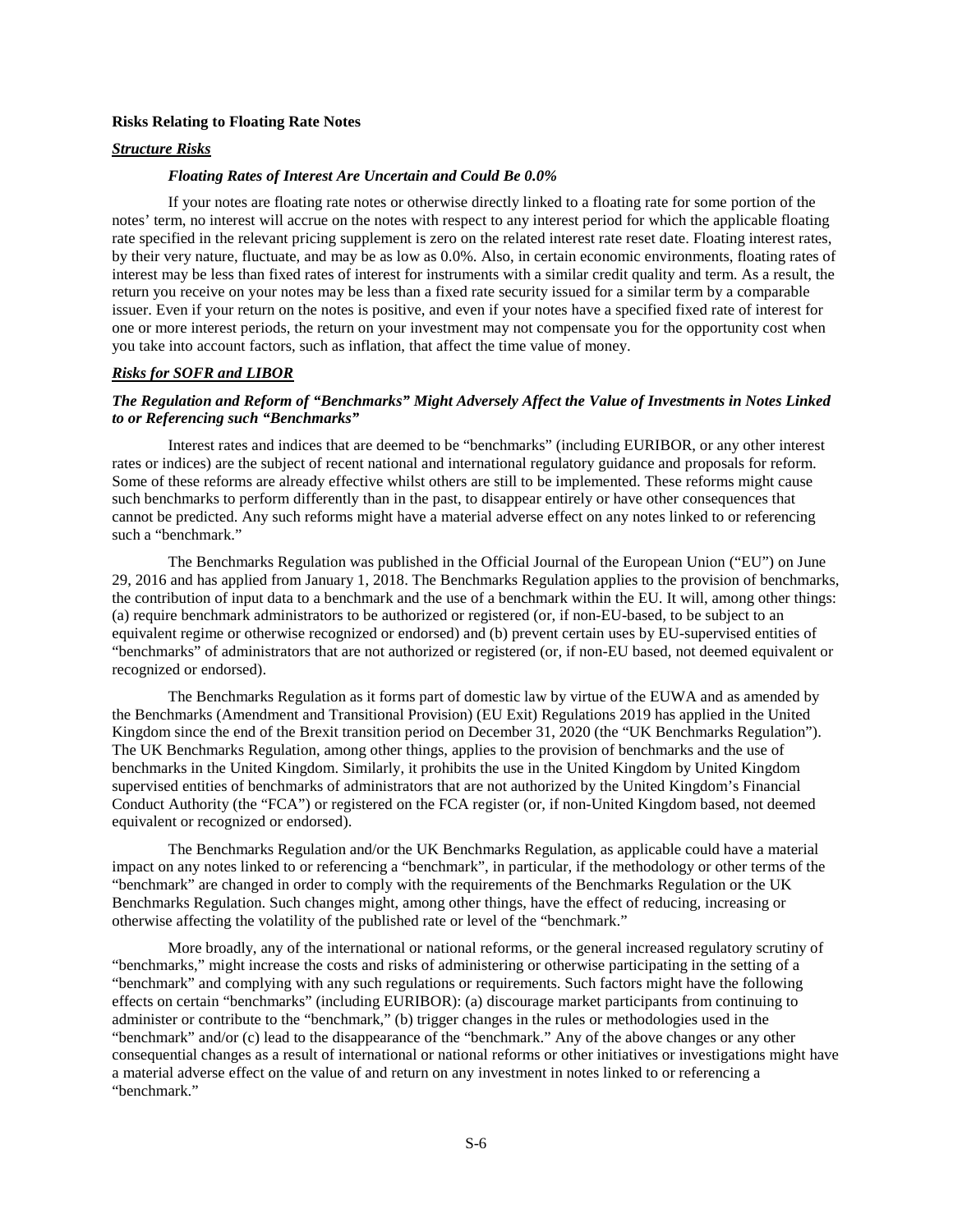To the extent interest payments on a Floating Rate Note are linked to a specific "benchmark" that is discontinued or is no longer quoted, the applicable base rate will be determined using the alternative methods described in "*Description of The Notes We May Offer — Interest Rates — Floating Rate Notes*." Any of these alternative methods may result in interest payments that are lower than or that do not otherwise correlate over time with the payments that would have been made on those notes if the relevant "benchmark" was available in its current form. Further, the same costs and risks that may lead to the discontinuation or unavailability of a "benchmark" may make one or more of the alternative methods impossible or impracticable to determine.

Under some of the base rates described herein (including base rates that are not subject to the Benchmarks Regulation), the final alternative method sets the interest rate for an interest period at the same rate as the immediately preceding interest period. The use of this final alternative method would have the effect of causing a Floating Rate Note to become a Fixed Rate Note for all succeeding interest periods. Any of the foregoing may have an adverse effect on the value of such notes.

Investors should consult their own independent advisers and make their own assessment about the potential risks imposed by the Benchmarks Regulation reforms in making any investment decision with respect to any notes linked to or referencing a "benchmark."

# *If EURIBOR or CMS were to be Discontinued, the Replacement Rate may not be Favorable for Holders of EURIBOR Notes or CMS Notes*

The fallback arrangements under "*Description of the Notes We May Offer — Interest Rates — Floating Rate Notes — EURIBOR Notes*" and "*— CMS Rate Notes*" below that would take effect in the event that EURIBOR or CMS, as applicable, is discontinued or no longer published following the issuance of a Floating Rate Note include the possibility that the rate of interest on the relevant ffloating rate notes could be set by reference to a successor rate or an alternative reference rate and that such successor rate or alternative reference rate may be adjusted (if required) in order to reduce or eliminate, to the extent reasonably practicable in the circumstances, any economic prejudice or benefit (as applicable) to holders arising out of the replacement of EURIBOR or CMS, as applicable. However, to the extent that EURIBOR or CMS, as applicable, is discontinued or no longer published, and no alternative, successor or replacement reference rate is identified or selected, then the rate of interest on the applicable floating rate notes will be determined by the fallback provisions provided for under "*Description of the Notes We May Offer — Interest Rates — Floating Rate Notes — EURIBOR Notes*" and "*— CMS Rate Notes*" below, although such provisions, being dependent, in the case of EURIBOR notes, in part upon the provision of quotations by reference banks, might not operate as intended depending upon market circumstances and the availability of interest rate information at the relevant time and might result in the effective application of a fixed rate based upon the rate that applied in the previous period when EURIBOR or CMS, as applicable, was available, in effect resulting in such EURIBOR notes or CMS Rate notes, as applicable, becoming fixed rate notes. Any of these alternative methods might result in interest payments that are lower than or that do not otherwise correlate over time with the payments that would have been made on the applicable floating rate notes if EURIBOR or CMS, as applicable, were available in its current form.

Notwithstanding any other provision of the indenture or the notes, the consent or approval of the holders is not required in the case of amendments to the notes pursuant to the benchmark discontinuation provisions or, in the case of EURIBOR and CMS, the fallback provisions, to vary the method or basis of calculating the rate(s) or amount of interest or the basis for calculating any interest payment in respect of the applicable notes or for any other variation of the notes and/or the indenture required to be made in the circumstances described in the benchmark discontinuation provisions or such fallback provisions. Any such amendment made pursuant to the benchmark discontinuation provisions or such fallback provisions might have unexpected commercial consequences and there can be no assurance that, due to the particular circumstances of each Holder, any such amendment will be favorable to each Holder.

In addition, due to the uncertainty concerning the availability of successor rates and alternative reference rates and our involvement and/or the Designee (as defined below) in accordance with the benchmark discontinuation provisions or fallback provisions, the relevant benchmark discontinuation provisions or fallback provisions might not operate as intended at the relevant time. More generally, any of the above matters or any other significant change to the setting or existence of EURIBOR, CMS or any other relevant benchmark might have a material adverse effect on the value or liquidity of, and the amount payable under, the applicable notes. No assurance may be provided that relevant changes will not be made to EURIBOR, CMS or any other relevant benchmark and/or that such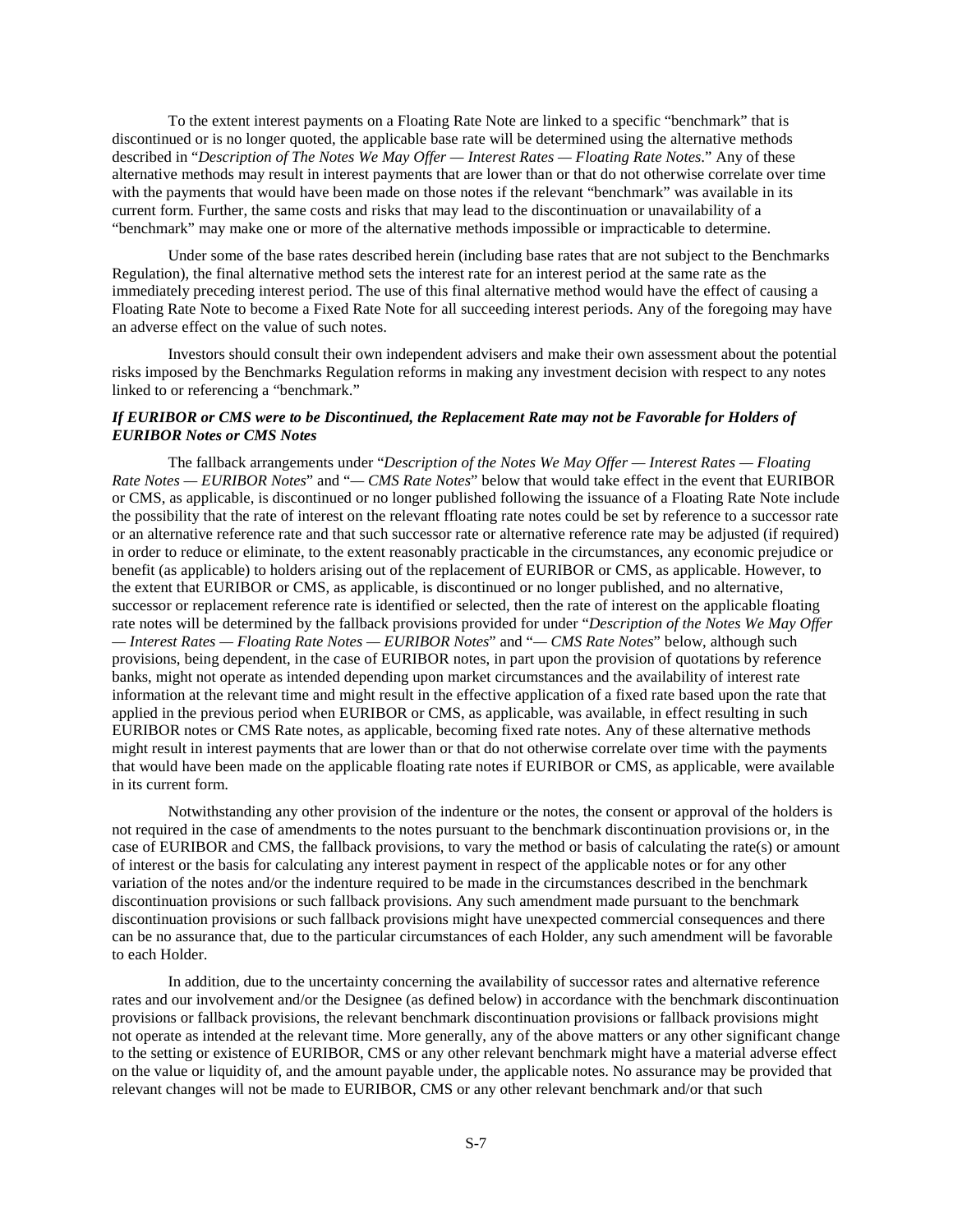benchmarks will continue to exist. Investors should consider these matters when making their investment decision with respect to the notes.

# *Future Discontinuance of U.S. dollar LIBOR Might Adversely Affect the Value of Investments in Floating Rate Notes that Reference U.S. dollar LIBOR*

On July 27, 2017, and in a subsequent speech by its chief executive on July 12, 2018, the FCA, which regulates LIBOR, confirmed that it will no longer persuade or compel banks to submit rates for the calculation of the LIBOR benchmark after 2021 and that, as a result, there can be no guarantee that LIBOR will be determined after 2021 on the same basis as at present, if at all. On March 5, 2021, ICE Benchmark Administration Limited, the LIBOR administrator, and the FCA issued an announcement on the future cessation and loss of representativeness of the LIBOR benchmarks. This will occur immediately after December 31, 2021 for 1-week and 2-month U.S. dollar LIBOR ("USD LIBOR"), and all non-USD LIBOR settings, and after June 30, 2023 for all other USD LIBOR settings. As a result, the FCA and other regulators are requiring financial institutions, their clients and other market participants to plan for the cessation of LIBOR by the end of 2021 and are encouraging a transition to using alternative so-called "risk-free" rates instead of LIBOR. These announcements constituted a "Benchmark Transition Event" and the dates identified are "Benchmark Replacement Dates" (each as defined below).

Investors should be aware that, when USD LIBOR is discontinued or otherwise unavailable, the rate of interest on floating rate notes that reference USD LIBOR will be determined for the relevant period by the fallback provisions applicable to such notes. If, during the term of any floating rate notes linked to USD LIBOR, USD LIBOR is no longer quoted on the designated LIBOR page described in "*Description of The Notes We May Offer — Interest Rates — Floating Rate Notes — LIBOR Notes*" below, USD LIBOR will be determined using the alternative methods described in "*Description of The Notes We May Offer — Interest Rates — Floating Rate Notes — LIBOR Notes*" below. Any of these alternative methods may result in interest payments on the notes that are lower than or do not otherwise correlate over time with the interest payments that would have been made on the floating rate notes if Reuters page LIBOR01 had remained available or, if for any period of time, Reuters page LIBOR01 is available but the third Benchmark Transition Event under "*Description of the Notes We May Offer – Interest Rates – Floating Rate Notes – LIBOR Notes – Effect of Benchmark Transition Event for LIBOR Notes – Benchmark Transition Event*" below has occurred. Any of the foregoing may have an adverse effect on the value of and return on the floating rate notes.

Additionally, if during the term of the floating rate notes linked to USD LIBOR, we or an independent financial institution of international repute or other independent financial adviser with appropriate expertise in the international debt capital markets, in each case appointed by us, at our own expense (the "Designee") determines on or prior to the relevant Interest Determination Date that a Benchmark Transition Event and its related Benchmark Replacement Date have occurred with respect to USD LIBOR, then the provisions set forth below under the heading "*Description of The Notes We May Offer — Interest Rates — Floating Rate Notes — LIBOR Notes — Effect of Benchmark Transition Event for LIBOR Notes*," which we refer to as the benchmark transition provisions, will thereafter apply to all determinations of the rate of interest payable on the floating rate notes linked to USD LIBOR. The selection of a Benchmark Replacement, and any decisions, determinations or elections made by us or our Designee in connection with implementing a Benchmark Replacement with respect to such USD LIBOR notes in accordance with the benchmark transition provisions, could result in adverse consequences to the applicable interest rate on such USD LIBOR notes, which could adversely affect the return on, value of and market for such notes. Further, there is no assurance that the characteristics of any Benchmark Replacement will be similar to USD LIBOR, or that any Benchmark Replacement will produce the economic equivalent of USD LIBOR.

#### *Potential Conflicts of Interest in Connection with a Base Rate Replacement*

In the event of a cessation of LIBOR, EURIBOR, CMS or SOFR, we or our Designee may make certain determinations in our or its own discretion, as described above and in the relevant replacement provisions in "*Description of the Notes We May Offer*" below, in connection with choosing and implementing a replacement rate. These determinations do not require the consent of the holders and, once made, may negatively affect the value of the notes and will be conclusive and binding on the holders.

# *The Composition and Characteristics of SOFR are Not the Same as Those of USD LIBOR and There is no Guarantee that SOFR is a Comparable Substitute for USD LIBOR*

The composition and characteristics of the SOFR are not the same as those of USD LIBOR. SOFR is a broad U.S. Treasury repo financing rate that represents overnight secured funding transactions. This means that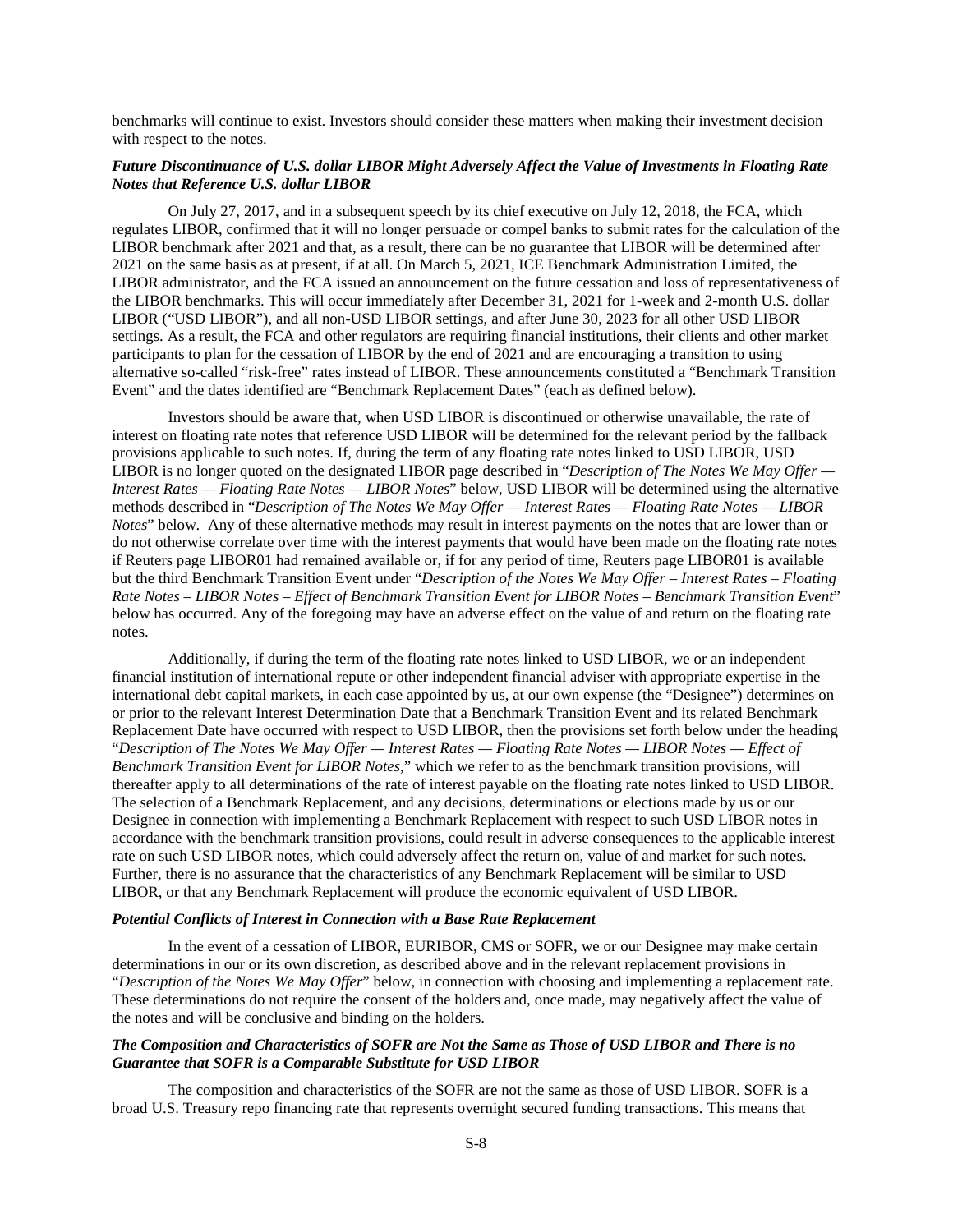SOFR is fundamentally different from USD LIBOR for two key reasons. First, SOFR is a secured rate, while USD LIBOR is an unsecured rate. Second, SOFR is an overnight rate, while USD LIBOR represents interbank funding over different maturities. As a result, there can be no assurance that SOFR will perform in the same way as USD LIBOR would have at any time, including, without limitation, as a result of changes in interest and yield rates in the market, market volatility or global or regional economic, financial, political, regulatory, judicial or other events. For example, since publication of SOFR began in April 2018, daily changes in SOFR have, on occasion, been more volatile than daily changes in comparable benchmark or other market rates.

# *Because SOFR is Published by the Federal Reserve Bank of New York based on data Received from Other Sources, We Have no Control over its Determination, Calculation or Publication. There can be no Guarantee that SOFR will not be Discontinued or Fundamentally Altered in a Manner that is Materially Adverse to the Interests of Investors in the SOFR Notes*

Under the benchmark transition provisions of the USD LIBOR notes, if a Benchmark Transition Event and its related Benchmark Replacement Date occur with respect to USD LIBOR, then the rate of interest on the USD LIBOR notes will be determined based on SOFR (unless a Benchmark Transition Event and its related Benchmark Replacement Date also occur with respect to the Benchmark Replacements that are linked to SOFR, in which case the rate of interest will be based on the next-available Benchmark Replacement). In the following discussion of SOFR, when we refer to SOFR-linked notes, we mean the floating rate notes at any time when the rate of interest on those notes is or will be determined based on SOFR.

SOFR is published by the Federal Reserve Bank of New York ("FRBNY") and is intended to be a broad measure of the cost of borrowing cash overnight collateralized by Treasury securities. FRBNY reports that SOFR includes all trades in the Broad General Collateral Rate, plus bilateral Treasury repurchase agreement ("repo") transactions cleared through the delivery-versus-payment service offered by the Fixed Income Clearing Corporation (the "FICC"), a subsidiary of The Depository Trust & Clearing Corporation ("DTCC"). SOFR is filtered by FRBNY to remove a portion of the foregoing transactions considered to be "specials." According to FRBNY, "specials" are repos for specific-issue collateral which take place at cash-lending rates below those for general collateral repos because cash providers are willing to accept a lesser return on their cash in order to obtain a particular security.

FRBNY reports that SOFR is calculated as a volume-weighted median of transaction-level tri-party repo data collected from The Bank of New York Mellon, which currently acts as the clearing bank for the tri-party repo market, as well as General Collateral Finance Repo transaction data and data on bilateral Treasury repo transactions cleared through the FICC's delivery-versus-payment service. FRBNY notes that it obtains information from DTCC Solutions LLC, an affiliate of DTCC.

FRBNY currently publishes SOFR daily on its website at https://apps.newyorkfed.org/markets/autorates/ sofr. FRBNY states on its publication page for SOFR that use of SOFR is subject to important disclaimers, limitations and indemnification obligations, including that FRBNY may alter the methods of calculation, publication schedule, rate revision practices or availability of SOFR at any time without notice.

Because SOFR is published by FRBNY based on data received from other sources, we have no control over its determination, calculation or publication. There can be no assurance that SOFR will not be discontinued or fundamentally altered in a manner that is materially adverse to the interests of investors in the SOFR-linked notes. If the manner in which SOFR is calculated is changed, that change may result in a reduction of the amount of interest payable on the SOFR-linked notes, which may adversely affect the trading prices of the SOFR-linked notes. If the rate at which interest accrues on the floating rate notes on any day or for any interest period declines to zero or becomes negative, no interest will be payable on the relevant notes with respect to that day or interest period FRBNY started publishing SOFR in April 2018. FRBNY has also started publishing historical indicative SOFRs dating back to 2014, although such historical indicative data inherently involves assumptions, estimates and approximations. Investors should not rely on such historical indicative data or on any historical changes or trends in SOFR as an indicator of the future performance of SOFR. Since the initial publication of SOFR, daily changes in the rate have, on occasion, been more volatile than daily changes in comparable benchmark or market rates, and SOFR over the term of the notes may bear little or no relation to the historical actual or historical indicative data. In addition, the return on and value of the SOFR-linked notes may fluctuate more than floating rate debt securities that are linked to less volatile rates. An established trading market for the SOFR-linked notes may never develop or may not be very liquid. Market terms for debt securities that are linked to SOFR, such as the spread over the base rate reflected in the interest rate provisions, may evolve over time, and as a result, trading prices of SOFR-linked notes may be lower than those of later-issued debt securities that are linked to SOFR. Similarly, if SOFR does not prove to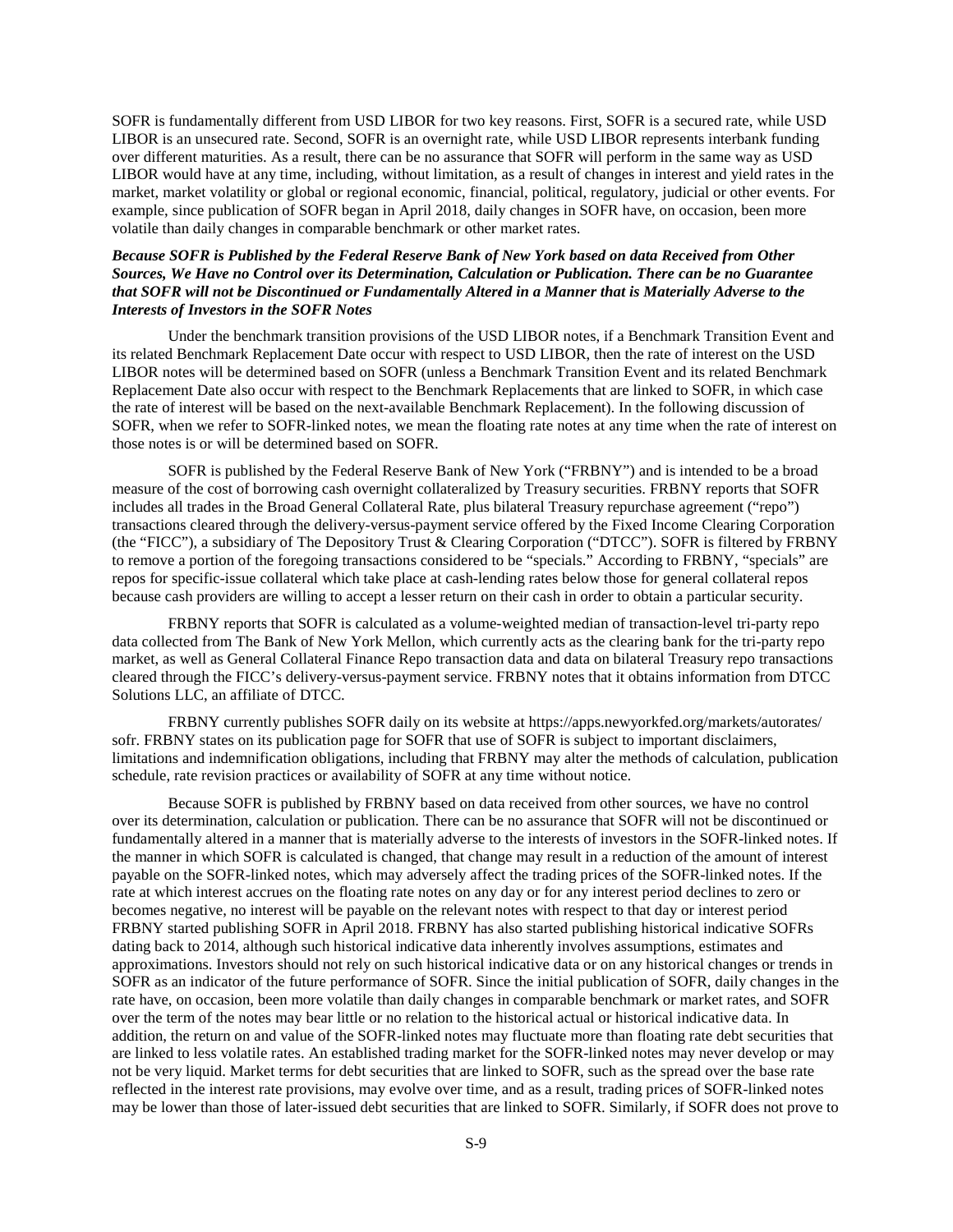be widely used in debt securities that are similar or comparable to the SOFR-linked notes, the trading price of the SOFR-linked notes may be lower than those of debt securities that are linked to rates that are more widely used. Investors in the SOFR-linked notes may not be able to sell the SOFR-linked notes at all or may not be able to sell the SOFR-linked notes at prices that will provide them with a yield comparable to similar investments that have a developed secondary market, and may consequently suffer from increased pricing volatility and market risk.

Under the benchmark transition provisions of the USD LIBOR notes, if a particular Benchmark Replacement or Benchmark Replacement Adjustment cannot be determined, then the next-available Benchmark Replacement or Benchmark Replacement Adjustment will apply. These replacement rates and adjustments may be selected or formulated by (i) the Relevant Governmental Body (such as the ARRC of the FRBNY), (ii) ISDA or (iii) in certain circumstances, us. In addition, the benchmark transition provisions expressly authorize us to make Benchmark Replacement Conforming Changes with respect to, among other things, the determination of interest periods and the timing and frequency of determining rates and making payments of interest. The application of a Benchmark Replacement and Benchmark Replacement Adjustment, and any implementation of Benchmark Replacement Conforming Changes, could result in adverse consequences to the amount of interest payable on USD LIBOR notes, which could adversely affect the return on, value of and market for the USD LIBOR notes. Further, there is no assurance that the characteristics of any Benchmark Replacement will be similar to the then-current Benchmark that it is replacing, or that any Benchmark Replacement will produce the economic equivalent of the then-current Benchmark that it is replacing.

Furthermore, interest on SOFR notes is only capable of being determined at the end of the relevant interest period and immediately or shortly prior to the relevant Interest Payment Date. It might be difficult for investors in SOFR notes to estimate reliably the amount of interest that will be payable on such notes, and some investors might be unable or unwilling to trade such notes without changes to their information technology systems, both of which might adversely impact the liquidity of such notes. This same lack of advanced notice of the amount of an interest payment would also apply in the event of an early redemption on a date other than an Interest Payment Date or upon an acceleration after an Event of Default.

# **Risks Relating to Notes Denominated or Payable in or Linked to a Non-U.S. Dollar Currency**

If you intend to invest in a non-U.S. dollar note — e.g., a note whose principal and/or interest is payable in a currency other than U.S. dollars or that may be settled by delivery of or reference to a non-U.S. dollar currency or property (if so indicated in the applicable pricing supplement) denominated in or otherwise linked to a non-U.S. dollar currency — you should consult your own financial and legal advisors as to the currency risks entailed by your investment. Notes of this kind may not be an appropriate investment for investors who are unsophisticated with respect to non-U.S. dollar currency transactions. The information in this prospectus supplement is directed primarily at investors who are U.S. residents. Investors who are non-U.S. residents should consult their own financial and legal advisors about currency-related risks particular to their investment in the notes.

#### *An Investment in a Non-U.S. Dollar Note Involves Currency-Related Risks*

An investment in a non-U.S. dollar note entails significant risks that are not associated with a similar investment in a note that is payable solely in U.S. dollars and where settlement value is not otherwise based on a non-U.S. dollar currency. These risks include the possibility of significant changes in rates of exchange between the U.S. dollar and the various non-U.S. dollar currencies or composite currencies and the possibility of the imposition or modification of foreign exchange controls or other conditions by either the United States or non-U.S. governments. These risks generally depend on factors over which we have no control, such as economic and political events and the supply of and demand for the relevant currencies in the global markets.

#### *Changes in Currency Exchange Rates Can Be Volatile and Unpredictable*

Rates of exchange between the U.S. dollar and many other currencies have been highly volatile, and this volatility may continue and perhaps spread to other currencies in the future. Fluctuations in currency exchange rates could adversely affect an investment in a note denominated in, or where value is otherwise linked to, a specified currency other than U.S. dollars. Depreciation of the specified currency against the U.S. dollar could result in a decrease in the U.S. dollar-equivalent value of payments on the note, including the principal payable at maturity. That in turn could cause the market value of the note to fall. Depreciation of the specified currency against the U.S. dollar could result in a loss to the investor on a U.S. dollar basis.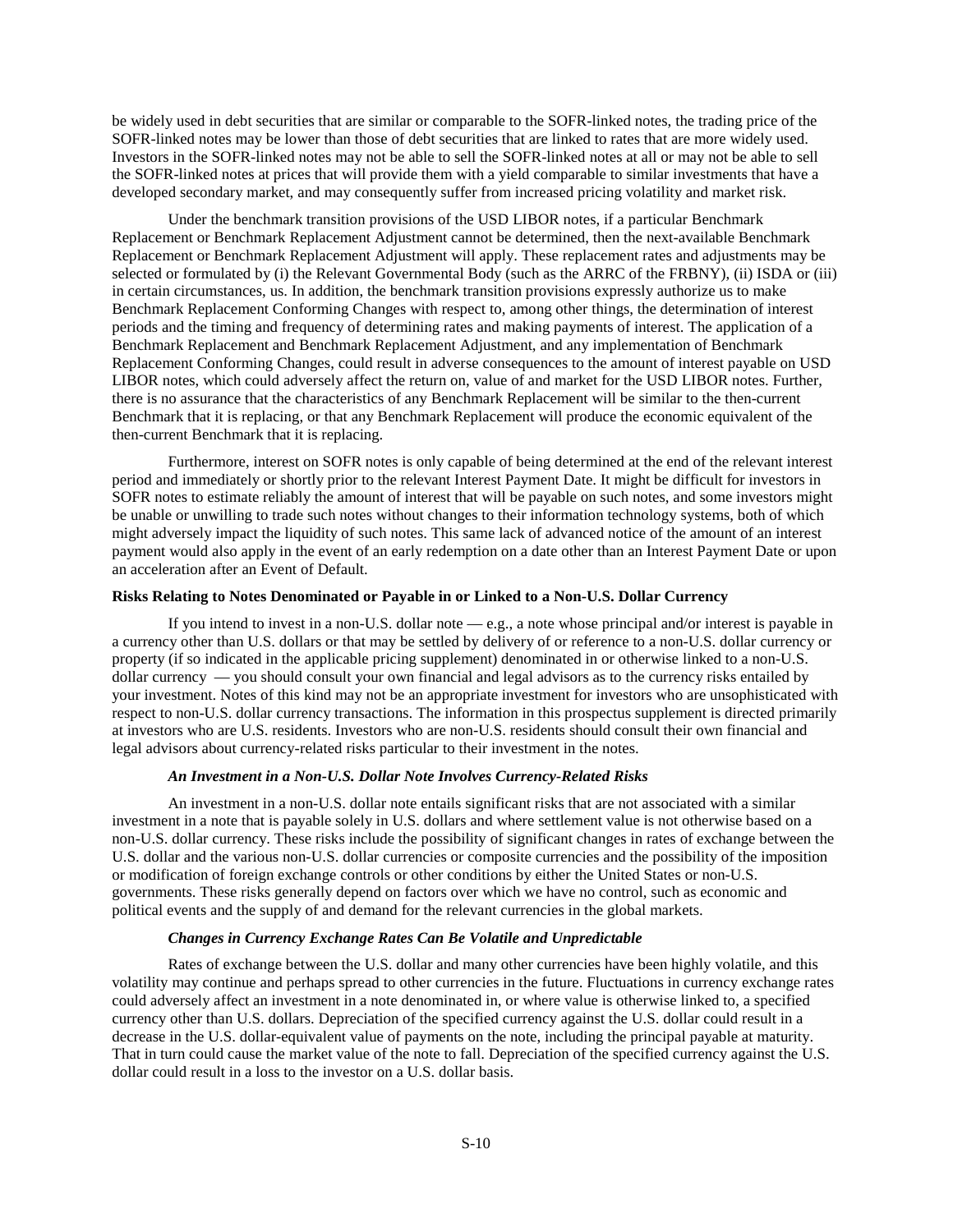#### *We Will Not Adjust Non-U.S. Dollar Notes to Compensate for Changes in Currency Exchange Rates*

Except as described above or in the relevant pricing supplement, we will not make any adjustment or change in the terms of a non-U.S. dollar note in the event of any change in exchange rates for the relevant currency, whether in the event of any devaluation, revaluation or imposition of exchange or other regulatory controls or taxes or in the event of other developments affecting that currency, the U.S. dollar or any other currency. Consequently, investors in non-U.S. dollar notes will bear the risk that their investment may be adversely affected by these types of events.

# *Government Policy Can Adversely Affect Foreign Currency Exchange Rates and the Return on an Investment in a Non-U.S. Dollar Note*

Foreign currency exchange rates can either float or be fixed by sovereign governments. From time to time, governments use a variety of techniques, such as intervention by a country's central bank or imposition of regulatory controls or taxes, to affect the exchange rate of their currencies. Governments may also issue a new currency to replace an existing currency or alter the exchange rate or exchange characteristics by devaluation or revaluation of a currency. Thus, a special risk in purchasing non-U.S. dollar notes is that their yields or payouts could be significantly and unpredictably affected by governmental actions. Even in the absence of governmental action directly affecting currency exchange rates, political or economic developments in the country issuing the specified currency for a non-U.S. dollar note or elsewhere could lead to significant and sudden changes in the exchange rate between the U.S. dollar and the specified currency. These changes could affect the value of the non-U.S. dollar note as participants in the global currency markets move to buy or sell the specified currency or U.S. dollars in reaction to these developments.

Governments have imposed from time to time and may in the future impose exchange controls or other conditions, including taxes, with respect to the exchange or transfer of a specified currency that could affect exchange rates as well as the availability of a specified currency for a note at its maturity or on any other payment date. In addition, the ability of a holder to move currency freely out of the country in which payment in the currency is received or to convert the currency at a freely determined market rate could be limited by governmental actions.

# *Non-U.S. Dollar Notes May Permit Us to Make Payments in U.S. Dollars or Delay Payment If We Are Unable to Obtain the Specified Currency*

Non-U.S. dollar notes may provide that, if the specified currency is subject to convertibility, transferability, market disruption or other conditions affecting its availability at or about the time when a payment on the notes comes due because of circumstances beyond our control, we will be entitled to make the payment in U.S. dollars or delay making the payment. These circumstances could include the imposition of exchange controls or our inability to obtain the specified currency because of a disruption in the currency markets. If we make payment in U.S. dollars, the value of the payment in U.S. dollars an investor would receive on the payment date may be less than the value of the payment the investor would have received in the specified currency if it had been available, or may be zero. In addition, a government may impose extraordinary taxes on transfers of a currency. If that happens, we may be required and will be entitled to deduct or withhold these taxes from any payment on notes payable in that currency.

# *In a Lawsuit for Payment on a Non-U.S. Dollar Note, an Investor May Bear Currency Exchange Risk*

The notes will be governed by New York law. Under Section 27 of the New York Judiciary Law, a state court in the State of New York rendering a judgment on a non-U.S. dollar note would be required to render the judgment in the specified currency. However, the judgment would be converted into U.S. dollars at the exchange rate prevailing on the date of entry of the judgment. Consequently, in a lawsuit for payment on a non-U.S. dollar note, investors would bear currency exchange risk until judgment is entered, which may take a significant period of time.

In courts outside of New York, investors may not be able to obtain judgment in a specified currency other than U.S. dollars. For example, a judgment for money in an action based on a non-U.S. dollar note in many other U.S. federal or state courts ordinarily would be enforced in the United States only in U.S. dollars. The date used to determine the rate of conversion of the currency in which any particular note is denominated into U.S. dollars will depend upon various factors, including which court renders the judgment.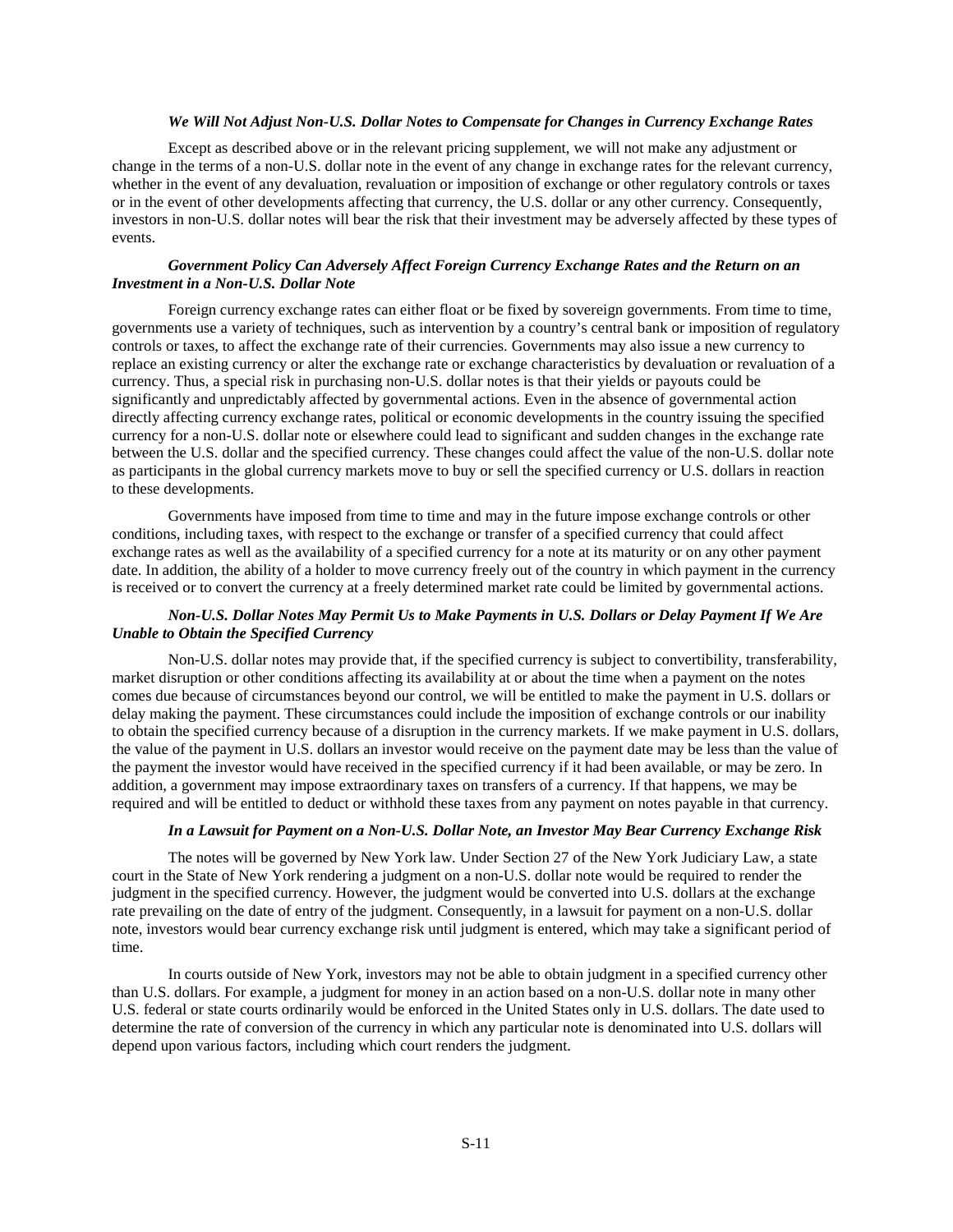# *Historical Information About Exchange Rates May Not Be Indicative of Future Performance*

If we issue a non-U.S. dollar note, we may include with the relevant pricing supplement a currency supplement that provides information about historical exchange rates for the relevant non-U.S. dollar currency or currencies. Any historical information about exchange rates that we may provide will be furnished as a matter of information only, and you should not regard such information as indicative of the further performance of currency exchange rates. That rate will likely differ from the exchange rate used under the terms that apply to a particular note.

# *Determinations Made by the Exchange Rate Agent*

All determinations made by the exchange rate agent will be made in its sole discretion (except to the extent expressly provided in this prospectus supplement or the relevant pricing supplement that any determination is subject to approval by the Bank). In the absence of manifest error, its determinations will be conclusive for all purposes and will bind all holders and us. The exchange rate agent will not have any liability for its determinations.

#### *Non-U.S. Investors May Be Subject to Certain Additional Risks*

If we issue a U.S. dollar note and you are a non-U.S. investor who purchased such notes with a currency other than U.S. dollars, changes in rates of exchange may have an adverse effect on the value, price or income of your investment.

The accompanying prospectus contains a general description of certain U.S. and Canadian tax consequences relating to the notes. If you are a non-U.S. investor, you should consult your tax advisors as to the consequences, under the tax laws of the country where you are resident for tax purposes, of acquiring, holding and disposing of notes and receiving payments of principal or other amounts under the notes.

#### **Risks Relating to Bail-Inable Notes**

# *The Notes Will Be Subject to Risks, Including Non-Payment in Full or, in the Case of Bail-Inable Notes, Conversion in Whole or in Part – by Means of a Transaction or Series of Transactions and in One or More Steps – Into Common Shares of the Bank or Any of Its Affiliates, Under Canadian Bank Resolution Powers*

Under Canadian bank resolution powers, the CDIC may, in circumstances where the Bank has ceased, or is about to cease, to be viable, assume temporary control or ownership of the Bank and may be granted broad powers by one or more orders of the Governor in Council (*Canada*), each of which we refer to as an "Order," including the power to sell or dispose of all or a part of the assets of the Bank, and the power to carry out or cause the Bank to carry out a transaction or a series of transactions the purpose of which is to restructure the business of the Bank. As part of the Canadian bank resolution powers, certain provisions of, and regulations under, the Bank Act, the CDIC Act and certain other Canadian federal statutes pertaining to banks, which we refer to collectively as the "*bail-in regime*," provide for a bank recapitalization regime for banks designated by the Superintendent of Financial Institutions (Canada) (the "Superintendent") as domestic systemically important banks, which include the Bank. We refer to those domestic systemically important banks as "D-SIBs." See "*Description of Senior Debt Securities ― Canadian Bank Resolution Powers*" in the accompanying prospectus for a description of the Canadian bank resolution powers, including the bail-in regime.

If the CDIC were to take action under the Canadian bank resolution powers with respect to the Bank, this could result in holders or beneficial owners of the notes being exposed to losses and, in the case of bail-inable notes, conversion of the notes in whole or in part – by means of a transaction or series of transactions and in one or more steps – into common shares of the Bank or any of its affiliates, which we refer to as a "bail-in conversion." Subject to certain exceptions discussed in the accompanying prospectus under "*Description of Senior Debt Securities ― Canadian Bank Resolution Powers*," including for certain structured notes, senior debt issued on or after September 23, 2018, with an initial or amended term to maturity (including explicit or embedded options) greater than 400 days, that is unsecured or partially secured and that has been assigned a CUSIP or ISIN or similar identification number, is subject to bail-in conversion. We refer to notes that are subject to bail-in conversion as "bail-inable notes."

Upon a bail-in conversion, if your bail-inable notes or any portion thereof are converted into common shares of the Bank or any of its affiliates, you will be obligated to accept those common shares, even if you do not at the time consider the common shares to be an appropriate investment for you, and despite any change in the Bank or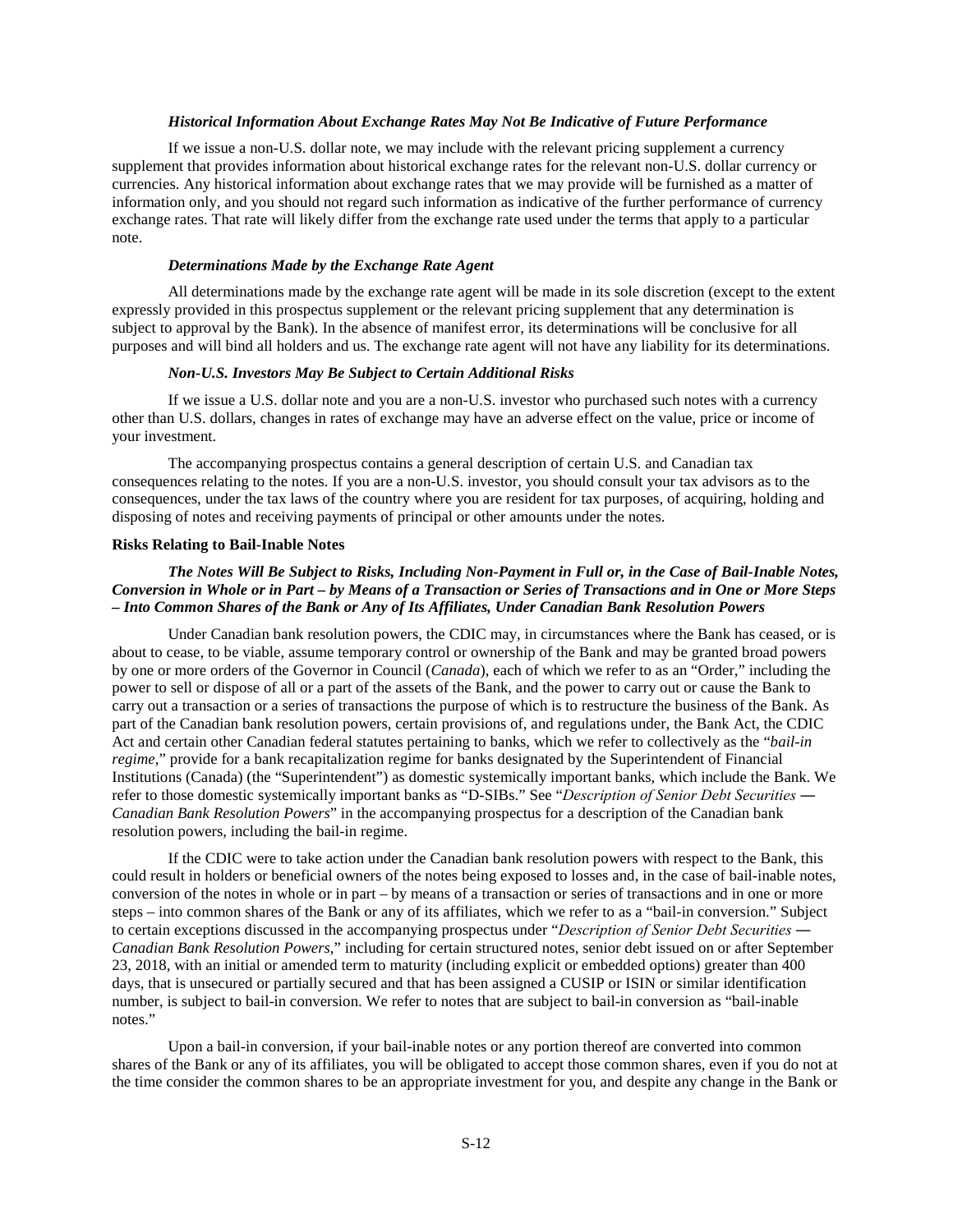any of its affiliates, or the fact that the common shares may be issued by an affiliate of the Bank, or any disruption to or lack of a market for the common shares or disruption to capital markets generally.

As a result, you should consider the risk that you may lose all of your investment, including the principal amount plus any accrued interest, if the CDIC were to take action under the Canadian bank resolution powers, including the bail-in regime, and that any remaining outstanding notes, or common shares of the Bank or any of its affiliates into which bail-inable notes are converted, may be of little value at the time of a bail-in conversion and thereafter.

## *The Indenture Will Provide Only Limited Acceleration and Enforcement Rights for the Notes and Includes Other Provisions Intended to Qualify Bail-Inable Notes as TLAC*

In connection with the bail-in regime, the Office of the Superintendent of Financial Institutions' ("OSFI") guideline (the "TLAC Guideline") on Total Loss Absorbing Capacity ("TLAC") applies to and establishes standards for D-SIBs, including the Bank, which became effective September 23, 2018. Under the TLAC Guideline, beginning November 1, 2021, the Bank is required to maintain a minimum capacity to absorb losses composed of unsecured external long-term debt that meets the prescribed criteria or regulatory capital instruments to support recapitalization in the event of a failure. Bail-inable notes and regulatory capital instruments that meet certain prescribed criteria, which are discussed in the accompanying prospectus under "*Description of Senior Debt Securities ― Canadian Bank Resolution Powers*," will constitute TLAC of the Bank.

In order to comply with the TLAC Guideline, our indenture under which the notes may be issued provides that, for any notes of a series issued on or after September 23, 2018 (including notes that are not subject to bail-in conversion), acceleration will only be permitted (i) if we default in the payment of the principal of, or interest on, any note of that series and, in each case, the default continues for a period of longer than 30 business days, or (ii) certain bankruptcy, insolvency or reorganization events occur.

Holders and beneficial owners of bail-inable notes may only exercise, or direct the exercise of, the rights described in the accompanying prospectus under "*Description of Senior Debt Securities — Events of Default — Remedies If an Event of Default Occurs*" where an Order has not been made under Canadian bank resolution powers pursuant to subsection 39.13(1) of the CDIC Act in respect of the Bank. Notwithstanding the exercise of those rights, bail-inable notes will continue to be subject to bail-in conversion until repaid in full. For greater certainty, no person may terminate or amend any agreement with the Bank that is in relation to any of the Bank's bail-inable notes, claim an accelerated payment or forfeiture of the term under such an agreement or demand payment of any amount under such an agreement, by reason only of a monetary default by the Bank in the performance of the Bank's bail-inable notes, when that default occurs after an order for bail-in conversion is made under paragraph 39.13(1)(d) of the CDIC Act but before such bail-in conversion.

The indenture also provides that holders or beneficial owners of bail-inable notes will not be entitled to exercise, or direct the exercise of, any set-off or netting rights with respect to bail-inable notes. In addition, where an amendment, modification or other variance that can be made to the indenture or the bail-inable notes as described in the accompanying prospectus under "*Description of Senior Debt Securities — Modification and Waiver of the Senior Debt Securities*" would affect the recognition of those bail-inable notes by the Superintendent as TLAC, that amendment, modification or variance will require the prior approval of the Superintendent.

#### *The Circumstances Surrounding a Bail-In Conversion Are Unpredictable and Can Be Expected to Have an Adverse Effect on the Market Price of Bail-Inable Notes*

The decision as to whether the Bank has ceased, or is about to cease, to be viable is a subjective determination by the Superintendent that is outside the control of the Bank. Upon a bail-in conversion, the interests of depositors and holders of liabilities and securities of the Bank that are not converted will effectively all rank in priority to the portion of bail-inable notes that are converted. In addition, except as provided for under the compensation process, the rights of holders in respect of the bail-inable notes that have been converted will rank on parity with other holders of common shares of the Bank (or, as applicable, common shares of the affiliate whose common shares are issued on the bail-in conversion).

There is no limitation on the type of Order that may be made where it has been determined that the Bank has ceased, or is about to cease, to be viable. As a result, you may be exposed to losses through the use of Canadian bank resolution powers other than bail-in conversion or in liquidation. See "*The Notes Will Be Subject to Risks, Including Non-Payment in Full or, in the Case of Bail-Inable Notes, Conversion in Whole or in Part – by Means of a*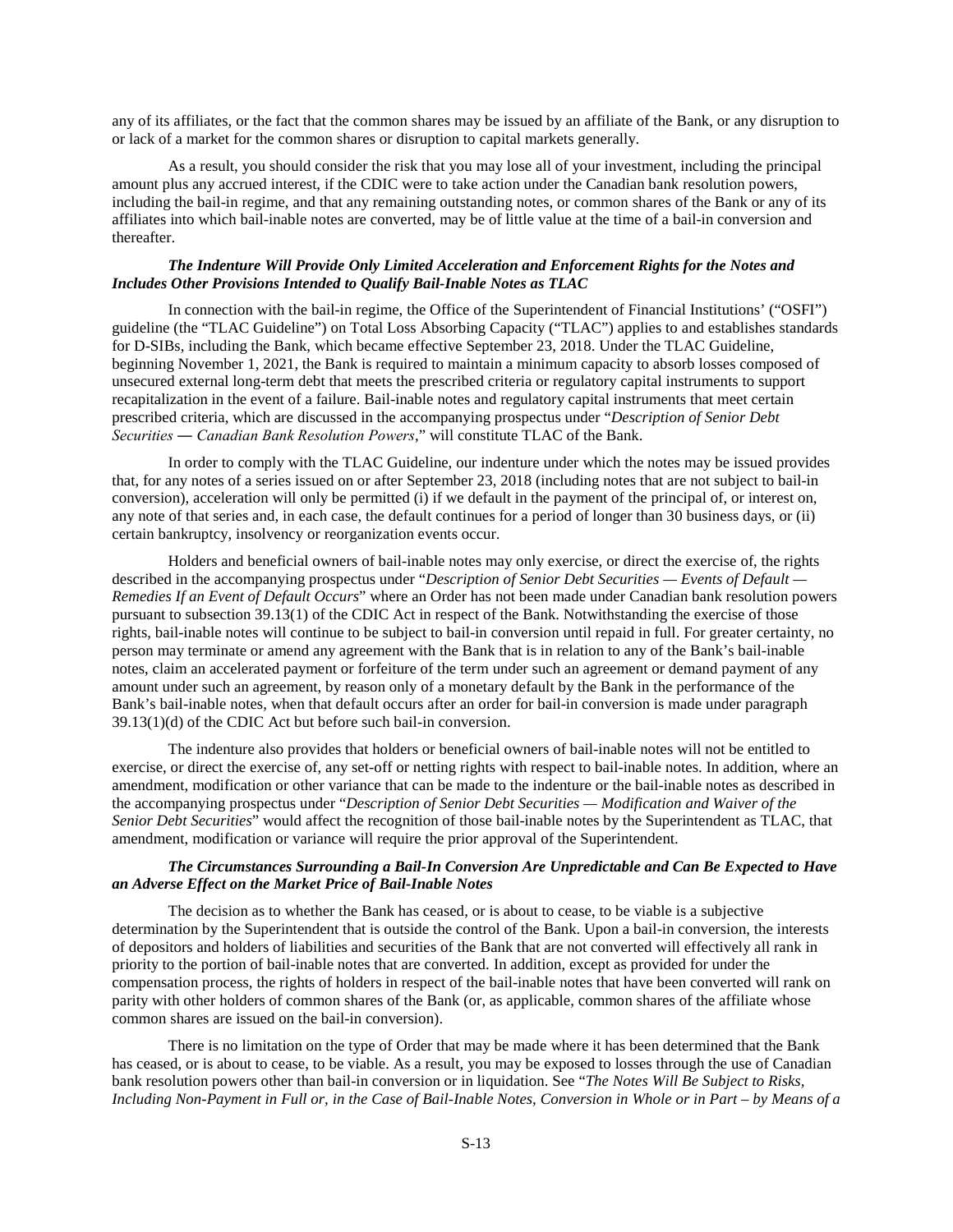# *Transaction or Series of Transactions and in One or More Steps – Into Common Shares of the Bank or Any of Its Affiliates, Under Canadian Bank Resolution Powers*" above.

Because of the uncertainty regarding when and whether an Order will be made and the type of Order that may be made, it will be difficult to predict when, if at all, bail-inable notes could be converted into common shares of the Bank or any of its affiliates, and there is not likely to be any advance notice of an Order. As a result of this uncertainty, trading behavior in respect of the bail-inable notes may not follow trading behavior associated with convertible or exchangeable securities or, in circumstances where the Bank is trending towards ceasing to be viable, other senior debt. Any indication, whether real or perceived, that the Bank is trending towards ceasing to be viable can be expected to have an adverse effect on the market price of the bail-inable notes, whether or not the Bank has ceased, or is about to cease, to be viable. Therefore, in those circumstances, you may not be able to sell your bailinable notes easily or at prices comparable to those of senior debt securities not subject to bail-in conversion.

# *The Number of Common Shares to Be Issued in Connection With, and the Number of Common Shares That Will Be Outstanding Following, a Bail-In Conversion Are Unknown. It Is Also Unknown Whether the Shares to Be Issued Will Be Those of the Bank or One of Its Affiliates*

 Under the bail-in regime there is no fixed and pre-determined contractual conversion ratio for the conversion of the bail-inable notes, or other shares or liabilities of the Bank that are subject to a bail-in conversion, into common shares of the Bank or any of its affiliates, nor are there specific requirements regarding whether liabilities subject to a bail-in conversion are converted into common shares of the Bank or any of its affiliates. CDIC determines the timing of the bail-in conversion, the portion of bail-inable shares and liabilities to be converted and the terms and conditions of the conversion, subject to parameters set out in the bail-in regime, which are discussed in the accompanying prospectus under "*Description of Senior Debt Securities ― Canadian Bank Resolution Powers*."

 As a result, it is not possible to anticipate the potential number of common shares of the Bank or its affiliates that would be issued in respect of any bail-inable note converted in a bail-in conversion, the aggregate number of such common shares that will be outstanding following the bail-in conversion, the effect of dilution on the common shares received from other issuances under or in connection with an Order or related actions in respect of the Bank or its affiliates or the value of any common shares you may receive for your converted bail-inable notes, which could be significantly less than the principal amount of those bail-inable notes. It is also not possible to anticipate whether shares of the Bank or shares of its affiliates would be issued in a bail-in conversion. There may be an illiquid market, or no market at all, in the common shares issued upon a bail-in conversion and you may not be able to sell those common shares at a price equal to the value of your converted bail-inable notes and as a result may suffer significant losses that may not be offset by compensation, if any, received as part of the compensation process. Fluctuations in exchange rates may exacerbate those losses.

# *By Acquiring Bail-Inable Notes, You Are Deemed to Agree to Be Bound by a Bail-In Conversion and So Will Have No Further Rights in Respect of Your Bail-Inable Notes To the Extent Those Bail-Inable Notes Are Converted in a Bail-In Conversion, Other Than Those Provided Under the Bail-In Regime. Any Potential Compensation to Be Provided Through the Compensation Process Under the CDIC Act Is Unknown*

 The CDIC Act provides for a compensation process for holders of bail-inable notes who immediately prior to the making of an Order, directly or through an intermediary, own bail-inable notes that are converted in a bail-in conversion. Given the considerations involved in determining the amount of compensation, if any, that a holder that held bail-inable notes may be entitled to following an Order, it is not possible to anticipate what, if any, compensation would be payable in such circumstances. By acquiring an interest in any bail-inable note, you are deemed to agree to be bound by a bail-in conversion and so will have no further rights in respect of your bail-inable notes to the extent those bail-inable notes are converted in a bail-in conversion, other than those provided under the bail-in regime. See "*Description of Senior Debt Securities ― Canadian Bank Resolution Powers*" in the accompanying prospectus for a description of the compensation process under the CDIC Act.

# *Following a Bail-In Conversion, Holders or Beneficial Owners That Held Bail-Inable Notes That Have Been Converted Will No Longer Have Rights Against the Bank as Creditors*

 Upon a bail-in conversion, the rights, terms and conditions of the portion of bail-inable notes that are converted, including with respect to priority and rights on liquidation, will no longer apply as the portion of converted bail-inable notes will have been converted on a full and permanent basis into common shares of the Bank or any of its affiliates ranking on parity with all other outstanding common shares of that entity. If a bail-in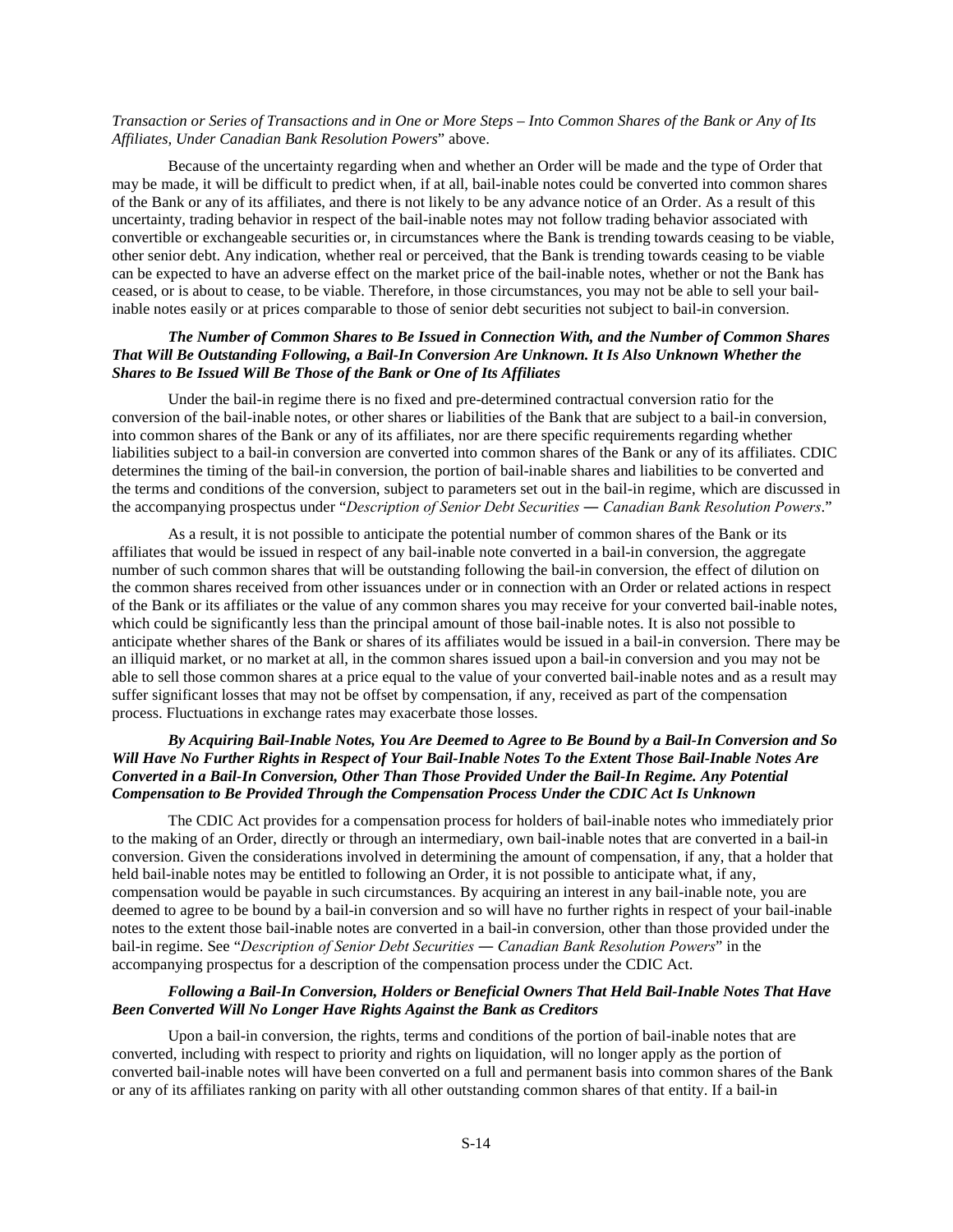conversion occurs, then the interest of the depositors, other creditors and holders of liabilities of the Bank not bailed in as a result of the bail-in conversion will all rank in priority to those common shares.

 Given the nature of the bail-in conversion, holders or beneficial owners of bail-inable notes that are converted will become holders or beneficial owners of common shares at a time when the Bank's and potentially its affiliates' financial condition has deteriorated. They may also become holders or beneficial owners of common shares at a time when the relevant entity may have received or may receive a capital injection or equivalent support with terms that may rank in priority to the common shares issued in a bail-in conversion with respect to payment of dividends, rights on liquidation or other terms although there is no certainty that any such capital injection or support will be forthcoming.

# *We May Redeem Bail-Inable Notes After the Occurrence of a TLAC Disqualification Event*

Unless otherwise specified in the relevant pricing supplement, we may, at our option, with the prior approval of the Superintendent, on not less than 20 business days' prior notice to the holders of the particular bailinable notes, redeem all but not less than all of those bail-inable notes prior to their stated maturity date on, or within 90 days after, the occurrence of a TLAC Disqualification Event (as defined herein), at a redemption price equal to 100% of the principal amount thereof, plus any accrued and unpaid interest to, but excluding, the date fixed for redemption. If we redeem your bail-inable notes, you may not be able to reinvest the redemption proceeds in securities offering a comparable anticipated rate of return. Additionally, although the terms of the bail-inable notes are anticipated to be established to satisfy the TLAC criteria within the meaning of the TLAC Guideline to which the Bank is subject, it is possible that any bail-inable notes may not satisfy the criteria in future rulemakings or interpretations. See "*Description of the Notes We May Offer — Special Provisions Related to Bail-inable Notes — TLAC Disqualification Event Redemption*" herein and "*Description of Senior Debt Securities — Canadian Bank Resolution Powers — TLAC Guideline*" in the accompanying prospectus for additional information.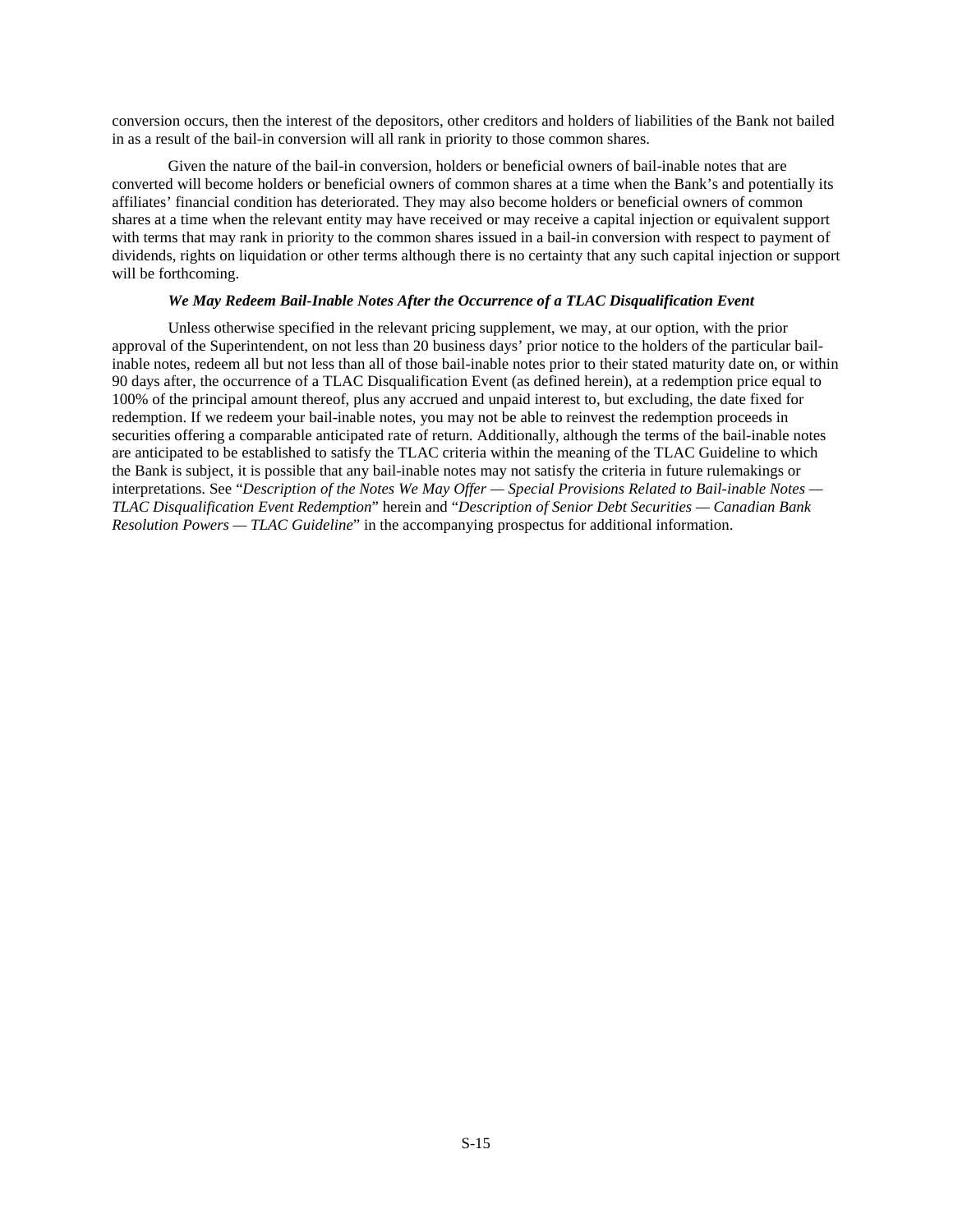# **USE OF PROCEEDS**

Except as otherwise set forth in a pricing supplement, the net proceeds from the sale of any notes will be added to our general funds and will be used for general corporate purposes. We and/or our affiliates may use a portion of the proceeds in transactions intended to hedge our obligations under the notes.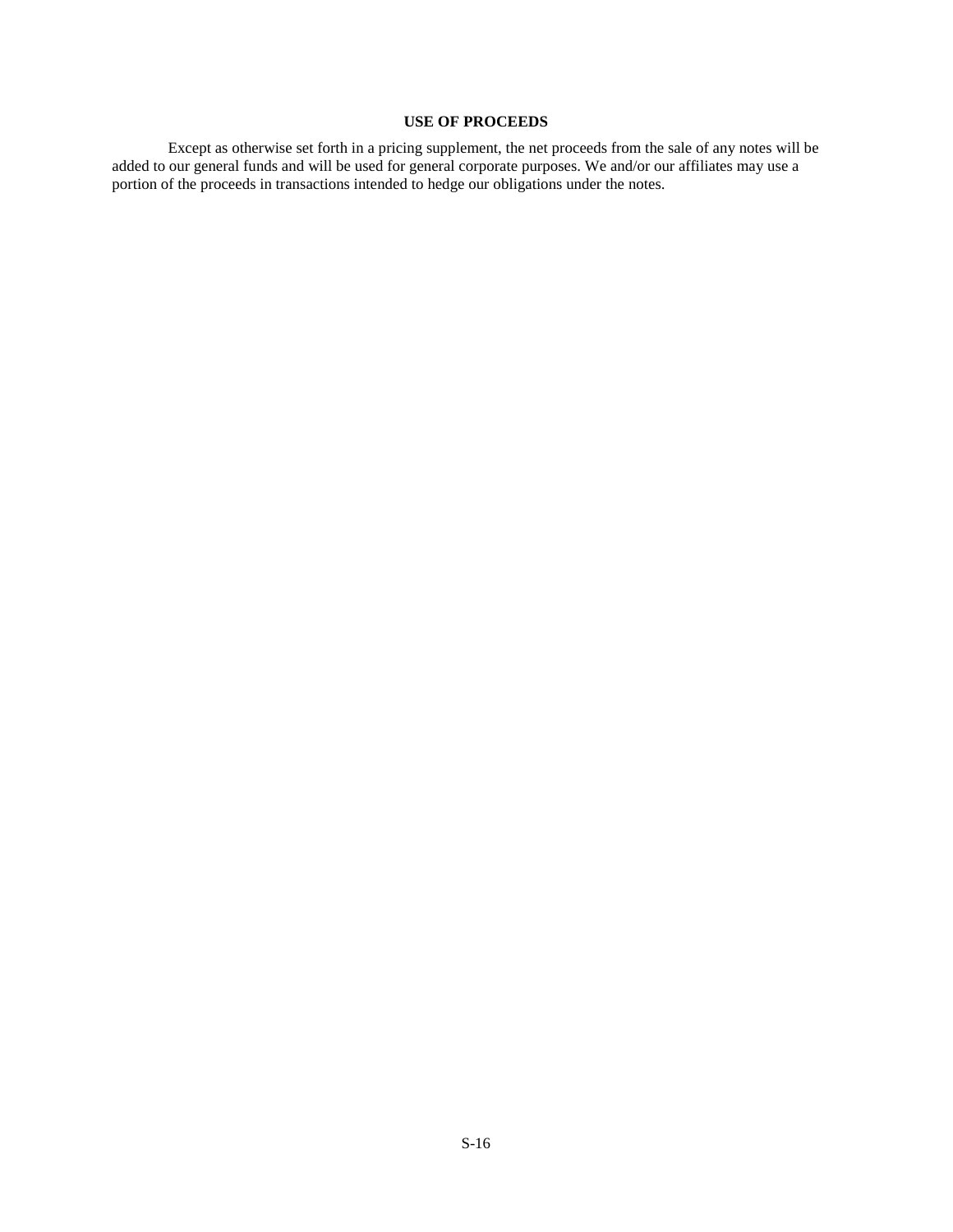## **DESCRIPTION OF THE NOTES WE MAY OFFER**

You should carefully read the description of the terms and provisions of our debt securities and our indenture under "*Description of Senior Debt Securities*" in the accompanying prospectus. That section, together with this prospectus supplement and the relevant pricing supplement, summarizes the material terms of our indenture and your notes. They do not, however, describe every aspect of our indenture and your notes. For example, in this section entitled "*Description of the Notes We May Offer*", the accompanying prospectus and the relevant pricing supplement, we use terms that have been given special meanings in our indenture, but we describe the meanings of only the more important of those terms. The specific terms of any series of notes will be described in the relevant pricing supplement. As you read this section, please remember that the specific terms of your notes as described in the relevant pricing supplement will supplement and, if applicable, may modify or replace the general terms described in this section. If the relevant pricing supplement is inconsistent with this prospectus supplement or the accompanying prospectus, the relevant pricing supplement will control with regard to your notes. Thus, the statements we make in this section may not apply to your notes.

#### **General**

The notes will be issued under the indenture, dated as of September 15, 2012, between the Bank and Deutsche Bank Trust Company Americas, as trustee, as supplemented by the first supplemental indenture, dated as of November 6, 2018 and the second supplemental indenture, dated as of December 16, 2019, and as further amended from time to time, which we may refer to as the "indenture". The notes constitute a single series of debt securities of the Bank issued under the indenture. The term "debt securities", as used in this prospectus supplement, refers to all debt securities, including the notes, issued and issuable from time to time under the indenture. The indenture is subject to, and governed by, the U.S. Trust Indenture Act of 1939, as amended (the "Trust Indenture Act"). The indenture is more fully described below in this section. Whenever we refer to specific provisions or defined terms in the indenture, those provisions or defined terms are incorporated in this prospectus supplement by reference. Section references used in this discussion are references to the indenture. Capitalized terms which are not otherwise defined shall have the meanings given to them in the indenture.

The notes will be limited to an aggregate initial offering price of US\$10,000,000,000 or, at our option if so specified in the relevant pricing supplement, the equivalent of this amount in any other currency or currency unit, and will be our direct, unsecured obligations. This aggregate initial offering price is subject to reduction as a result of the sale by us of other debt securities pursuant to another prospectus supplement to the accompanying prospectus. The notes will not constitute deposits insured under the CDIC Act or by the United States Federal Deposit Insurance Corporation or any other Canadian or United States governmental agency or instrumentality.

We will offer the notes on a continuous basis through one or more agents. The indenture does not limit the aggregate principal amount of senior notes that we may issue. We may, from time to time, without the consent of the holders of the notes, provide for the issuance of notes or other debt securities under the indenture in addition to the US\$10,000,000,000 aggregate initial offering price of notes noted on the cover of this prospectus supplement. Each note issued under this prospectus supplement will have a stated maturity that will be specified in the relevant pricing supplement and may be subject to redemption or repayment before its stated maturity. As a general matter, each note will mature nine months or more from its date of issue, except that indexed notes may have a maturity of less than nine months. Notes may be issued at significant discounts from their principal amount due on the stated maturity (or on any prior date on which the principal or an installment of principal of a note becomes due and payable, whether by the declaration of acceleration, call for redemption at our option, repayment at the option of the holder or otherwise), and some notes may not bear interest. We may from time to time, without the consent of the existing holders of the relevant notes, create and issue further notes having the same terms and conditions as such notes in all respects, except for the issue date, issue price and, if applicable, the first payment of interest thereon.

Unless we specify otherwise in the relevant pricing supplement, currency amounts in this prospectus supplement are expressed in U.S. dollars. Unless we specify otherwise in any note and pricing supplement, the notes will be denominated in U.S. dollars and payments of principal, premium, if any, and any interest on the notes will be made in U.S. dollars. If any note is to be denominated other than exclusively in U.S. dollars, or if the principal of, premium, if any, or any interest on the note is to be paid in one or more currencies (or currency units or in amounts determined by reference to an index or indices) other than that in which that note is denominated, additional information (including authorized denominations and related exchange rate and exchange agent information) will be provided in the relevant pricing supplement. Unless we specify otherwise in any pricing supplement, notes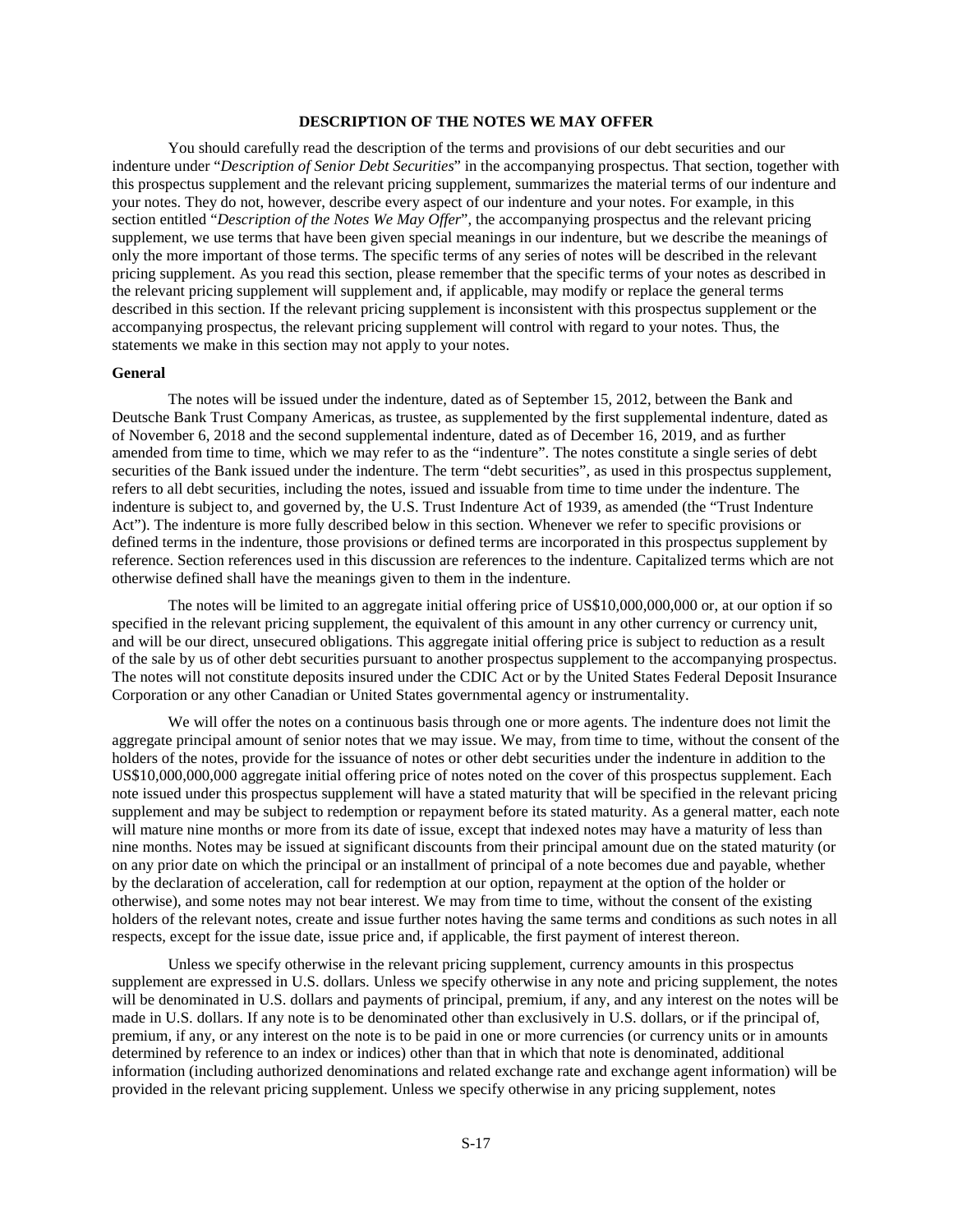denominated in U.S. dollars will be issued in minimum denominations of \$1,000 and integral multiples of \$1,000 in excess thereof (except that non-U.S. investors may be subject to higher minimums).

Interest rates that we offer on the notes may differ depending upon, among other factors, the aggregate principal amount of notes purchased in any single transaction. Notes with different variable terms other than interest rates may also be offered concurrently to different investors. We may change interest rates or formulas and other terms of notes from time to time, but no change of terms will affect any note we have previously issued or as to which we have accepted an offer to purchase.

Each note will be issued as a book-entry note in fully registered form without coupons. Each note issued in book-entry form may be represented by a global note that we deposit with and register in the name of a financial institution or its nominee, that we select. The financial institution that we select for this purpose is called the "depositary". Unless we specify otherwise in the relevant pricing supplement, The Depository Trust Company, New York, New York ("DTC"), will be the depositary for all notes in global form. Except as discussed in the accompanying prospectus under "*Description of Senior Debt Securities—Legal Ownership and Book-Entry Issuance*," owners of beneficial interests in book-entry notes will not be entitled to physical delivery of notes in certificated form. We will make payments of principal of, and premium, if any and interest, if any, on the notes through the trustee or applicable paying agent to the depositary for the notes.

# **Legal Ownership**

# *Street Name and Other Indirect Holders*

Investors who hold their notes in accounts at banks, brokers or other financial institutions will generally not be recognized by us as legal holders of notes. This is called holding in street name. Instead, we would recognize only the bank or broker, or the financial institution the bank or broker uses to hold its notes. These intermediary banks, brokers and other financial institutions pass along principal, interest and other payments on the notes, either because they agree to do so in their customer agreements or because they are legally required to do so. If you hold your notes in street name, you should check with your own institution to find out:

- how it handles note payments and notices;
- whether it imposes fees or charges;
- how it would handle voting if it were ever required;
- whether and how you can instruct it to send you notes registered in your own name so you can be a direct holder as described below; and
- how it would pursue rights under the notes if there were a default or other event triggering the need for holders to act to protect their interests.

### *Direct Holders*

Our obligations, as well as the obligations of the trustee and those of any third parties employed by us or the trustee, under the notes are only to persons who are registered as holders of notes. As noted above, we do not have obligations to you if you hold your notes in street name or other indirect means, either because you choose to hold your notes in that manner or because the notes are issued in the form of global notes, as described below. For example, once we make a payment to the registered holder, we have no further responsibility for the payment, even if that holder is legally required to pass the payment along to you as a street name customer but does not do so.

#### **Global Notes**

A global note is a special type of indirectly held security, as described under *"—Legal Ownership—Street Name and Other Indirect Holders*" above. If we choose to issue notes in the form of a global note, the ultimate beneficial owners of such global note can only be indirect holders. We require that the global note be registered in the name of a financial institution we select.

We also require that the notes included in the global note not be transferred to the name of any other direct holder except in the special circumstances described in the accompanying prospectus under "*Description of Senior Debt Securities—Legal Ownership and Book-Entry Issuance.*" Any person wishing to own a global note must do so indirectly by virtue of an account with a broker, bank or other financial institution, known as a "participant", that in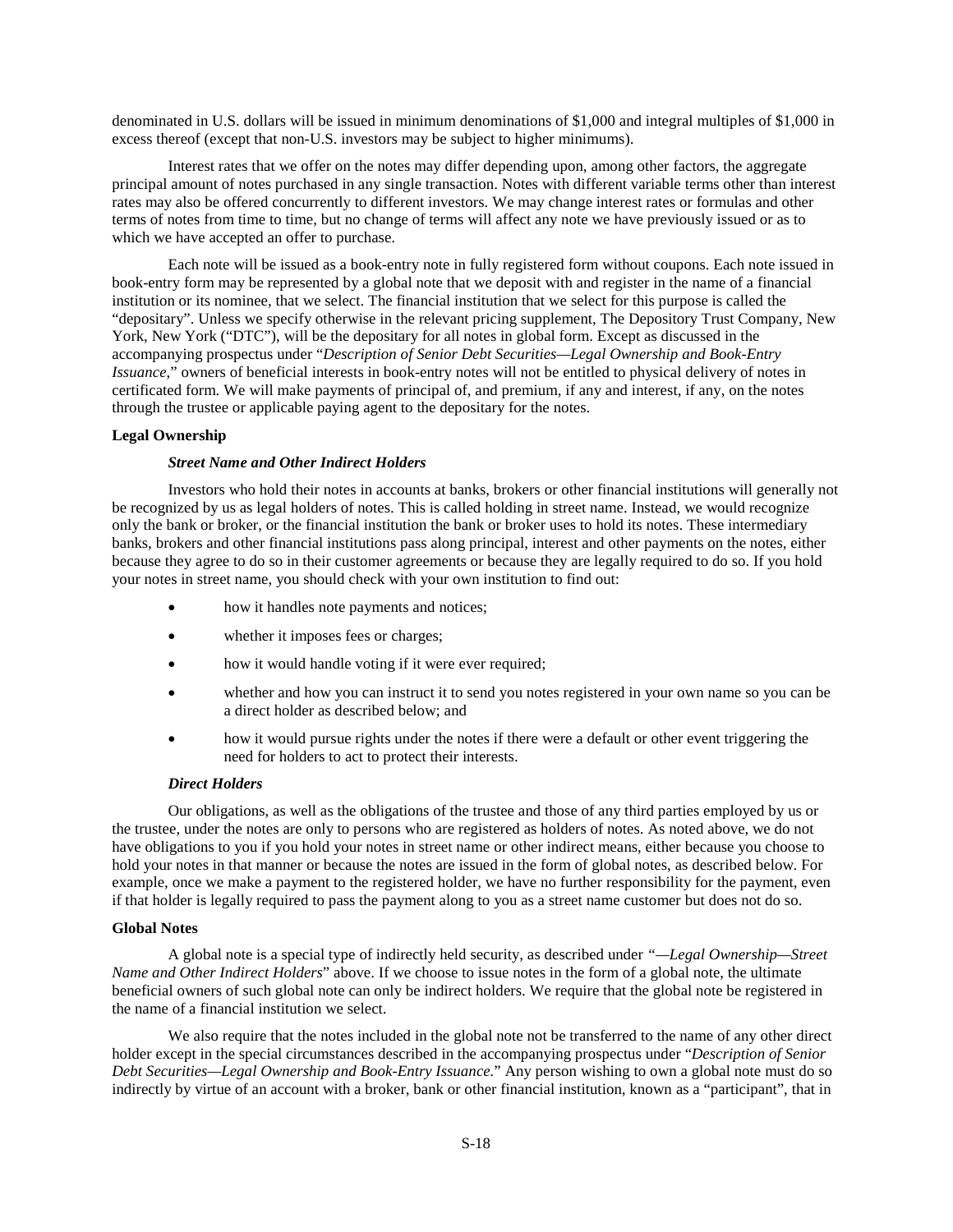turn has an account with the depositary. The relevant pricing supplement will indicate whether your series of notes will be issued only in the form of global notes.

Further details of legal ownership are discussed in the accompanying prospectus under "*Description of Senior Debt Securities—Legal Ownership and Book-Entry Issuance.*"

In the remainder of this description, "you" or "holder" means direct holders and not street name or other indirect holders of notes. Indirect holders should read the subsection entitled *"—Legal Ownership—Street Name and Other Indirect Holders*" above.

#### **Types of Notes**

We may issue the following types of notes:

- *Fixed Rate Notes*. A note of this type will bear interest at a fixed rate described in the relevant pricing supplement. This type includes zero-coupon notes, which bear no interest and are instead issued at a price lower than the principal amount.
- *Floating Rate Notes*. A note of this type will bear interest at rates that are determined by reference to an interest rate formula. In some cases, the rates may also be adjusted by adding or subtracting a spread or multiplying by a spread multiplier and may be subject to a minimum rate or a maximum rate. The various interest rate formulas and these other features are described under *"—Interest Rates—Floating Rate Notes*" below. If your note is a floating rate note, the formula and any adjustments that apply to the interest rate will be specified in the relevant pricing supplement.
- *Fixed-to-Floating Rate Notes.* A note of this type will bear interest at both a fixed rate for a certain period of time and at a floating rate for another certain period of time determined by reference to an interest rate formula, each as specified in the relevant pricing supplement. We refer to these notes as "fixed-to-floating rate notes." The rate for the floating-rate period(s) for a fixed-tofloating rate note will be set, calculated and paid in the same manner as for floating rate notes, as described in this prospectus supplement and as specified in the relevant pricing supplement. Any references to or discussion of floating-rate notes in this prospectus supplement also applies to the floating-rate period(s) of fixed-to-floating rate notes.
- *Floating-to-Fixed Rate Notes.* A note of this type will bear interest at both a floating rate for a certain period of time and at a fixed rate for another certain period of time determined by reference to an interest rate formula, each as specified in the relevant pricing supplement. We refer to these notes as "floating-to-fixed rate notes." The rate for the floating-rate period(s) for a floating-tofixed rate note will be set, calculated and paid in the same manner as for floating-rate notes, as described in this prospectus supplement and as specified in the relevant pricing supplement. Any references to or discussion of floating-rate notes in this prospectus supplement also applies to the floating-rate period(s) of floating-to-fixed rate notes.
- *Indexed Notes*. A note of this type provides that the amount payable at its maturity, and/or the amount of interest payable on an interest payment date, will be determined by reference to a "market measure" consisting of:
	- one or more securities;
	- one or more currencies;
	- one or more commodities:
	- one or more indices;
	- one or more exchange traded funds;
	- any other financial, economic or other measures or instruments, including the occurrence or non-occurrence of any event or circumstance; and/or
	- one or more baskets of any of these items.

If you are a holder of an indexed note, you may receive an amount at maturity that is greater than, equal to or less than the principal amount of your note depending upon the value of the applicable index at maturity. That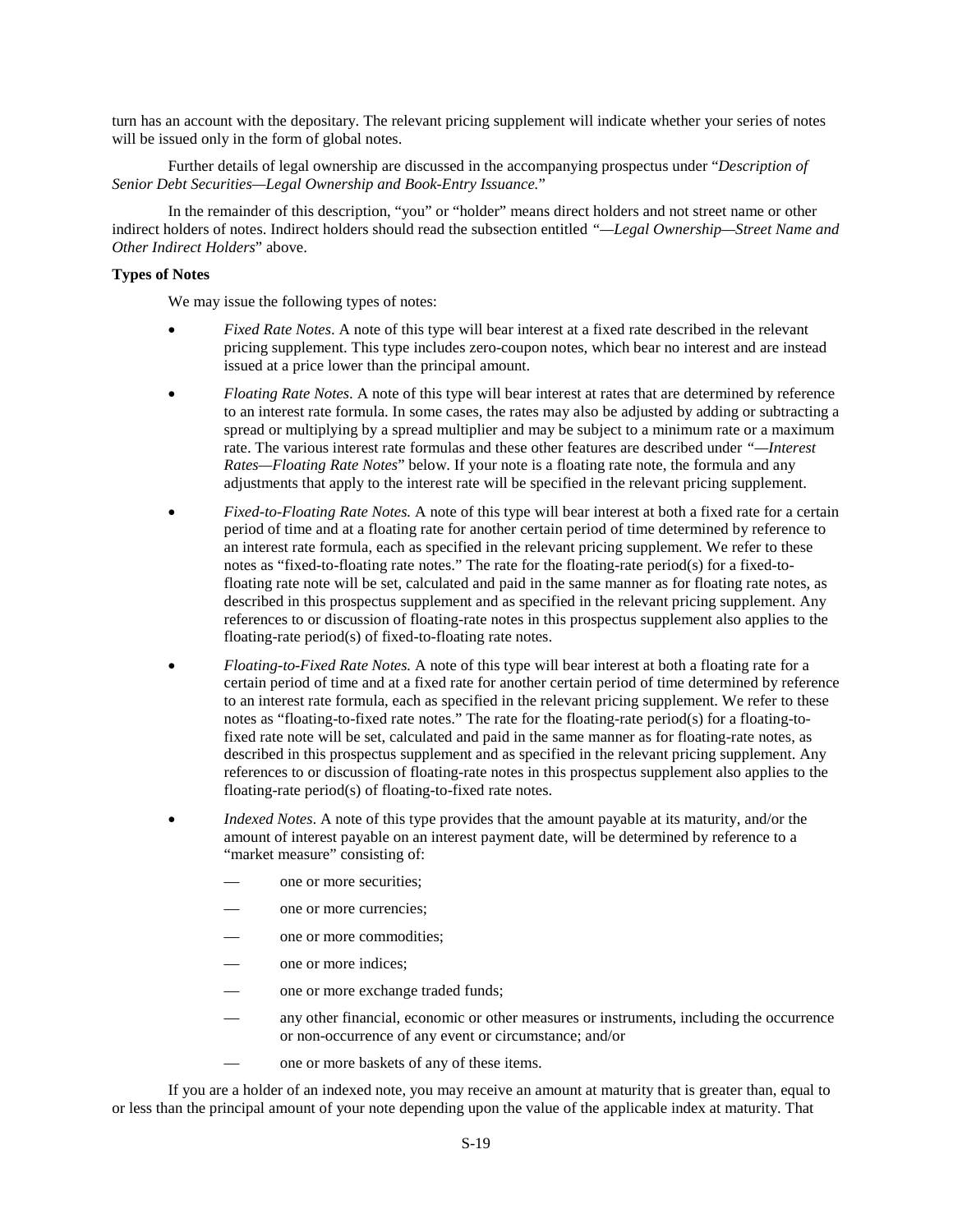value may fluctuate over time. If you purchase an indexed note, the relevant pricing supplement will include information about the relevant index and how amounts that are to become payable will be determined by reference to that index. In addition, the relevant pricing supplement will specify whether your note will be payable in cash or exchangeable for securities of an issuer other than the Bank or other property. In some cases, interest on indexed notes may be subject to Canadian non-resident withholding tax. See "Material Income Tax Consequences – Canadian Taxation" in the accompanying prospectus. The relevant pricing supplement will describe the material U.S. federal income tax consequences of the purchase, ownership or disposition of an indexed note, and may supplement the description of Canadian federal income tax considerations with respect thereto in the accompanying prospectus. Before you purchase any indexed note, you should read carefully the section entitled "*Risk Factors— Risks Relating to Indexed Notes*" above.

#### **Original Issue Discount Notes**

A note may be an original issue discount note. A note of this type is issued at a price lower than its principal amount and provides that, upon redemption or acceleration of its maturity, an amount less than its principal amount will be payable. An original issue discount note may be a zero-coupon note. A note issued at a discount to its principal may, for U.S. federal income tax purposes, be considered an original issue discount note, regardless of the amount payable upon redemption or acceleration of maturity. The relevant pricing supplement relating to any original issue discount notes will describe any special considerations and any material U.S. tax considerations relevant to the acquisition of such notes.

#### **Information in the Pricing Supplement**

The relevant pricing supplement will describe one or more of the following terms of your note:

- the CUSIP number;
- the stated maturity;
- the specified currency or currencies for principal and interest, if not U.S. dollars;
- if other than \$1,000 and integral multiples thereof, the denominations in which the notes may be issued;
- the price at which we originally issue your note and the original issue date;
- whether or not your note is a bail-inable note;
- whether your note is a fixed rate note, a floating rate note, a fixed-to-floating rate note, a floatingto-fixed rate note, or an indexed note;
- if your note is a fixed rate note, the per annum rate at which your note will bear interest, if any, and the interest payment dates;
- if your note is a floating rate note, the interest rate basis, which may be one of the interest rate bases described under *"—Interest Rates—Floating Rate Notes*" below; any applicable index currency or maturity, spread or spread multiplier or initial, maximum or minimum rate; and the interest reset, determination, calculation and payment dates, all of which we describe under *"— Interest Rates—Floating Rate Notes*" below;
- if your note is an indexed note, the principal amount, if any, we will pay you at maturity, the amount of interest, if any, we will pay you on an interest payment date or the formula we will use to calculate these amounts, if any, and whether your note will be exchangeable for cash, securities of an issuer other than the Bank or other property;
- if your note is an original issue discount note, the yield to maturity;
- if applicable, the circumstances under which your note may be redeemed at our option before the stated maturity, including any redemption commencement date, redemption price(s) and redemption period(s);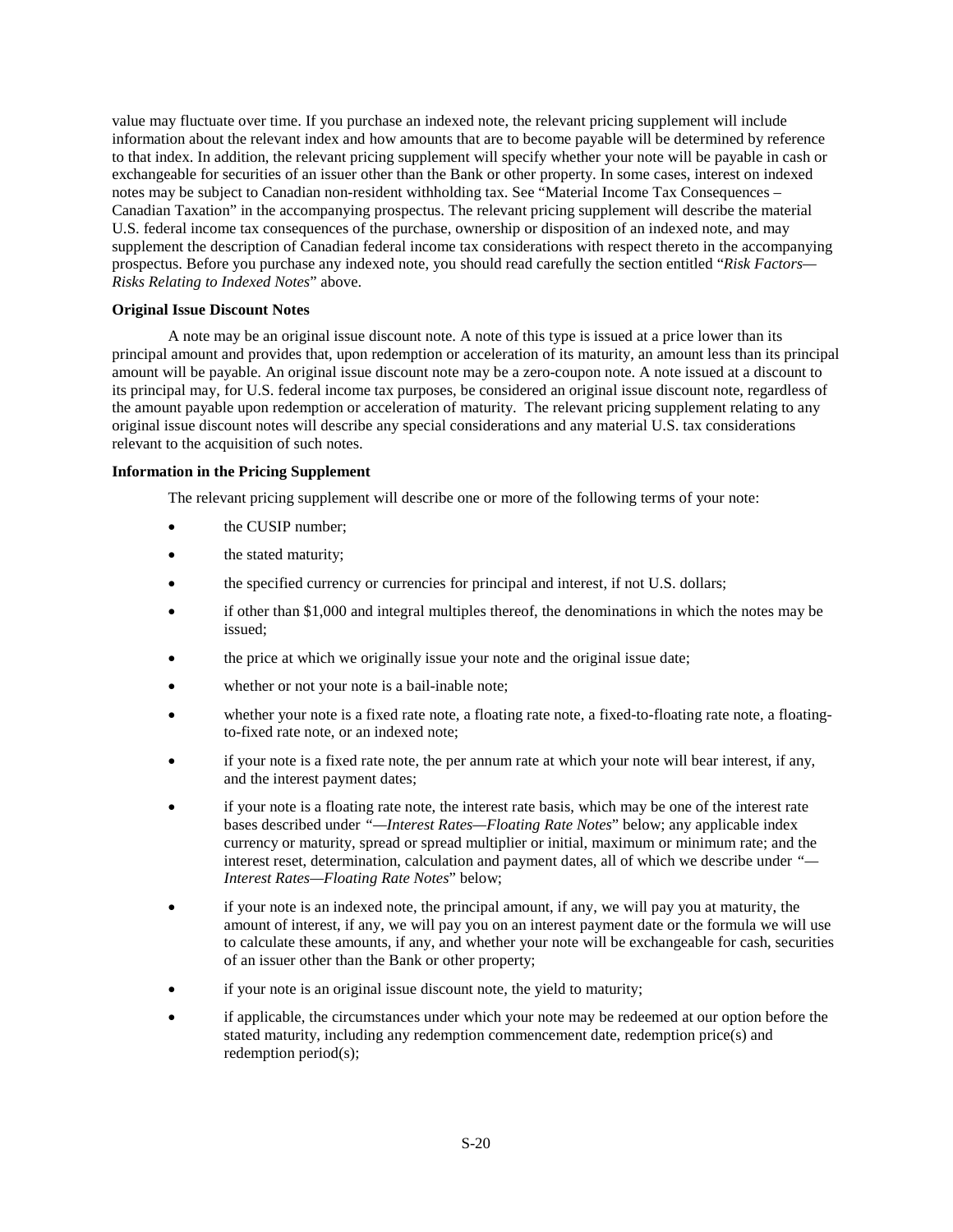- if applicable, the circumstances under which you may demand repayment of your note before the stated maturity, including any repayment commencement date, repayment price(s) and repayment period(s);
- any material U.S. federal income tax consequences of the purchase, ownership or disposition of a particular issuance of notes;
- the use of proceeds, if materially different than those discussed in this prospectus supplement; and
- any other terms of your note, which could be different from those described in this prospectus supplement.

#### **Market-Making Transactions**

If you purchase your note in a market-making transaction, you will receive information about the price you pay and your trade and settlement dates in a separate confirmation of sale. A market-making transaction is one in which an agent or other person resells a note that it has previously acquired from another holder. A market-making transaction in a particular note occurs after the original sale of the note.

#### **Redemption at the Option of the Bank; No Sinking Fund**

If an initial redemption date is specified in the relevant pricing supplement, we may redeem the particular notes prior to their stated maturity date at our option on any date on or after that initial redemption date in whole or from time to time in part in increments of \$1,000 or any other integral multiple of an authorized denomination specified in the relevant pricing supplement (provided that any remaining principal amount thereof shall be at least \$1,000 or other minimum authorized denomination applicable thereto), at the redemption price or prices specified in that pricing supplement, together with unpaid interest accrued thereon to the date of redemption. Unless otherwise specified in the relevant pricing supplement, we must give written notice to registered holders of the particular notes to be redeemed at our option not less than 20 business days prior to the date of redemption.

If the relevant pricing supplement specifies that the notes are bail-inable notes, in the event that a redemption (for any reason) of such notes would lead to a breach of the Bank's TLAC requirements, such redemption would be subject to the prior approval of the Superintendent. See "*Description of Senior Debt Securities — Canadian Bank Resolution Powers — TLAC Guideline*" in the accompanying prospectus for additional information.

The notes will not be subject to, or entitled to the benefit of, any sinking fund.

#### **Repayment at the Option of the Holder**

If one or more optional repayment dates are specified in the relevant pricing supplement, registered holders of the particular notes may require us to repay those notes prior to their stated maturity date on any optional repayment date in whole or from time to time in part in increments of \$1,000 or any other integral multiple of an authorized denomination specified in the relevant pricing supplement (provided that any remaining principal amount thereof shall be at least \$1,000 or other minimum authorized denomination applicable thereto), at the repayment price or prices specified in that pricing supplement, together with unpaid interest accrued thereon to the date of repayment. A registered holder's exercise of the repayment option will be irrevocable.

For any note to be repaid, the applicable trustee must receive, at its corporate trust office in the Borough of Manhattan, The City of New York, not less than 20 business days prior to the date of repayment, the particular notes to be repaid and, in the case of a book-entry note, repayment instructions from the applicable beneficial owner to the depositary and forwarded by the depositary. Only the depositary may exercise the repayment option in respect of global notes representing book-entry notes. Accordingly, beneficial owners of global notes that desire to have all or any portion of the book-entry notes represented thereby repaid must instruct the participant through which they own their interest to direct the depositary to exercise the repayment option on their behalf by forwarding the repayment instructions to the applicable trustee as aforesaid. In order to ensure that these instructions are received by the applicable trustee on a particular day, the applicable beneficial owner must so instruct the participant through which it owns its interest before that participant's deadline for accepting instructions for that day. Different firms may have different deadlines for accepting instructions from their customers. Accordingly, beneficial owners should consult their participants for the respective deadlines. In addition, at the time repayment instructions are given, each beneficial owner shall cause the participant through which it owns its interest to transfer the beneficial owner's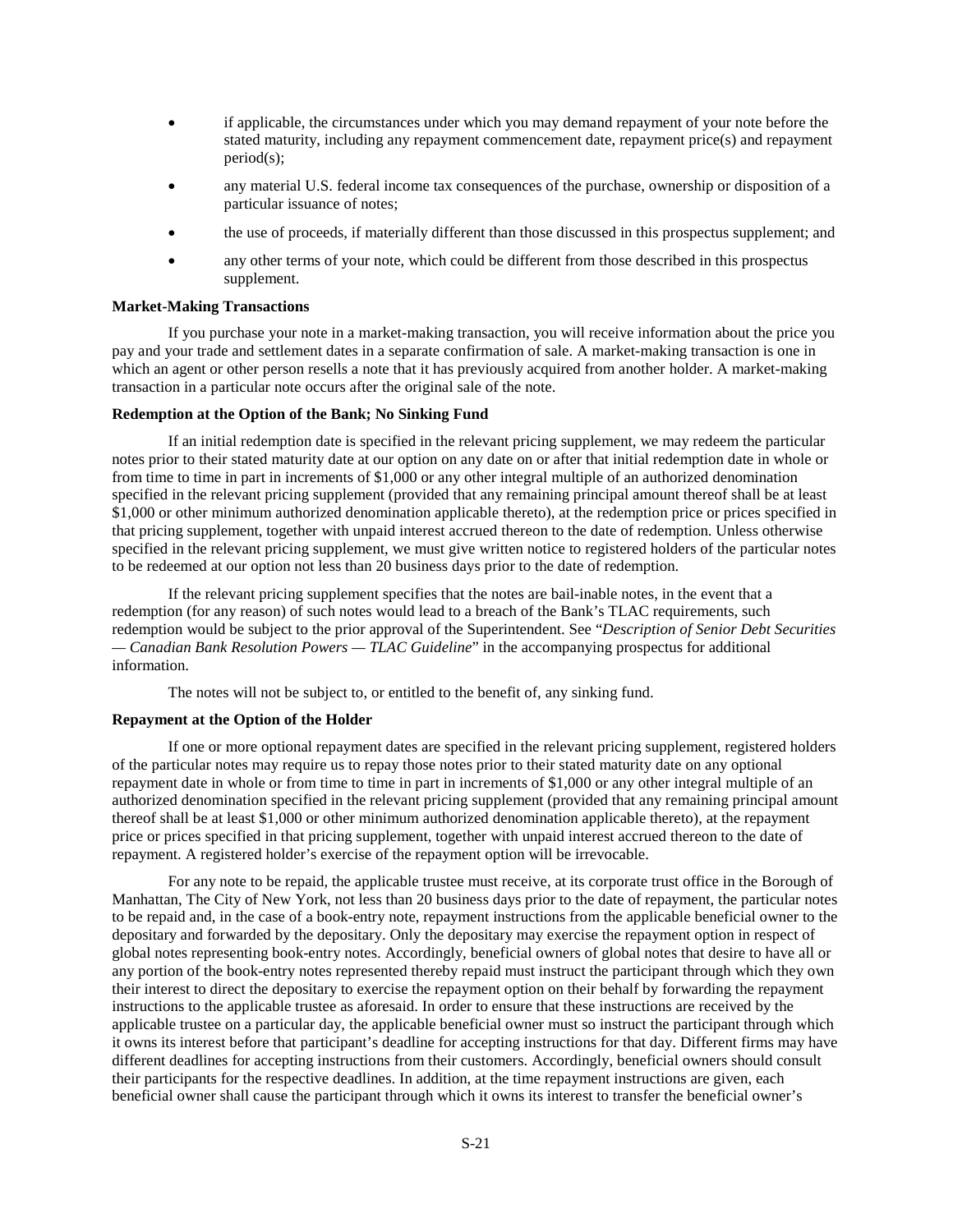interest in the global note representing the related book-entry notes, on the depositary's records, to the applicable trustee.

We will comply with the applicable requirements of the U.S. Securities Exchange Act of 1934, as amended (the "Exchange Act"), and the rules promulgated thereunder, and any other securities laws or regulations in connection with any repayment of notes at the option of the registered holders thereof.

#### **Open Market Repurchases**

We may at any time purchase notes at any price or prices in the open market or otherwise. Notes so purchased by us may, at our discretion, be held, resold or surrendered to the applicable trustee for cancellation. Where our repurchase of bail-inable notes would result in the Bank not meeting the TLAC requirements applicable to it pursuant to the TLAC Guideline, we may only repurchase those notes if we have obtained the prior approval of the Superintendent.

#### **Interest**

Each interest-bearing note will bear interest from its date of issue at the rate per annum, in the case of a fixed rate note, or pursuant to the interest rate formula, in the case of a floating rate note, in each case as specified in the relevant pricing supplement, until the principal thereof is paid. We will make interest payments in an amount equal to the interest accrued from and including the immediately preceding interest payment date in respect of which interest has been paid or from and including the date of issue, if no interest has been paid, to but excluding the applicable interest payment date or the maturity date, as the case may be (each, an "interest period").

Interest will be payable in arrears on each interest payment date and on the maturity date. Interest will be payable to the persons in whose names the notes are registered at the close of business on the business day immediately preceding the related interest payment date (the "regular record date"), and the final interest payable at maturity or upon an early redemption, as applicable, will be payable to the persons in whose names the notes are registered on the maturity date or the early redemption date, as applicable. For the purpose of determining the holder at the close of business on a regular record date when business is not being conducted, the close of business will mean 5:00 P.M., Eastern Standard Time, on that day. "Business day" is defined below under *"—Interest Rates— Special Rate Calculation Terms*."

#### **Interest Rates**

This subsection describes the different kinds of interest rates that may apply to your note, if it bears interest.

#### *Fixed Rate Notes*

The relevant pricing supplement will specify the interest payment dates for a fixed rate note as well as the maturity date. Interest on fixed rate notes will be computed on the basis of a 360-day year consisting of twelve 30 day months or such other day count convention set forth in the relevant pricing supplement. For the purposes of disclosure under the *Interest Act* (Canada), and without affecting the interest payable on any fixed rate note, whenever the interest rate on any fixed rate note is to be calculated on the basis of a period of less than a calendar year, the yearly interest rate equivalent for such interest rate will be the interest rate multiplied by the actual number of days in the relevant calendar year and divided by the number of days used in calculating the specified interest rate.

If any interest payment date, redemption date, repayment date or maturity date of a fixed rate note falls on a day that is not a business day, we will make the required payment of principal, premium, if any, and/or interest on the next succeeding business day unless otherwise specified in the relevant pricing supplement, and no additional interest will accrue in respect of the payment made on that next succeeding business day.

#### *Floating Rate Notes*

In this subsection, we use several specialized terms relating to the manner in which floating interest rates are calculated. We define these terms under "—*Special Rate Calculation Terms*" below.

The following will apply to floating rate notes.

*Interest Rate Basis*. We currently expect to issue floating rate notes that bear interest at rates based on one or more of the following interest rate bases: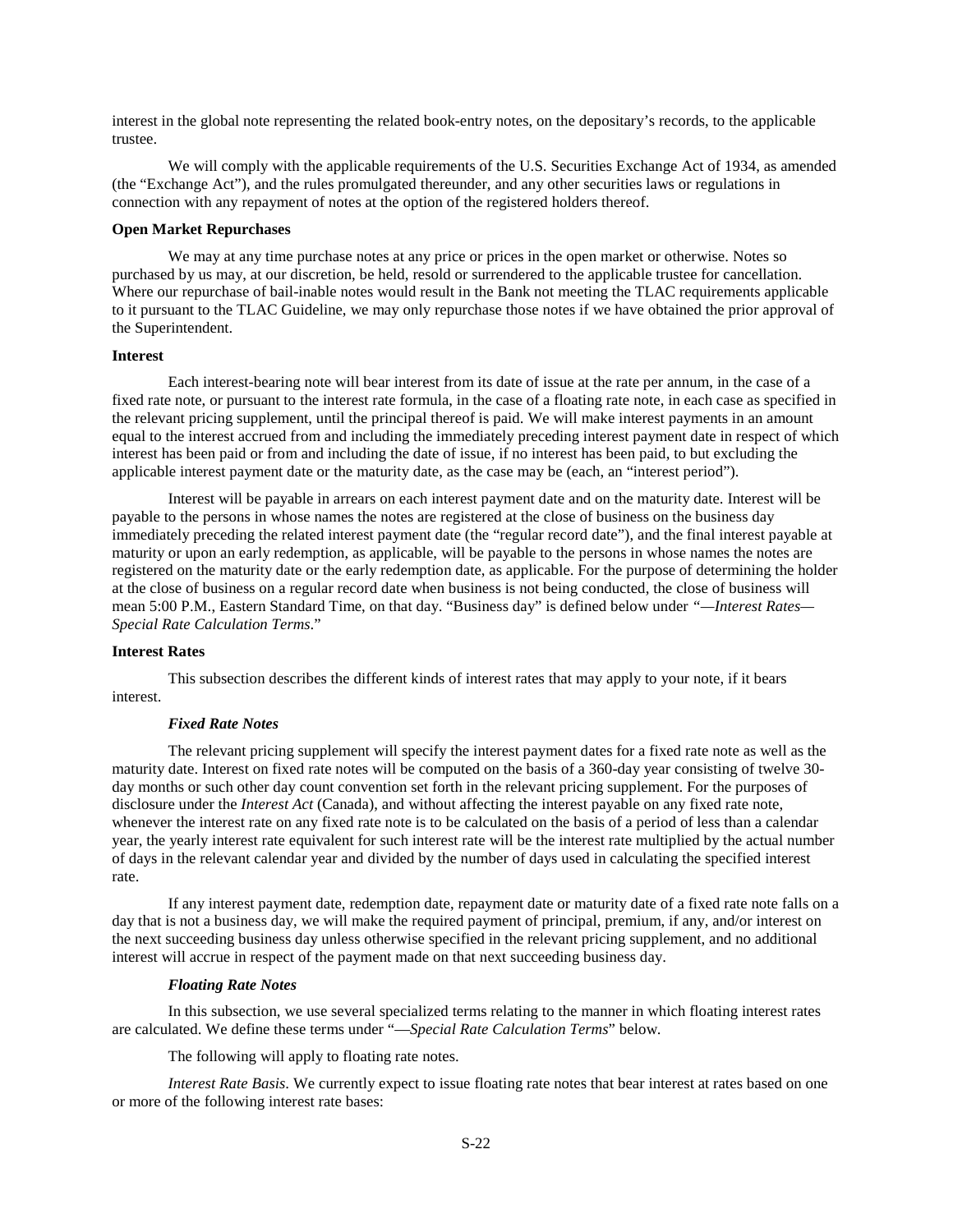- commercial paper rate;
- U.S. prime rate;
- LIBOR;
- EURIBOR;
- SOFR (based on compounding or a weighted average);
- treasury rate;
- CMT rate;
- CMS rate;
- CPI rate; and/or
- federal funds rate.

We describe each of the interest rate bases in further detail below in this subsection. If you purchase a floating rate note, the relevant pricing supplement will specify the interest rate basis that applies to your note.

*Calculation of Interest*. Calculations relating to floating rate notes will be made by the calculation agent, an institution that we appoint as our agent for this purpose. That institution may include us or any affiliate of ours, such as CIBCWM. The pricing supplement for a particular floating rate note will name the institution that we have appointed to act as the calculation agent for that note as of its original issue date. We may appoint a different institution to serve as calculation agent from time to time after the original issue date of the note without your consent and without notifying you of the change.

For each floating rate note, the calculation agent will determine, on the corresponding interest calculation date or on the interest determination date, as described below, the interest rate that takes effect on each interest reset date. In addition, the calculation agent will calculate the amount of interest that has accrued during each interest period—that is, the period from and including the original issue date, or the last date to which interest has been paid or made available for payment, to but excluding the payment date. For each interest period, the calculation agent will calculate the amount of accrued interest by multiplying the face or other specified amount of the floating rate note by an accrued interest factor for the interest period. This factor will equal the sum of the interest factors calculated for each day during the interest period. The interest factor for each day will be expressed as a decimal and will be calculated by dividing the interest rate, also expressed as a decimal, applicable to that day by 360 or by the actual number of days in the year, as specified in the relevant pricing supplement. For the purposes of disclosure under the *Interest Act* (Canada), and without affecting the interest payable on any floating rate note, whenever the interest rate on any floating rate note is to be calculated on the basis of a period of less than a calendar year, the yearly interest rate equivalent for that interest rate will be the interest rate multiplied by the actual number of days in the relevant calendar year and divided by the number of days used in calculating the specified interest rate. In no event will the interest on any floating rate note be less than zero.

Notwithstanding the previous paragraph, unless specified otherwise in the applicable pricing supplement, interest on SOFR Notes will be calculated as described below under "– *SOFR Notes*."

Upon the request of the holder of any floating rate note, the calculation agent will provide for that note the interest rate then in effect—and, if determined, the interest rate that will become effective on the next interest reset date. The calculation agent's determination of any interest rate, and its calculation of the amount of interest for any interest period, will be final and binding in the absence of manifest error.

All percentages resulting from any calculation relating to a note will be rounded upward or downward, as appropriate, to the next higher or lower one hundred-thousandth of a percentage point, e.g., 9.876541% (or .09876541) being rounded down to 9.87654% (or .0987654) and 9.876545% (or .09876545) being rounded up to 9.87655% (or .0987655). All amounts used in or resulting from any calculation relating to a floating rate note will be rounded upward or downward, as appropriate, to the nearest cent, in the case of U.S. dollars, or to the nearest corresponding hundredth of a unit, in the case of a currency other than U.S. dollars, with one-half cent or one-half of a corresponding hundredth of a unit or more being rounded upward.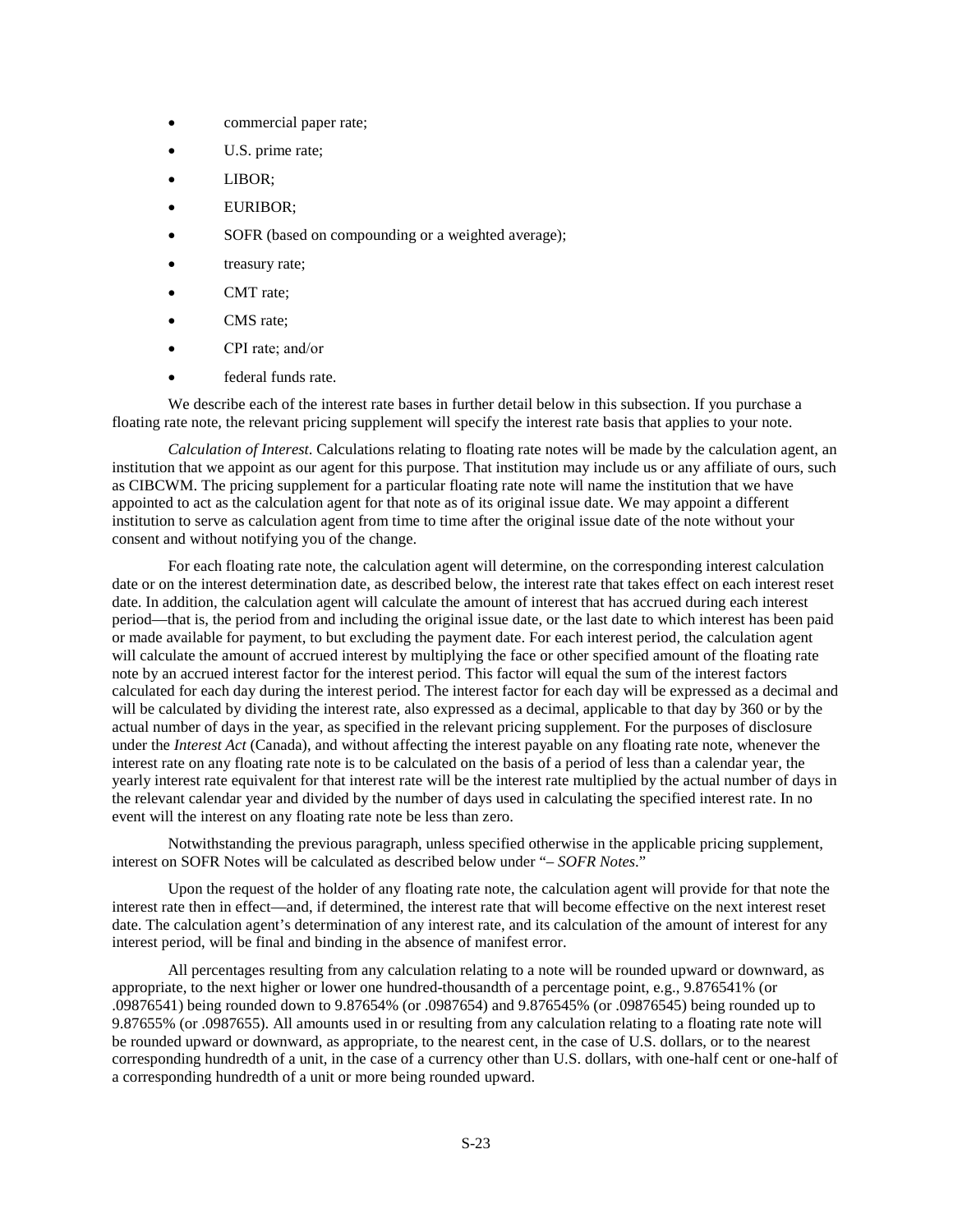In determining the interest rate basis that applies to a floating rate note during a particular interest period, the calculation agent may obtain rate quotes from various banks or dealers active in the relevant market, as discussed below. Those reference banks and dealers may include the calculation agent itself and its affiliates, as well as any agent participating in the distribution of the relevant floating rate notes and its affiliates, and they may include our affiliates.

*Initial Interest Rate*. For any floating rate note, the interest rate in effect from the original issue date to the first interest reset date will be the initial interest rate. We will specify the initial interest rate or the manner in which it is determined in the relevant pricing supplement.

*Spread or Spread Multiplier*. In some cases, the interest rate basis for a floating rate note may be adjusted:

- by adding or subtracting a specified number of basis points, called the spread, with one basis point being 0.01%; or
- by multiplying the interest rate basis by a specified percentage, called the spread multiplier.

If you purchase a floating rate note, the relevant pricing supplement will indicate whether a spread or spread multiplier will apply to your note and, if so, the amount of the spread or spread multiplier.

*Maximum and Minimum Rates*. The actual interest rate, after being adjusted by the spread or spread multiplier, may also be subject to either or both of the following limits:

- a maximum rate—i.e., a specified upper limit that the actual interest rate in effect at any time may not exceed; and/or
- a minimum rate—i.e., a specified lower limit that the actual interest rate in effect at any time may not fall below.

If you purchase a floating rate note, the relevant pricing supplement will indicate whether a maximum rate and/or minimum rate will apply to your note and, if so, what those rates are.

Whether or not a maximum rate applies, the interest rate on a floating rate note will in no event be higher than the maximum rate permitted by New York law, as it may be modified by U.S. law of general application and the *Criminal Code* (Canada). Under current New York law, the maximum rate of interest, with some exceptions, for any loan in an amount less than \$250,000 is 16% and for any loan made to a corporate borrower in the amount of \$250,000 or more but less than \$2,500,000 is 25% per year on a simple interest basis. These limits do not apply to loans of \$2,500,000 or more. The *Criminal Code* (Canada) limits the effective annual interest rate to 60%, although any amounts payable in excess of this limit would be paid out over time to ensure that such payments do not exceed 60% per year.

The rest of this subsection describes how the interest rate and the interest payment dates will be determined, and how interest will be calculated, on a floating rate note.

*Interest Reset Dates*. The rate of interest on a floating rate note will be reset, by the calculation agent described below, daily, weekly, monthly, quarterly, semi-annually or annually. The date on which the interest rate resets and the reset rate becomes effective is called the "interest reset date". Except as otherwise specified in the relevant pricing supplement, the interest reset date will be as follows:

- for floating rate notes that reset daily, each business day;
- for floating rate notes that reset weekly and are not treasury rate notes, the Wednesday of each week;
- for treasury rate notes that reset weekly, the Tuesday of each week;
- for floating rate notes that reset monthly, the third Wednesday of each month;
- for floating rate notes that reset quarterly, the third Wednesday of each of the four months of each year as indicated in the relevant pricing supplement;
- for floating rate notes that reset semi-annually, the third Wednesday of each of the two months of each year as indicated in the relevant pricing supplement; and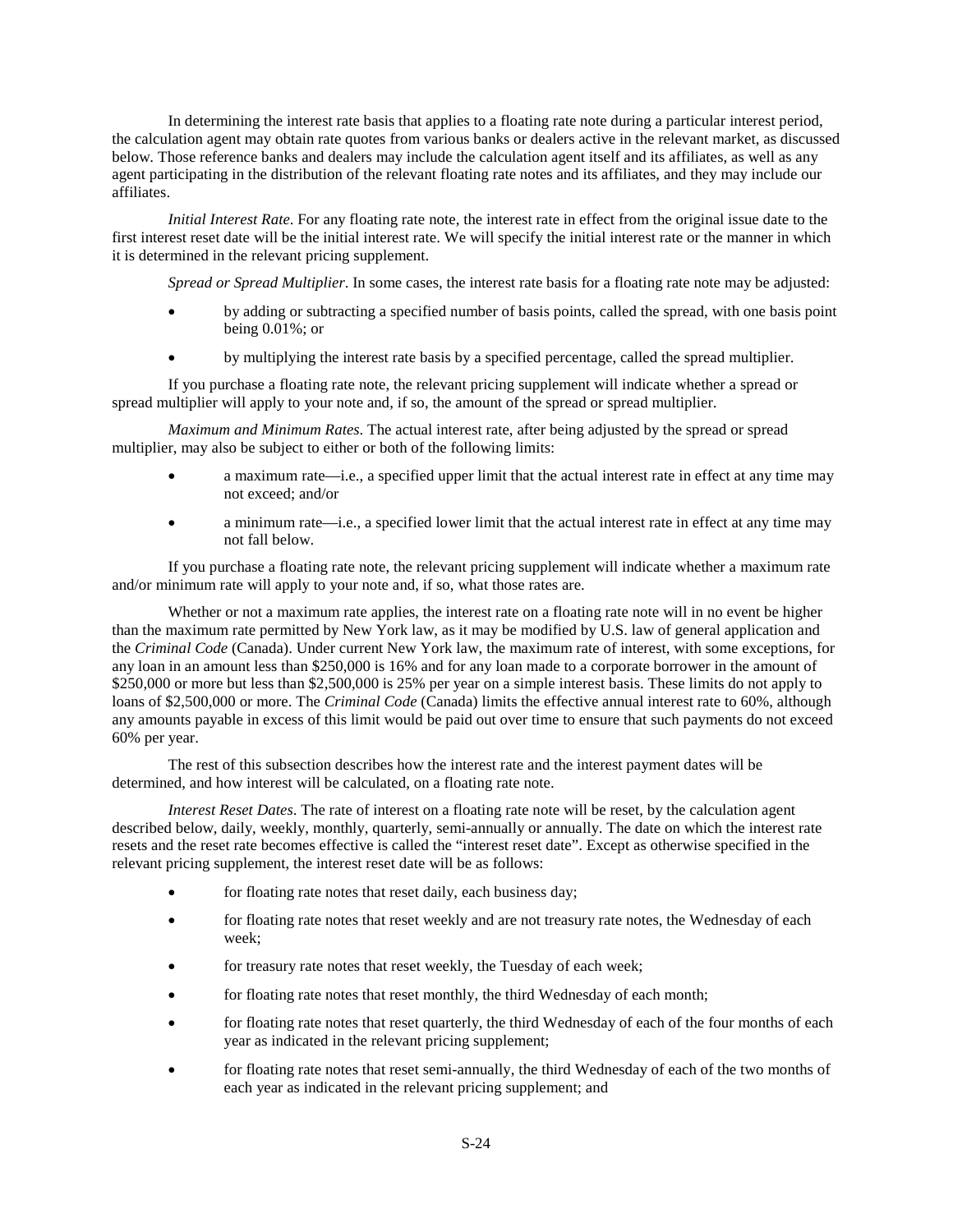for floating rate notes that reset annually, the third Wednesday of the one month of each year as indicated in the relevant pricing supplement.

For a floating rate note, the interest rate in effect on any particular day will be the interest rate determined with respect to the latest interest reset date that occurs on or before that day. There are several exceptions, however, to the reset provisions described above.

If any interest reset date for a floating rate note would otherwise be a day that is not a business day, the interest reset date will be postponed to the next day that is a business day. For a LIBOR or EURIBOR note, however, if that business day is in the next succeeding calendar month, the interest reset date will be the immediately preceding business day.

*Interest Determination Dates*. The interest rate that takes effect on an interest reset date will be determined by the calculation agent by reference to a particular date called an interest determination date. Except as otherwise indicated in the relevant pricing supplement:

- for commercial paper rate, U.S. prime rate and federal funds rate notes, the interest determination date relating to a particular interest reset date will be the business day preceding the interest reset date;
- for LIBOR notes, the interest determination date relating to a particular interest reset date will be the second *London business day* preceding the interest reset date. We refer to an interest determination date for a LIBOR note as a *LIBOR interest determination date*;
- for EURIBOR notes, the interest determination date relating to a particular interest reset date will be the second *euro business day* preceding the interest reset date. We refer to an interest determination date for a EURIBOR note as a *EURIBOR interest determination date*;
- for treasury rate notes, the interest determination date relating to a particular interest reset date, which we refer to as a treasury interest determination date, will be the day of the week in which the interest reset date falls on which treasury bills—i.e., direct obligations of the U.S. government—would normally be auctioned. Treasury bills are usually sold at auction on the Monday of each week, unless that day is a legal holiday, in which case the auction is usually held on the Tuesday of that week, except that the auction may be held on the preceding Friday. If as the result of a legal holiday an auction is held on the preceding Friday, that Friday will be the treasury interest determination date relating to the interest reset date occurring in the next succeeding week;
- for CMT rate, CMS rate and CPI rate notes, the interest determination date relating to a particular interest reset date will be the second business day preceding the interest reset date;
- for SOFR Notes, the Interest Determination Date will be as set forth below under "—SOFR Notes."

The interest determination date pertaining to a floating rate note the interest rate of which is determined with reference to two or more interest rate bases will be the latest business day which is at least two business days before the related interest reset date for the applicable floating rate note on which each interest rate basis is determinable.

*Interest Calculation Dates*. As described above, the interest rate that takes effect on a particular interest reset date will be determined by reference to the corresponding interest determination date. Except for LIBOR notes, EURIBOR notes and SOFR notes, however, the determination of the rate will actually be made on a day no later than the corresponding interest calculation date. The interest calculation date will be the earlier of the following:

- the tenth calendar day after the interest determination date or, if that tenth calendar day is not a business day, the next succeeding business day; and
- the business day immediately preceding the interest payment date or the maturity, whichever is the day on which the next payment of interest will be due.

The calculation agent need not wait until the relevant interest calculation date to determine the interest rate if the rate information it needs to make the determination is available from the relevant sources sooner.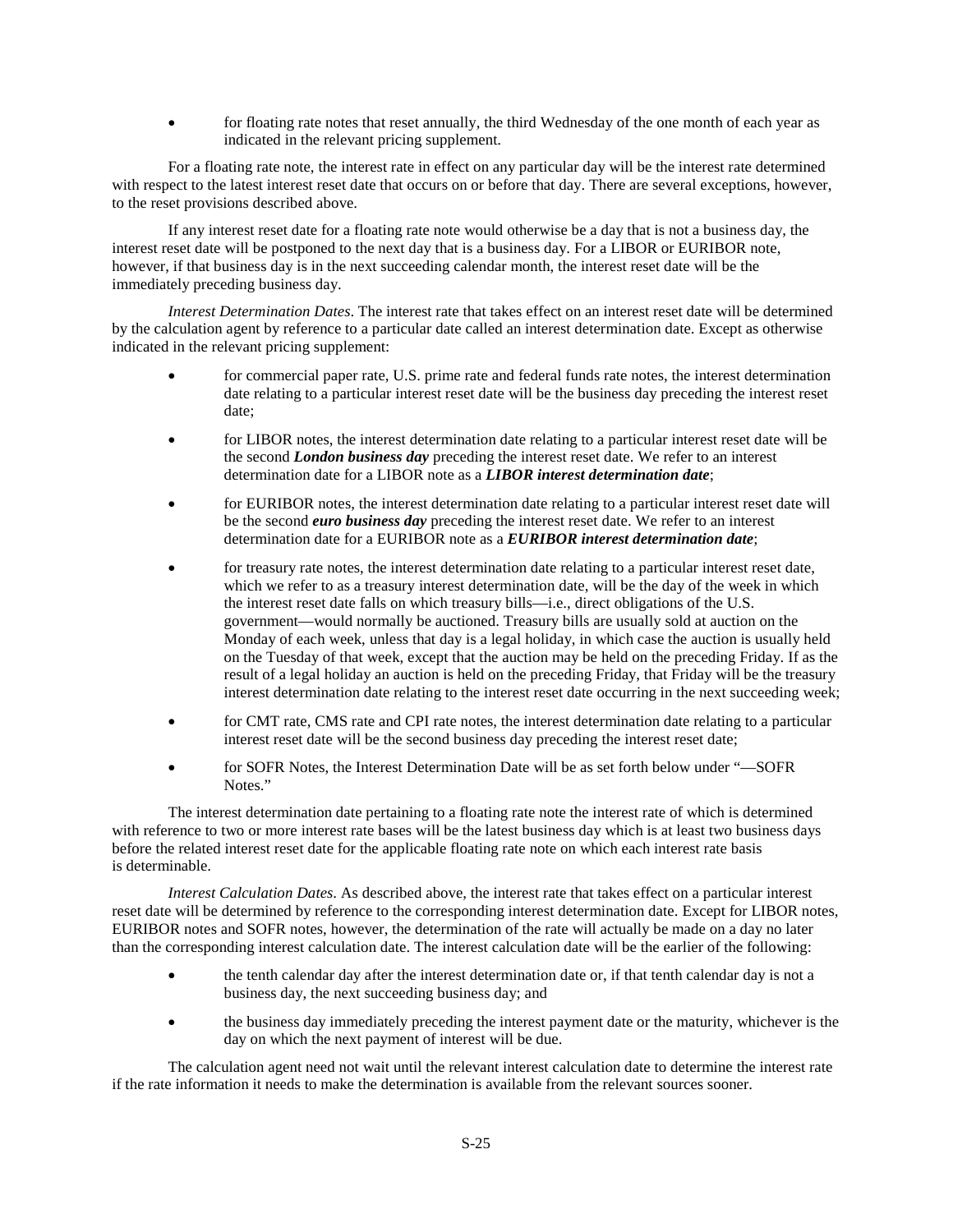*Interest Payment Dates*. The interest payment dates for a floating rate note will depend on when the interest rate is reset and, unless we specify otherwise in the relevant pricing supplement, will be as follows:

- for floating rate notes that reset daily, weekly or monthly, the third Wednesday of each month;
- for floating rate notes that reset quarterly, the third Wednesday of each of the four months of each year as specified in the relevant pricing supplement;
- for floating rate notes that reset semi-annually, the third Wednesday of each of the two months of each year as specified in the relevant pricing supplement; or
- for floating rate notes that reset annually, the third Wednesday of the month as specified in the relevant pricing supplement.

Regardless of these rules, if a note is originally issued after the regular record date and before the date that would otherwise be the first interest payment date, the first interest payment date will be the date that would otherwise be the second interest payment date.

In addition, the following special provision will apply to a floating rate note with regard to any interest payment date other than one that falls on the maturity. If the interest payment date would otherwise fall on a day that is not a business day, then the interest payment date will be the next day that is a business day. If the maturity date of a floating rate note falls on a day that is not a business day, we will make the required payment of principal, premium, if any, and interest on the next succeeding business day, and no additional interest will accrue in respect of the payment made on that next succeeding business day. However, unless otherwise specified in the relevant pricing supplement, if the floating rate note is a LIBOR note, a EURIBOR note or a SOFR note and the next business day falls in the next calendar month, then the interest payment date or the date that the payment of principal and any premium will be made will be the immediately preceding business day.

If a Benchmark Transition Event and its related Benchmark Replacement Date occur with respect to USD LIBOR at any time when LIBOR Notes are outstanding, then the foregoing provisions concerning the calculation and payment of interest on the LIBOR Notes will be modified in accordance with the benchmark transition provisions described below under "*— LIBOR Notes*." If a Benchmark Transition Event and its related Benchmark Replacement Date occur with respect to SOFR at any time when SOFR Notes are outstanding, then the foregoing provisions concerning the calculation and payment of interest on SOFR Notes will be modified in accordance with the benchmark transition provisions described below under "—*Effect of a Benchmark Transition Event for Compounded SOFR Notes*." Similarly, if EURIBOR or CMS ceases publication at any time when EURIBOR Notes or CMS Rate Notes, as applicable, are outstanding, then the foregoing provisions concerning the calculation of payment of interest on the EURIBOR Notes or CMS Rate Notes, to the extent applicable, will be modified in accordance with the relevant final paragraph in the descriptions of EURIBOR Notes or CMS Rate Notes, as applicable, and as described below.

The following are summaries of anticipated interest rate bases:

#### *Commercial Paper Rate Notes*

If you purchase a commercial paper rate note, your note will bear interest at an interest rate equal to the commercial paper rate and adjusted by the spread or spread multiplier, if any, indicated in the relevant pricing supplement.

The commercial paper rate will be the *money market yield* of the rate, for the relevant interest determination date, for commercial paper having the *index maturity* indicated in the relevant pricing supplement, as published in *H.15 (519)* by 4:15 P.M., New York City time, on the interest calculation date corresponding to the relevant interest determination date, under the heading "Commercial Paper—Nonfinancial." If the commercial paper rate cannot be determined as described above, the following procedures will apply:

> • If the rate described above does not appear in H.15 (519) or another recognized electronic source by 4:15 P.M., New York City time, on the relevant interest calculation date, unless the calculation is made earlier and the rate is available from one of those sources at that time, the commercial paper rate will be the money market yield of the arithmetic mean of the following offered rates for U.S. dollar commercial paper that has the relevant index maturity and is placed for a non-financial issuer whose bond rating is "AA", or the equivalent, from a nationally recognized rating agency: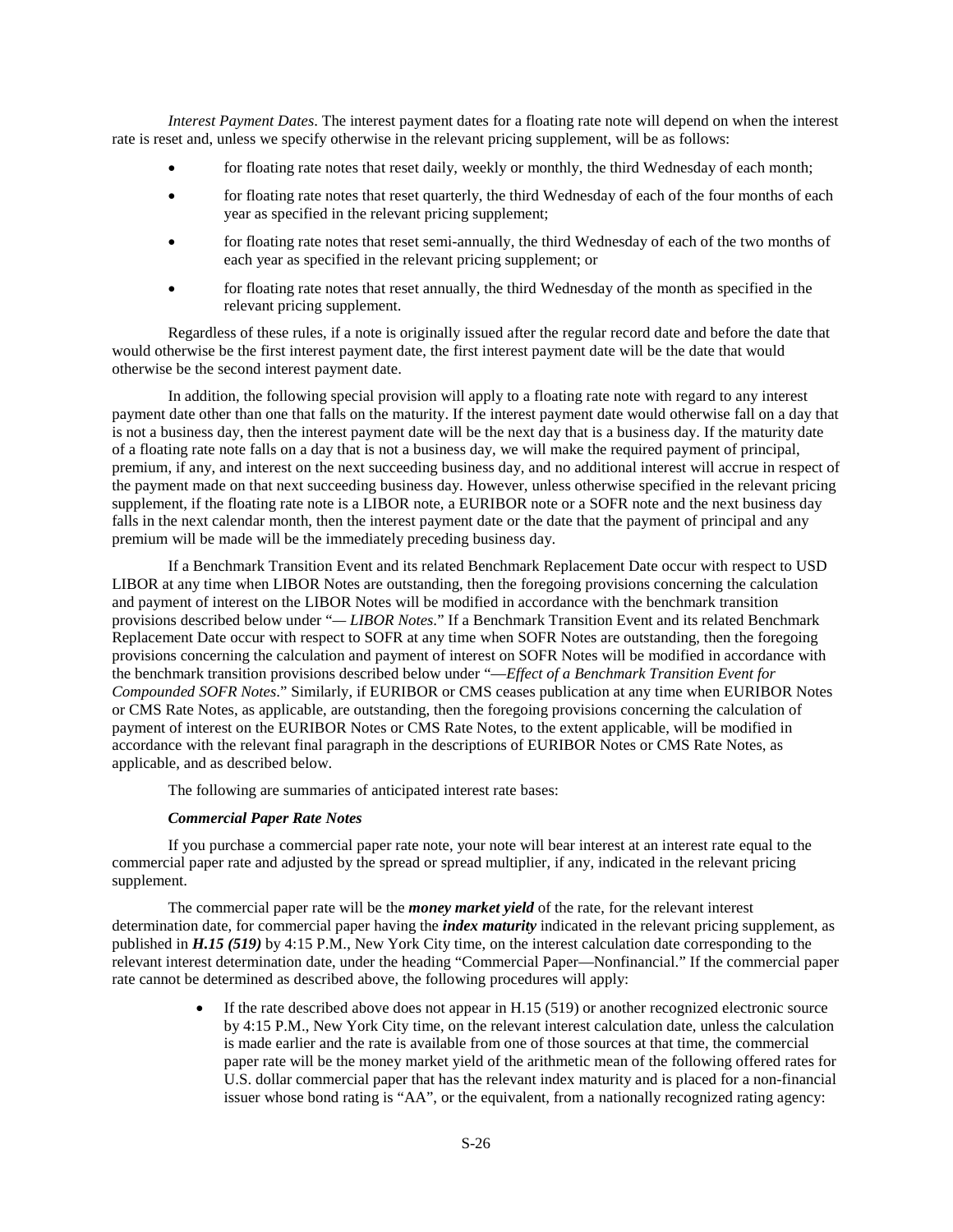the rates offered as of 11:00 A.M., New York City time, on the relevant interest determination date, by three leading U.S. dollar commercial paper dealers in New York City selected by the calculation agent.

 If fewer than three dealers selected by the calculation agent are quoting as described above, the commercial paper rate for the new interest period will be the commercial paper rate in effect for the prior interest period. If the initial interest rate has been in effect for the prior interest period, however, it will remain in effect for the new interest period.

# *U.S. Prime Rate Notes*

If you purchase a U.S. prime rate note, your note will bear interest at an interest rate equal to the U.S. prime rate and adjusted by the spread or spread multiplier, if any, indicated in the relevant pricing supplement.

The U.S. prime rate will be the rate, for the relevant interest determination date, published in H.15 (519) by 3:00 P.M., New York City time, on the interest calculation date corresponding to the relevant interest determination date, opposite the heading "Bank Prime Loan." If the U.S. prime rate cannot be determined as described above, the following procedures will apply:

- If the rate described above does not appear in H.15 (519) or another recognized electronic source by 3:00 P.M., New York City time, on the relevant interest calculation date, unless the calculation is made earlier and the rate is available from one of those sources at that time, then the U.S. prime rate will be the arithmetic mean of the following rates as they appear on the *Reuters page US PRIME 1*: the rate of interest publicly announced by each bank appearing on that page as that bank's prime rate or base lending rate, as of 11:00 A.M., New York City time, on the relevant interest determination date.
- If fewer than four of these rates appear on the Reuters page US PRIME 1, the U.S. prime rate will be the arithmetic mean of the prime rates or base lending rates, as of the close of business on the relevant interest determination date, of three major banks in New York City selected by the calculation agent. For this purpose, the calculation agent will use rates quoted on the basis of the actual number of days in the year divided by a 360-day year.
- If fewer than three banks selected by the calculation agent are quoting as described above, the U.S. prime rate for the new interest period will be the U.S. prime rate in effect for the prior interest period. If the initial interest rate has been in effect for the prior interest period, however, it will remain in effect for the new interest period.

# *LIBOR Notes*

If you purchase a LIBOR note, your note will bear interest at an interest rate equal to LIBOR, which will be the London interbank offered rate for deposits in U.S. dollars. In addition, when LIBOR is the interest rate basis the applicable LIBOR rate will be adjusted by the spread or spread multiplier, if any, indicated in the relevant pricing supplement. LIBOR will be determined in the following manner:

- LIBOR will be the offered rate appearing on the *Reuters page LIBOR* as of 11:00 A.M., London time, on the relevant LIBOR interest determination date, for deposits in U.S. dollars having the relevant index maturity beginning on the relevant interest reset date. The relevant pricing supplement will indicate the index maturity and the reference page that apply to your LIBOR note. If no reference page is mentioned in the relevant pricing supplement, Reuters page LIBOR01 will apply to your LIBOR note.
- If on a LIBOR interest determination date, such rate does not appear on the "Reuters page" LIBOR" as of 11:00 A.M., London time, or if the "Reuters page LIBOR01" is not available on such date, the calculation agent will obtain such rate from Bloomberg L.P. page "BBAM."
- If the rate described above does not appear on "Reuters page LIBOR01" or Bloomberg L.P. page "BBAM", then LIBOR will be determined on the basis of the rates, at approximately 11:00 A.M., London time, on the relevant LIBOR interest determination date, at which deposits of the following kind are offered to prime banks in the London interbank market by four major banks in that market selected by the calculation agent: deposits in U.S. dollars having the relevant index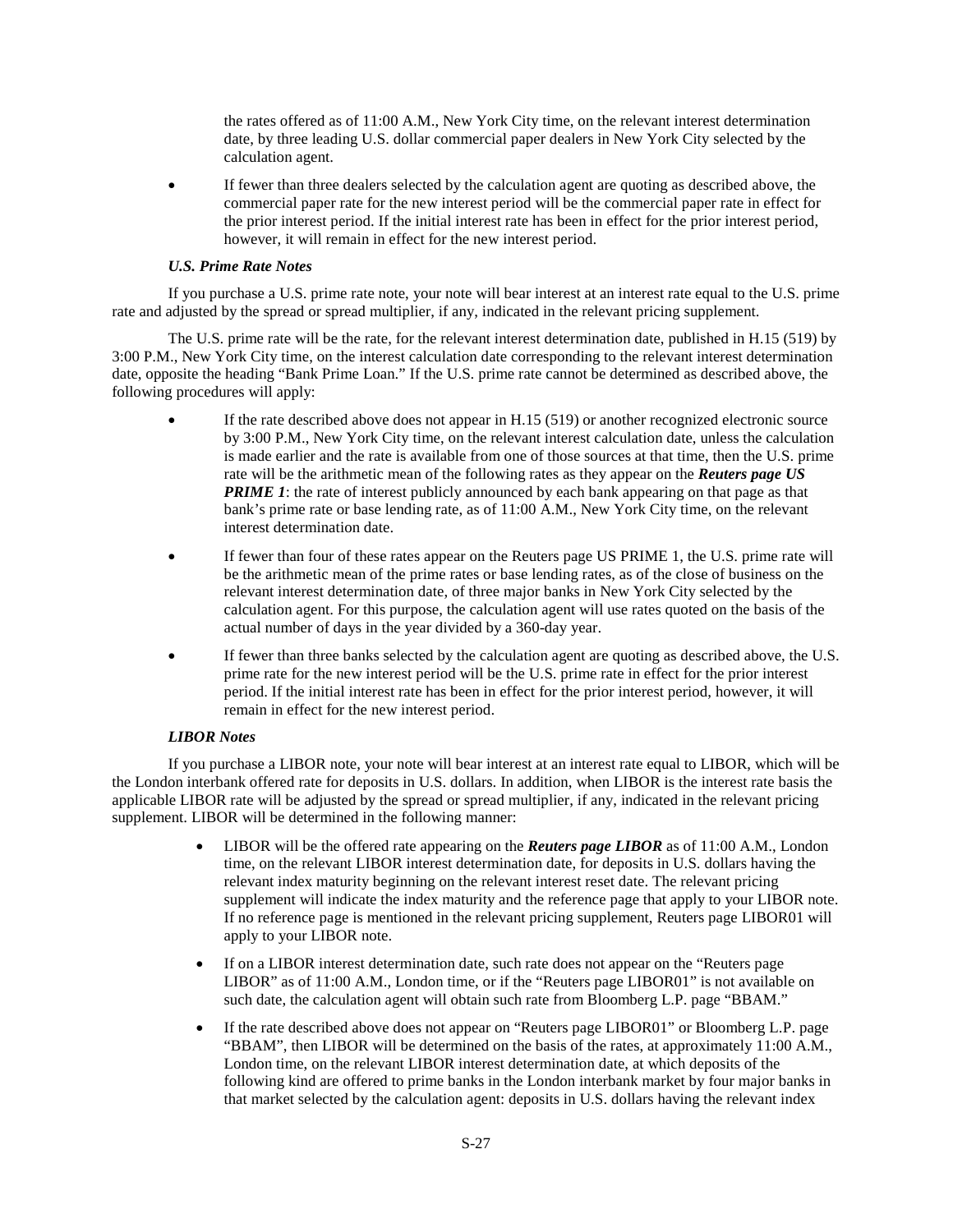maturity, beginning on the relevant interest reset date, and in a *representative amount*. The calculation agent will request the principal London office of each of these banks to provide a quotation of its rate. If at least two quotations are provided, LIBOR for the relevant LIBOR interest determination date will be the arithmetic mean of the quotations.

- If fewer than two quotations are provided as described above, LIBOR for the relevant LIBOR interest determination date will be the arithmetic mean of the rates for loans of the following kind to leading European banks quoted, at approximately 11:00 A.M., New York City time, on that LIBOR interest determination date, by three major banks in New York City: loans in U.S. dollars having the relevant index maturity, beginning on the relevant interest reset date and in a representative amount.
- If fewer than three banks selected by the calculation agent are quoting as described above, LIBOR for the new interest period will be LIBOR in effect for the prior interest period. If the initial interest rate has been in effect for the prior interest period, however, it will remain in effect for the new interest period.

USD LIBOR notes will be calculated as the rate determined by the Calculation Agent as the London interbank offered rate for deposits in U.S. dollars having the relevant index maturity in amounts of at least U.S.\$1,000,000, as that rate appears on Reuters Page LIBOR01 at approximately 11:00 A.M., London time, on the relevant LIBOR Interest Determination Date, *provided* that if no such rate appears on Reuters Page LIBOR01 on that LIBOR Interest Determination Date at approximately 11:00 A.M., London time, then we or our Designee, after consulting such sources as we or it deems comparable to Reuters Page LIBOR01, or any such source as we or it deems reasonable from which to estimate the relevant London interbank offered rate for U.S. dollar deposits, shall determine LIBOR for the relevant index maturity in our sole discretion.

Notwithstanding the foregoing paragraph, if we or our Designee determines on or prior to the relevant LIBOR Interest Determination Date that a Benchmark Transition Event and its related Benchmark Replacement Date (each as defined below) have occurred with respect to USD LIBOR, then the provisions set forth below under the heading "*— Effect of Benchmark Transition Event for LIBOR Notes*," which we refer to as the benchmark transition provisions, will thereafter apply to all determinations of the rate of interest payable on such USD LIBOR note. In accordance with the benchmark transition provisions, after a Benchmark Transition Event and its related Benchmark Replacement Date have occurred, the amount of interest that will be payable for each interest period on the USD LIBOR note will be an annual rate equal to the sum of the Benchmark Replacement (as defined below) and the applicable margin.

#### *Effect of Benchmark Transition Event for LIBOR Notes*

Benchmark Replacement. If we or our Designee determines that a Benchmark Transition Event and its related Benchmark Replacement Date have occurred prior to the Reference Time in respect of any determination of the Benchmark on any date, the Benchmark Replacement will replace the then-current Benchmark (initially, USD LIBOR) for all purposes relating to the USD LIBOR notes in respect of such determination on such date and all determinations on all subsequent dates.

Benchmark Replacement Conforming Changes. In connection with the implementation of a Benchmark Replacement, we or our Designee will have the right to make Benchmark Replacement Conforming Changes from time to time.

Decisions and Determinations. Any determination, decision or election that may be made by us or by our Designee pursuant to these benchmark transition provisions, including any determination with respect to a tenor, rate or adjustment or of the occurrence or non-occurrence of an event, circumstance or date and any decision to take or refrain from taking any action or any selection:

- $\Box$  will be conclusive and binding absent manifest error;
- $\Box$  if made by us, will be made in our sole discretion;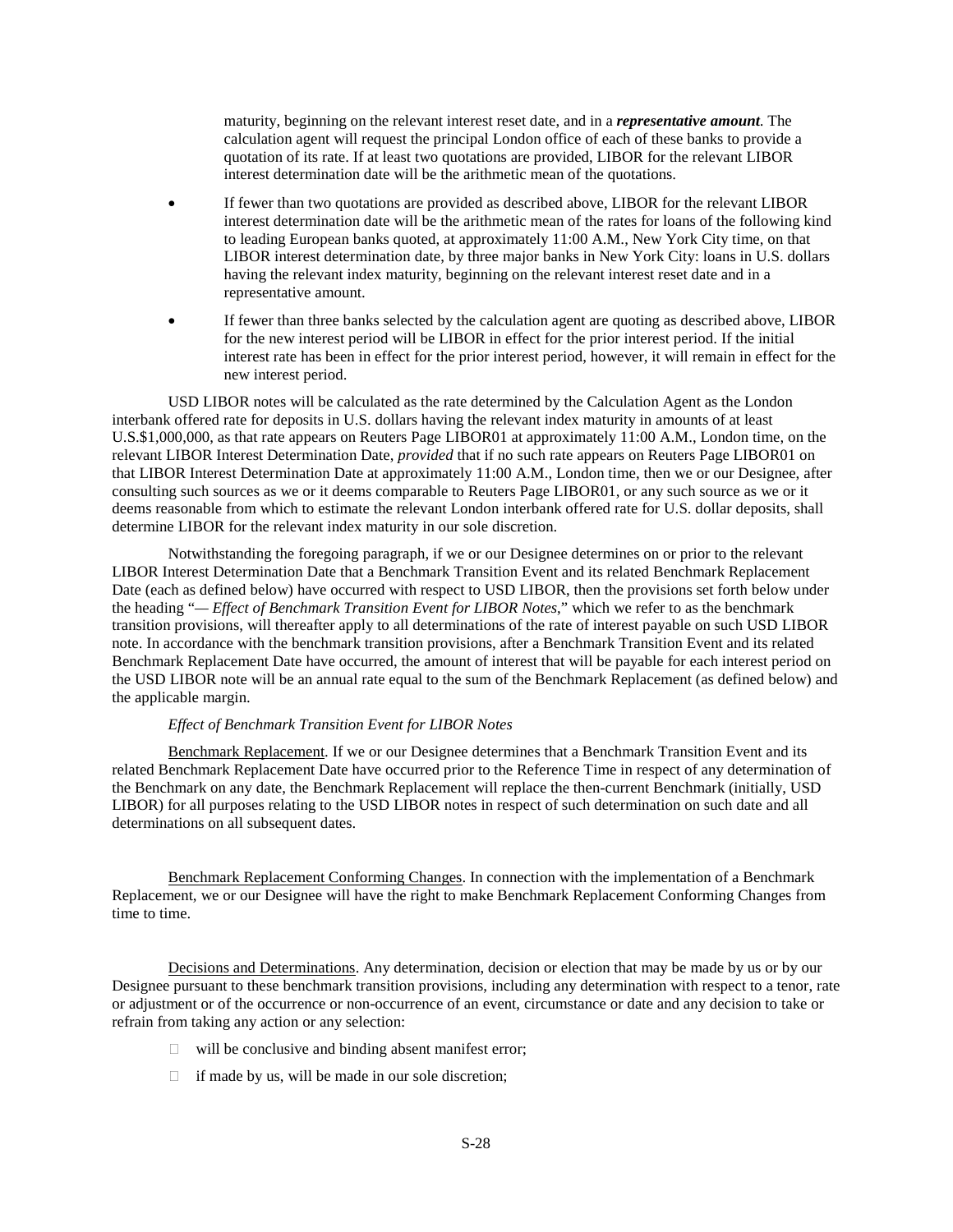- $\Box$  if made by our Designee, will be made after consultation with us, and the Designee will not make any such determination, decision or election to which we reasonably object; and
- $\Box$  notwithstanding anything to the contrary in the indenture or the notes, shall become effective without consent from the holders of the notes or any other party.

If the Designee does not make any determination, decision or election hereunder, then we will make that determination, decision or election on the same basis as described above.

Certain Defined Terms. As used in this section "*Effect of a Benchmark Transition Event for USD LIBOR Notes*":

"Benchmark" means, initially, USD LIBOR; provided that if a Benchmark Transition Event and its related Benchmark Replacement Date have occurred with respect to USD LIBOR or the then-current Benchmark, then "Benchmark" means the applicable Benchmark Replacement.

 "Benchmark Replacement" means the Interpolated Benchmark; provided that if we or our Designee cannot determine the Interpolated Benchmark as of the Benchmark Replacement Date, then "Benchmark Replacement" means the first alternative set forth in the order below that can be determined by us or the Designee as of the Benchmark Replacement Date:

- (1) the sum of: (a) Term SOFR and (b) the Benchmark Replacement Adjustment;
- (2) the sum of: (a) Compounded SOFR and (b) the Benchmark Replacement Adjustment;
- (3) the sum of: (a) the alternate rate of interest that has been selected or recommended by the Relevant Governmental Body as the replacement for the then-current Benchmark for the applicable Corresponding Tenor and (b) the Benchmark Replacement Adjustment;
- (4) the sum of: (a) the ISDA Fallback Rate and (b) the Benchmark Replacement Adjustment;
- (5) the sum of: (a) the alternate rate of interest that has been selected by us or our Designee as the replacement for the then-current Benchmark for the applicable Corresponding Tenor giving due consideration to any industry-accepted rate of interest as a replacement for the then-current Benchmark for U.S. dollar-denominated floating rate notes at such time and (b) the Benchmark Replacement Adjustment.

 "Benchmark Replacement Adjustment" means the first alternative set forth in the order below that can be determined by us or our Designee as of the Benchmark Replacement Date:

- (1) the spread adjustment, or method for calculating or determining such spread adjustment (which may be a positive or negative value or zero), that has been selected or recommended by the Relevant Governmental Body for the applicable Unadjusted Benchmark Replacement;
- (2) if the applicable Unadjusted Benchmark Replacement is equivalent to the ISDA Fallback Rate, then the ISDA Fallback Adjustment;
- (3) the spread adjustment (which may be a positive or negative value or zero) that has been selected by us or our Designee giving due consideration to any industry-accepted spread adjustment, or method for calculating or determining such spread adjustment, for the replacement of the then-current Benchmark with the applicable Unadjusted Benchmark Replacement for U.S. dollar-denominated floating rate notes at such time.

"Benchmark Replacement Conforming Changes" means, with respect to any Benchmark Replacement, any technical, administrative or operational changes (including changes to the definition of "interest period", timing and frequency of determining rates and making payments of interest, rounding of amounts or tenors, and other administrative matters) that we or our Designee decide may be appropriate to reflect the adoption of such Benchmark Replacement in a manner substantially consistent with market practice (or, if we or our Designee decide that adoption of any portion of such market practice is not administratively feasible or if we or our Designee determine that no market practice for use of the Benchmark Replacement exists, in such other manner as we or our Designee determine is reasonably necessary).

"Benchmark Replacement Date" means the earliest to occur of the following events with respect to the then-current Benchmark: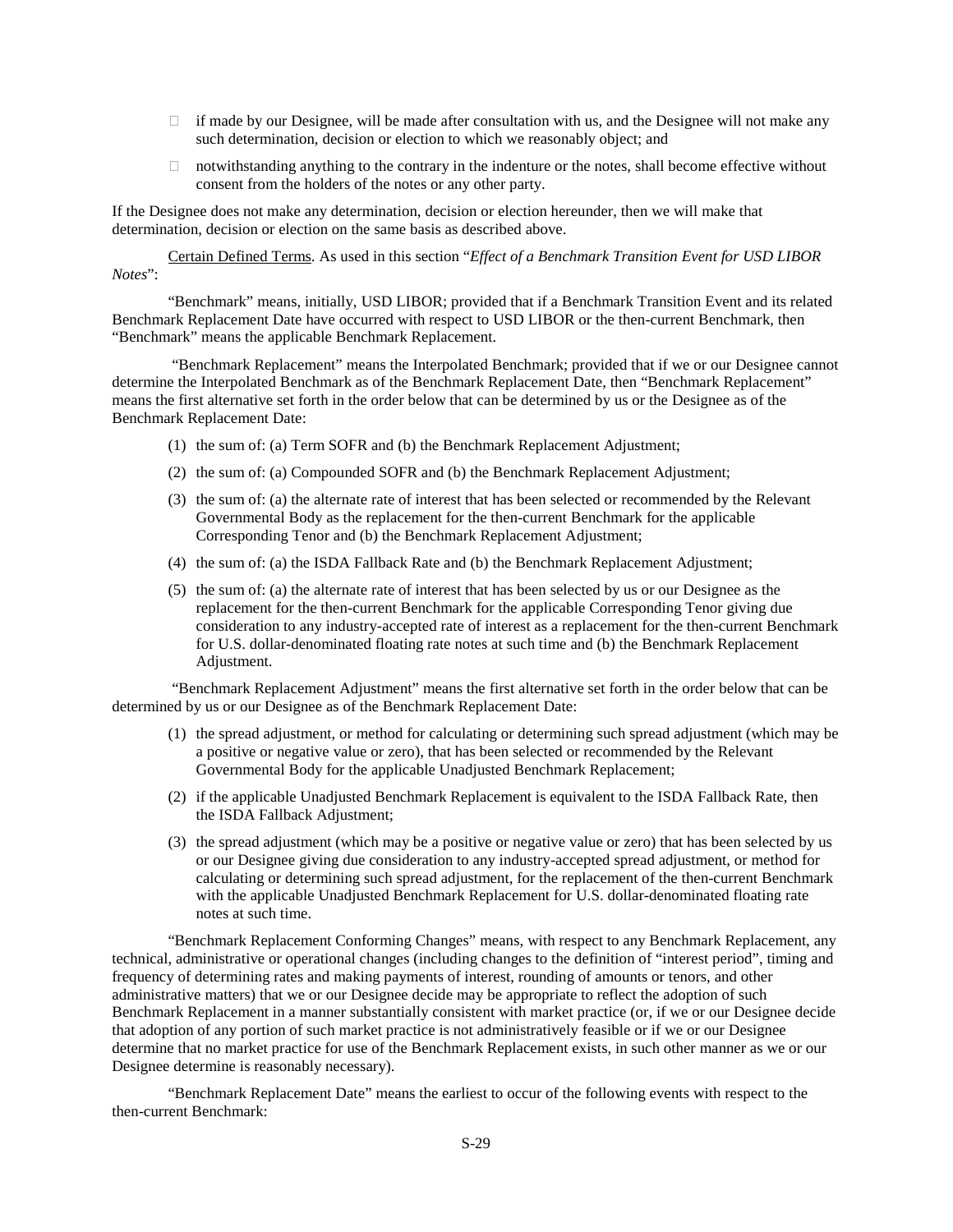- (1) in the case of clause (1) or (2) of the definition of "Benchmark Transition Event," the later of (a) the date of the public statement or publication of information referenced therein and (b) the date on which the administrator of the Benchmark permanently or indefinitely ceases to provide the Benchmark; or
- (2) in the case of clause (3) of the definition of "Benchmark Transition Event," the date of the public statement or publication of information referenced therein.

For the avoidance of doubt, if the event giving rise to the Benchmark Replacement Date occurs on the same day as, but earlier than, the Reference Time in respect of any determination, the Benchmark Replacement Date will be deemed to have occurred prior to the Reference Time for such determination.

*On March 5, 2021, Benchmark Replacement Dates were identified for all USD LIBOR tenors.* 

"Benchmark Transition Event" means the occurrence of one or more of the following events with respect to the then-current Benchmark:

- (1) a public statement or publication of information by or on behalf of the administrator of the Benchmark announcing that such administrator has ceased or will cease to provide the Benchmark, permanently or indefinitely, provided that, at the time of such statement or publication, there is no successor administrator that will continue to provide the Benchmark;
- (2) a public statement or publication of information by the regulatory supervisor for the administrator of the Benchmark, the central bank for the currency of the Benchmark, an insolvency official with jurisdiction over the administrator for the Benchmark, a resolution authority with jurisdiction over the administrator for the Benchmark or a court or an entity with similar insolvency or resolution authority over the administrator for the Benchmark, which states that the administrator of the Benchmark has ceased or will cease to provide the Benchmark permanently or indefinitely, provided that, at the time of such statement or publication, there is no successor administrator that will continue to provide the Benchmark; or
- (3) a public statement or publication of information by the regulatory supervisor for the administrator of the Benchmark announcing that the Benchmark is no longer representative.

*On March 5, 2021, a Benchmark Transition Event occurred with respect to all USD LIBOR tenors.* 

"Compounded SOFR" means the compounded average of SOFRs for the applicable Corresponding Tenor, with the rate, or methodology for this rate, and conventions for this rate being established by us or our Designee in accordance with:

- (1) the rate, or methodology for this rate, and conventions for this rate selected or recommended by the Relevant Governmental Body for determining compounded SOFR; provided that:
- (2) if, and to the extent that, we or our Designee determine that Compounded SOFR cannot be determined in accordance with clause (1) above, then the rate, or methodology for this rate, and conventions for this rate that have been selected by us or our Designee giving due consideration to any industryaccepted market practice for U.S. dollar-denominated floating rate notes at such time.

For the avoidance of doubt, the calculation of Compounded SOFR shall exclude the Benchmark Replacement Adjustment and any applicable spread and/or spread multiplier on the notes.

"Corresponding Tenor" with respect to a Benchmark Replacement means a tenor (including overnight) having approximately the same length (disregarding business day adjustment) as the applicable tenor for the thencurrent Benchmark.

"Federal Reserve Bank of New York's Website" means the website of the FRBNY at www.newyorkfed.org, or any successor source.

"Interpolated Benchmark" with respect to the Benchmark means the rate determined for the Corresponding Tenor by interpolating on a linear basis between: (1) the Benchmark for the longest period (for which the Benchmark is available) that is shorter than the Corresponding Tenor and (2) the Benchmark for the shortest period (for which the Benchmark is available) that is longer than the Corresponding Tenor.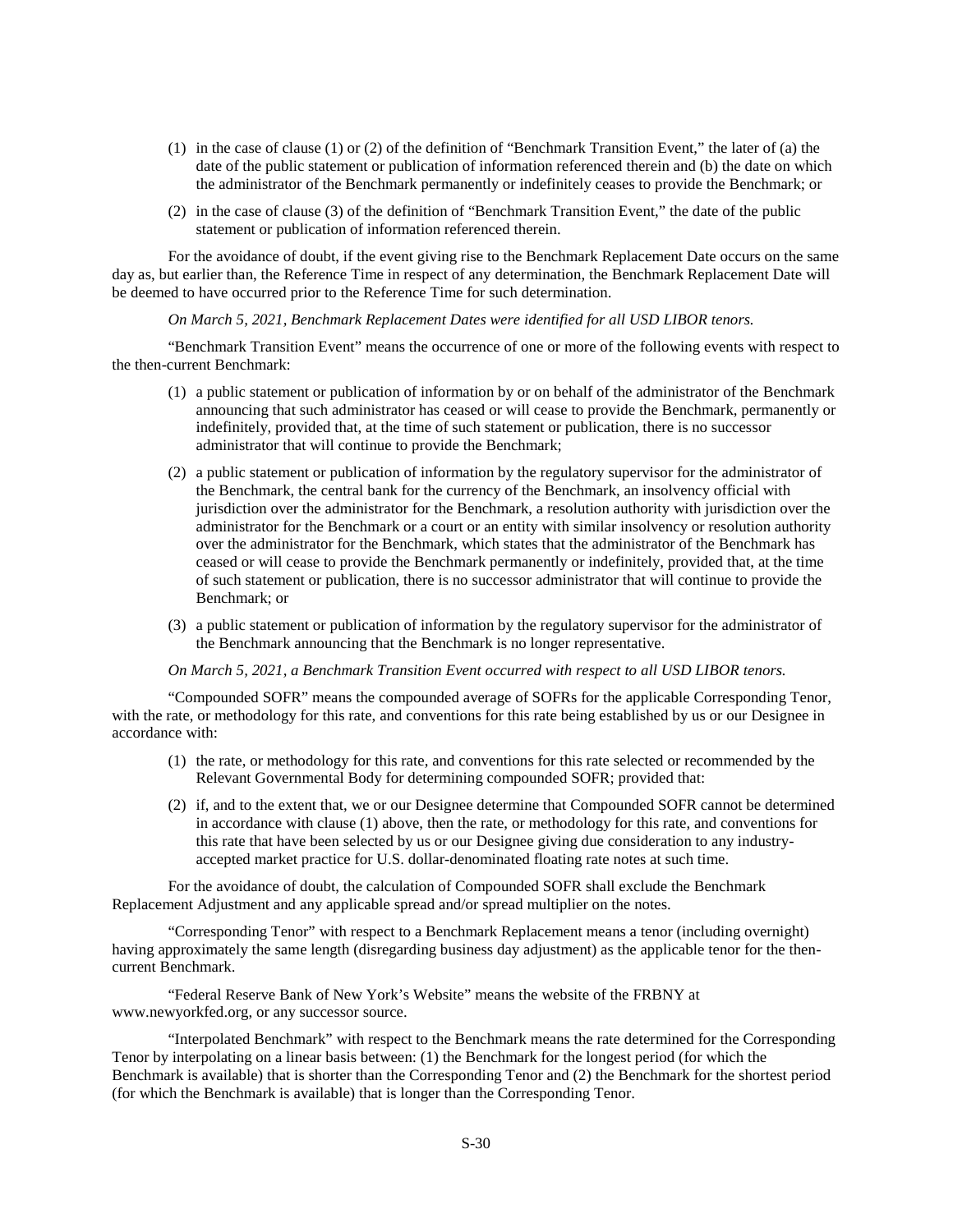"ISDA Definitions" means the 2006 ISDA Definitions published by the International Swaps and Derivatives Association, Inc. or any successor thereto, as amended or supplemented from time to time, or any successor definitional booklet for interest rate derivatives published from time to time.

"ISDA Fallback Adjustment" means the spread adjustment (which may be a positive or negative value or zero) that would apply for derivatives transactions referencing the ISDA Definitions to be determined upon the occurrence of an index cessation event with respect to the Benchmark for the applicable tenor.

"ISDA Fallback Rate" means the rate that would apply for derivatives transactions referencing the ISDA Definitions to be effective upon the occurrence of an index cessation date with respect to the Benchmark for the applicable tenor excluding the applicable ISDA Fallback Adjustment.

"Reference Time" with respect to any determination of the Benchmark means (1) if the Benchmark is USD LIBOR, 11:00 A.M., London time, on the relevant LIBOR Interest Determination Date, and (2) if the Benchmark is not USD LIBOR, the time determined by us or our Designee in accordance with the Benchmark Replacement Conforming Changes.

 "Relevant Governmental Body" means the Federal Reserve Board and/or the FRBNY, or a committee officially endorsed or convened by the Federal Reserve Board and/or the FRBNY or any successor thereto.

"SOFR" with respect to any day means the secured overnight financing rate published for such day by the FRBNY, as the administrator of the benchmark, (or a successor administrator) on the Federal Reserve Bank of New York's Website.

"Term SOFR" means the forward-looking term rate for the applicable Corresponding Tenor based on SOFR that has been selected or recommended by the Relevant Governmental Body.

"Unadjusted Benchmark Replacement" means the Benchmark Replacement excluding the Benchmark Replacement Adjustment.

# *EURIBOR Notes*

If you purchase a EURIBOR note, your note will bear interest at an interest rate equal to the interest rate for deposits in euro, designated as "EURIBOR" and sponsored jointly by the European Banking Federation and ACI the Financial Market Association, or any company established by the joint sponsors for purposes of compiling and publishing that rate. In addition, when EURIBOR is the interest rate basis the EURIBOR base rate will be adjusted by the spread or spread multiplier, if any, specified in the relevant pricing supplement. EURIBOR will be determined in the following manner:

- EURIBOR will be the offered rate for deposits in euros having the index maturity specified in the relevant pricing supplement, beginning on the second euro business day after the relevant EURIBOR interest determination date, as that rate appears on Reuters page EURIBOR01 as of 11:00 A.M., Brussels time, on the relevant EURIBOR interest determination date.
- If the rate described above does not appear on Reuters page EURIBOR01, EURIBOR will be determined on the basis of the rates, at approximately 11:00 A.M., Brussels time, on the relevant EURIBOR interest determination date, at which deposits of the following kind are offered to prime banks in the *euro-zone* interbank market by the principal euro-zone office of each of four major banks in that market selected by the calculation agent: euro deposits having the relevant index maturity, beginning on the relevant interest reset date, and in a representative amount. The calculation agent will request the principal euro-zone office of each of these banks to provide a quotation of its rate. If at least two quotations are provided, EURIBOR for the relevant EURIBOR interest determination date will be the arithmetic mean of the quotations.
- If fewer than two quotations are provided as described above, EURIBOR for the relevant EURIBOR interest determination date will be the arithmetic mean of the rates for loans of the following kind to leading euro-zone banks quoted, at approximately 11:00 A.M., Brussels time, on that EURIBOR interest determination date, by three major banks in the euro-zone selected by the calculation agent: loans of euros having the relevant index maturity, beginning on the relevant interest reset date, and in a representative amount.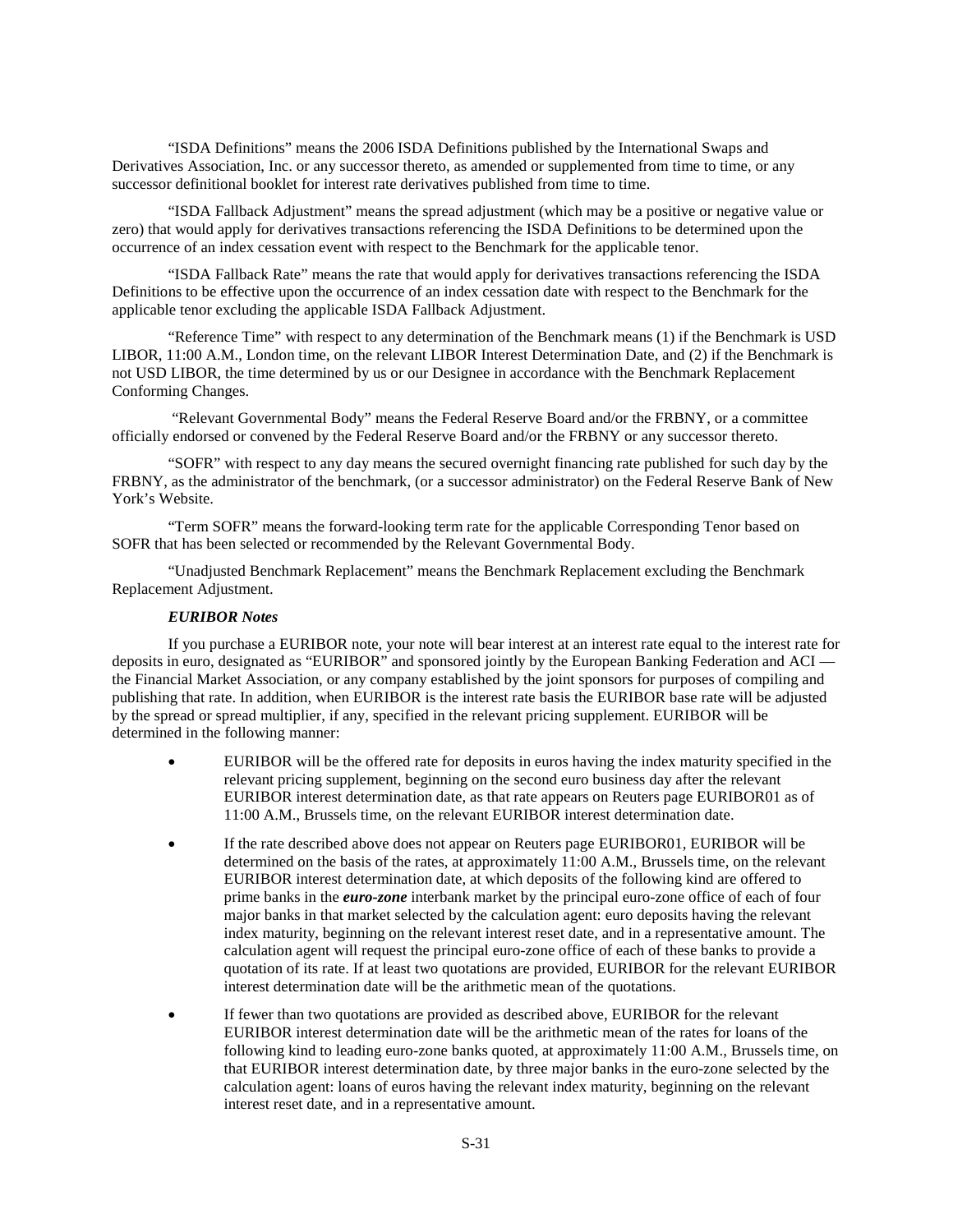If fewer than three banks selected by the calculation agent are quoting as described above, EURIBOR for the new interest period will be EURIBOR in effect for the prior interest period. If the initial interest rate has been in effect for the prior interest period, however, it will remain in effect for the new interest period.

Notwithstanding the foregoing paragraphs if, on or prior to any EURIBOR interest determination date, the calculation agent determines that EURIBOR has been permanently discontinued, the calculation agent will use as a substitute for EURIBOR and for each future EURIBOR interest determination date, the alternative reference rate selected by the central bank, reserve bank, monetary authority or any similar institution (including any committee or working group thereof) in the jurisdiction of the applicable index currency that is consistent with accepted market practice (the "Alternative Rate for EURIBOR"). As part of such substitution, the calculation agent will make such adjustments to the Alternative Rate for EURIBOR or the spread thereon, as well as the business day convention, EURIBOR interest determination dates and related provisions and definitions ("EURIBOR Adjustments"), in each case that are consistent with accepted market practice for the use of such Alternative Rate for EURIBOR for debt obligations such as the notes; provided, however, that if there is no clear market consensus as to whether any rate has replaced EURIBOR in customary market usage, the Bank will appoint an independent financial advisor to determine an appropriate Alternative Rate for EURIBOR and any EURIBOR Adjustments, and the decision of the independent financial advisor will be binding on the Bank, the calculation agent and the holders of the notes. Notwithstanding anything to the contrary in the indenture or the notes, any EURIBOR Adjustments or the use of an Alternative Rate for EURIBOR shall become effective without consent from the holders of the notes or any other party. If EURIBOR has been permanently discontinued, but for any reason an Alternative Rate for EURIBOR has not been determined or there is no such market practice for the use of such Alternative Rate for EURIBOR (and an independent financial advisor has not determined an appropriate Alternative Rate for EURIBOR and any EURIBOR Adjustments), the rate of EURIBOR for the new interest period will be EURIBOR in effect for the prior interest period.

#### *SOFR Notes*

If you purchase a SOFR note, your note will bear interest at a base rate equal to SOFR as adjusted by the spread or spread multiplier, if any, specified in the applicable pricing supplement.

SOFR notes will be either Compounded SOFR notes with Lookback, Compounded SOFR notes with Payment Delay, Compounded SOFR notes with Observation Period Shift, Compounded SOFR Index notes with Observation Period Shift or Weighted Average SOFR notes, each as indicated in the applicable pricing supplement and as described below.

The Interest Rate applicable for an interest period will be determined on the applicable SOFR Interest Determination Date, except that the Interest Rate for Compounded SOFR notes with Payment Delay will be determined on the applicable Interest Accrual Period End Date, with the Interest Rate for the final Interest Accrual Period being determined on the Rate Cut-off Date.

The amount of interest accrued and payable on the SOFR notes for each interest period will be calculated by the Calculation Agent and will be equal to the product of (i) the outstanding principal amount of the SOFR notes multiplied by (ii) the product of (a) the Base Rate plus the applicable spread or multiplied by the applicable spread multiplier for the relevant interest period multiplied by (b) the day count fraction. The day count fraction for all Compounded SOFR notes is Actual/360, being the actual number of days in the interest period divided by 360, provided that for Compounded SOFR notes with Payment Delay, this calculation will be made in respect of each Interest Accrual Period, rather than each interest period.

The SOFR Interest Determination Date for Compounded SOFR notes with Lookback, Compounded SOFR notes with Observation Period Shift and Compounded SOFR Index notes with Observation Period Shift means the day that is the number of U.S. Government Securities Business Days prior to the Interest Payment Date in respect of the relevant interest period, as specified in the applicable pricing supplement. The Interest Payment Determination Date for Compounded SOFR notes with Payment Delay is the Interest Accrual Period End Date at the end of each Interest Accrual Period; provided that the SOFR Interest Determination Date with respect to the final Interest Accrual Period will be the Rate Cut-off Date.

For Compounded SOFR notes with Lookback, Compounded SOFR notes with Observation Period Shift and Compounded SOFR Index notes with Observation Period Shift, if any scheduled Interest Payment Date, other than the maturity date or redemption date, if applicable, falls on a day that is not a Business Day, such date will be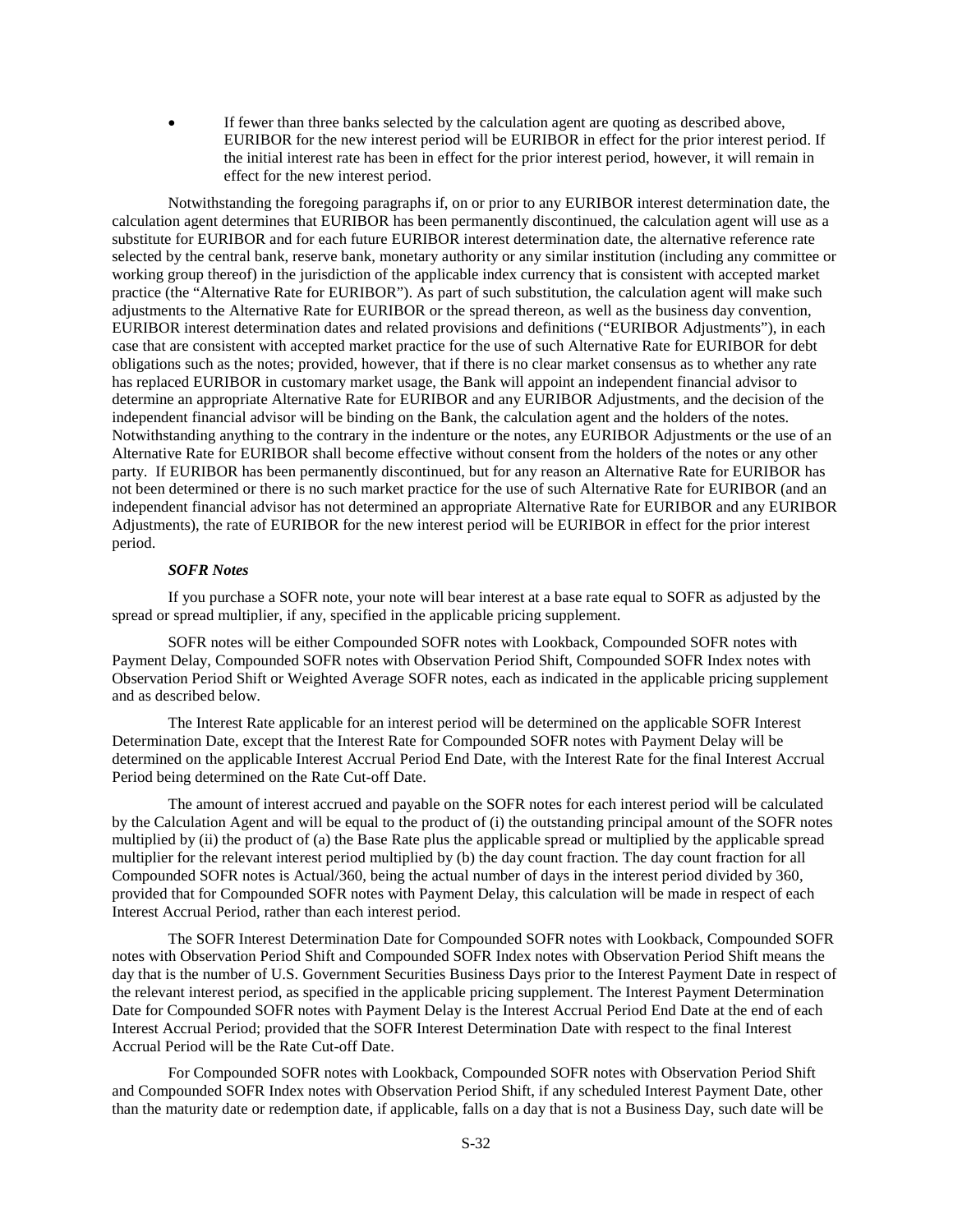postponed to the following Business Day, except that, if that Business Day would fall in the next calendar month, the Interest Payment Date will be the immediately preceding Business Day. If the scheduled final Interest Payment Date (i.e., the maturity date or any redemption date) falls on a day that is not a Business Day, the payment of principal and interest will be made on the next succeeding Business Day, but the final Interest Payment Date will not be postponed and interest on that payment will not accrue during the period from and after the scheduled final Interest Payment Date. For Compounded SOFR notes with Payment Delay, if any scheduled Interest Accrual Period End Date falls on a day that is not a Business Day, such date will be postponed to the following Business Day, except that, if that Business Day would fall in the next calendar month, the Interest Accrual Period End Date will be the immediately preceding Business Day.

## *Compounded SOFR Notes with Lookback*

"Compounded SOFR with Lookback," with respect to any interest period, means the rate of return of a daily compound interest investment computed in accordance with the following formula:



where:

"d*0*", for any Interest Period, means the number of U.S. Government Securities Business Days in the relevant interest period;

"*i*" means a series of whole numbers from one to d*o*, each representing the relevant U.S. Government Securities Business Day in chronological order from, and including, the first U.S. Government Securities Business Day in the relevant interest period;

"*SOFRi-yUSBD*", for any U.S. Government Securities Business Day "*i*" in the relevant interest period, is equal to SOFR in respect of the U.S. Government Securities Business Day that is "y" (the Lookback Number of U.S. Government Securities Business Days) prior to that day "*i*";

"*ni*", for any U.S. Government Securities Business Day "*i*" in the relevant interest period, is the number of calendar days from, and including, such U.S. Government Securities Business Day "*i*" to, but excluding, the following U.S. Government Securities Business Day ("*i*+1"); and

"*d*" means the number of calendar days in the relevant interest period.

"SOFR", with respect to any U.S. Government Securities Business Day, means:

- (1) the Secured Overnight Financing Rate published for such U.S. Government Securities Business Day as such rate appears on the SOFR Administrator's Website at 3:00 P.M. (New York time) on the immediately following U.S. Government Securities Business Day (the "SOFR Determination Time"); or
- (2) if the rate specified in (1) above does not so appear, unless both a Benchmark Transition Event and its related Benchmark Replacement Date (as each such term is defined below under "—*Effect of a Benchmark Transition Event for Compounded SOFR Notes*") have occurred, the Secured Overnight Financing Rate as published in respect of the first preceding U.S. Government Securities Business Day for which the Secured Overnight Financing Rate was published on the SOFR Administrator's Website; or
- (3) If a Benchmark Transition Event and its related Benchmark Replacement Date have occurred, the Benchmark Replacement, subject to the provisions described, and as defined, below under "—*Effect of a Benchmark Transition Event for Compounded SOFR Notes*".

where:

"Lookback Number of U.S. Government Securities Business Days" has the meaning specified in the applicable pricing supplement and represented in the formula above as "*y*".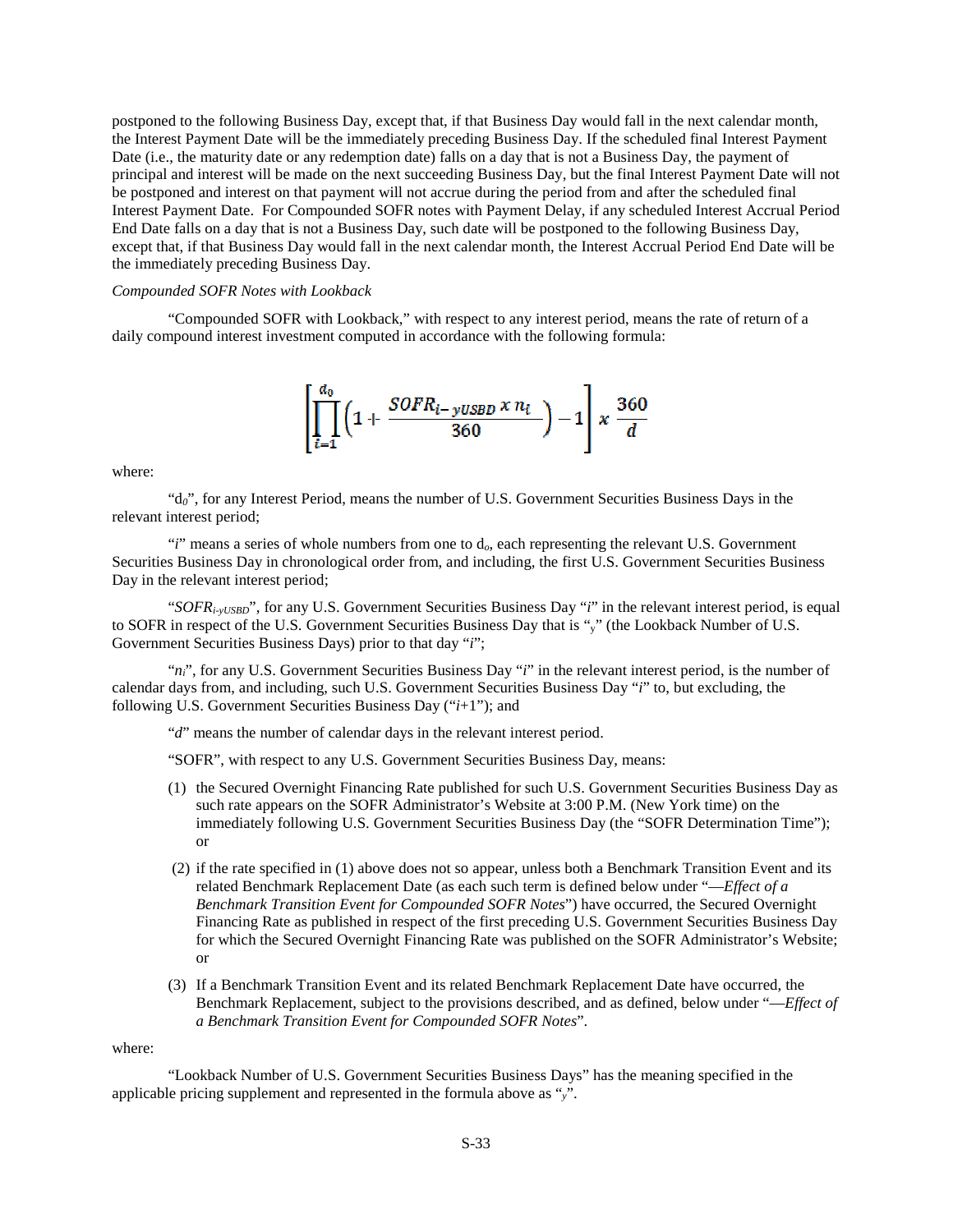"SOFR Administrator" means the Federal Reserve Bank of New York (or a successor administrator of the Secured Overnight Financing Rate); and

"SOFR Administrator's Website" means the website of the Federal Reserve Bank of New York, or any successor source.

#### *Compounded SOFR Notes with Observation Period Shift*

"Compounded SOFR with Observation Period Shift", with respect to any interest period, means the rate of return of a daily compound interest investment computed in accordance with the following formula:

$$
\left[\prod_{i=1}^{d_0}\left(1+\frac{SOFR_i x n_i}{360}\right)-1\right]x \frac{360}{d}
$$

where:

"*d0*", for any Observation Period, means the number of U.S. Government Securities Business Days in the relevant Observation Period;

 $i$ <sup>"</sup>*i*" means a series of whole numbers from one to  $d_0$ , each representing the relevant U.S. Government Securities Business Day in chronological order from, and including, the first U.S. Government Securities Business Day in the relevant Observation Period;

"*SOFRi*", for any U.S. Government Securities Business Day "*i*" in the relevant Observation Period, is equal to SOFR (as defined above under "— *Compounded SOFR Notes with Lookback*") in respect of that day "*i*";

" $n_i$ ", for any U.S. Government Securities Business Day "*i*" in the relevant Observation Period, is the number of calendar days from, and including, such U.S. Government Securities Business Day "*i*" to, but excluding, the following U.S. Government Securities Business Day ("*i*+1"); and

"*d*" means the number of calendar days in the relevant Observation Period.

"Observation Period" means, in respect of each interest period, the period from, and including, the date that is the number of U.S. Government Securities Business Days specified in the applicable pricing supplement preceding the first date in such interest period to, but excluding, the date that is the same number of U.S. government securities Business Days so specified and preceding the Interest Payment Date for such interest period.

*Compounded SOFR Notes with Payment Delay*

"Compounded SOFR with Payment Delay" with respect to any Interest Accrual Period means the rate of return of a daily compound interest investment computed in accordance with the following formula:

$$
\left[\prod_{i=1}^{d_0}\left(1+\frac{SOFR_i x n_i}{360}\right)-1\right]x \frac{360}{d}
$$

where:

"*d0*", for any Interest Accrual Period, means the number of U.S. Government Securities Business Days in the relevant Interest Accrual Period;

"*i*" means a series of whole numbers from one to d*o*, each representing the relevant U.S. Government Securities Business Day in chronological order from, and including, the first U.S. Government Securities Business Day in the relevant Interest Accrual Period;

"*SOFRi*", for any U.S. Government Securities Business Day "i" in the relevant Interest Accrual Period, is equal to SOFR (as defined above under "— *Compound SOFR Notes with Lookback*") in respect of that day "i";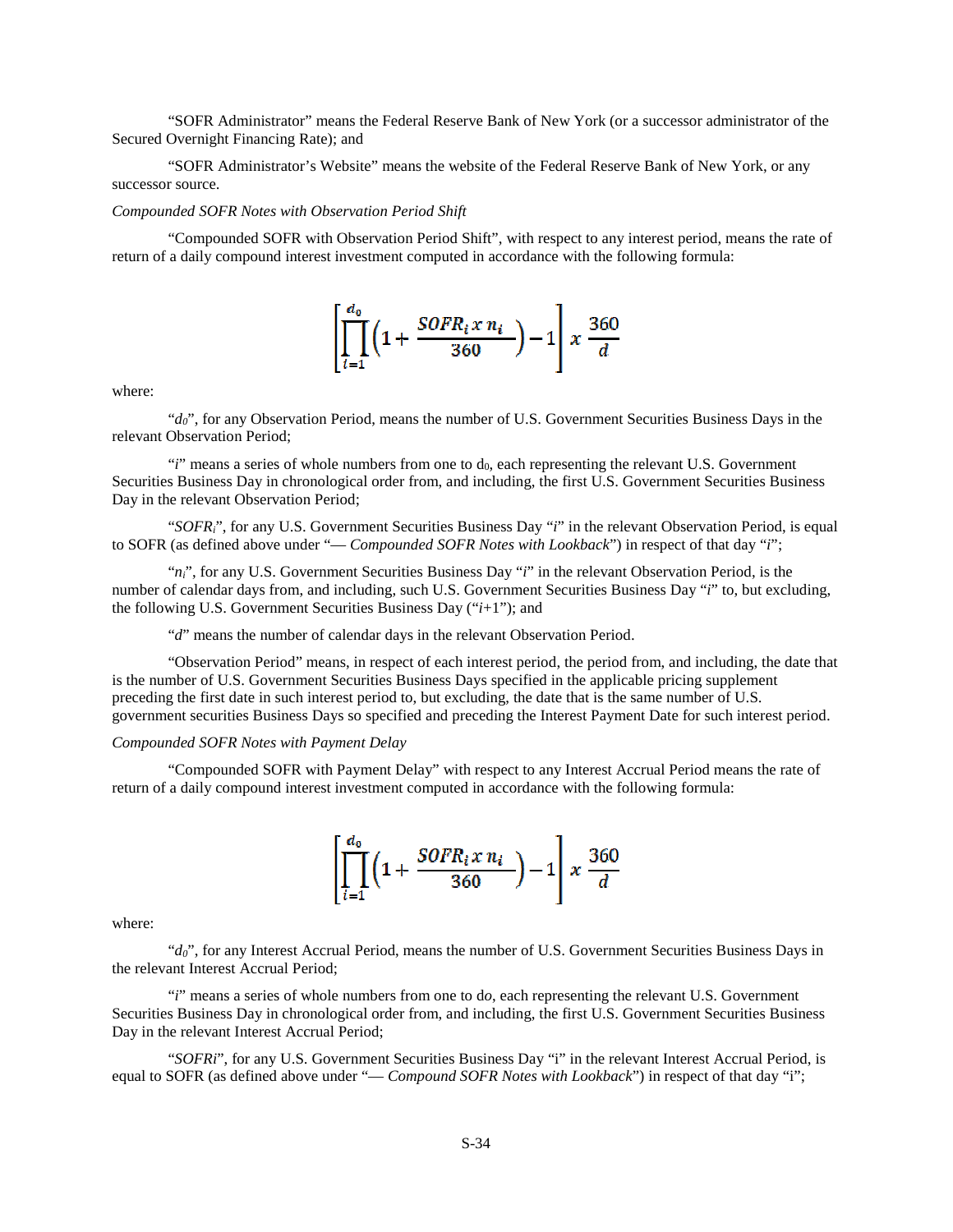" $n_i$ ", for any U.S. Government Securities Business Day "i" in the relevant Interest Accrual Period, is the number of calendar days from, and including, such U.S. Government Securities Business Day "i" to, but excluding, the following U.S. Government Securities Business Day ("i+1"); and

"*d*" means the number of calendar days in the relevant Interest Accrual Period.

"Interest Accrual Period" means each quarterly period, or such other period as specified in the applicable pricing supplement, from, and including, an Interest Accrual Period End Date (or, in the case of the first Interest Accrual Period, the issue date) to, but excluding, the next Interest Accrual Period End Date (or, in the case of the final Interest Accrual Period, the maturity date or, if we elect to redeem the Compounded SOFR notes with Payment Delay on any earlier redemption date, the redemption date).

"Interest Accrual Period End Dates" means the dates specified in the applicable pricing supplement, ending on the maturity date or, if we elect to redeem the Compounded SOFR notes with Payment Delay on any earlier redemption date, the redemption date.

"Interest Payment Date" means the second Business Day, or such other Business Day as specified in the applicable pricing supplement, following each Interest Accrual Period End Date; provided that the Interest Payment Date with respect to the final Interest Accrual Period will be the maturity date or, if we elect to redeem the Compounded SOFR notes with Payment Delay on any earlier redemption date, the redemption date.

"Interest Payment Determination Date" means the Interest Accrual Period End Date at the end of each Interest Accrual Period; provided that the Interest Payment Determination Date with respect to the final Interest Accrual Period will be the Rate Cut-off Date.

"Rate Cut-Off Date" means the second U.S. Government Securities Business Day, or such other U.S. Government Securities Business Day as specified in the applicable pricing supplement, prior to the maturity date or redemption date, as applicable. For purposes of calculating Compounded SOFR with respect to the final Interest Accrual Period, the level of SOFR for each U.S. Government Securities Business Day in the period from and including the Rate Cut-Off Date to but excluding the maturity date or any earlier redemption date, as applicable, shall be the level of SOFR in respect of such Rate Cut-Off Date.

## *Compounded SOFR Index Notes with Observation Period Shift*

"SOFR Index," with respect to any U.S. Government Securities Business Day, means:

- (1) the SOFR Index value as published by the SOFR Administrator as such index appears on the SOFR Administrator's Website at the at 3:00 P.M. (New York time) on such U.S. Government Securities Business Day (the "SOFR Index Determination Time"); provided that:
- (2) if a SOFR Index value does not so appear as specified in (1) above at the SOFR Index Determination Time, then:

(i) if a Benchmark Transition Event and its related Benchmark Replacement Date (each as defined below under "—*Effect of a Benchmark Transition Event for Compounded SOFR Notes*") have not occurred with respect to SOFR, then Compounded SOFR shall be the rate determined pursuant to the "SOFR Index Unavailable" provisions below; or

(ii) if a Benchmark Transition Event and its related Benchmark Replacement Date have occurred with respect to SOFR, then Compounded SOFR shall be the rate determined pursuant to the "— *Effect of a Benchmark Transition Event for Compounded SOFR Notes*" provisions below.

#### where:

"SOFR" means the daily secured overnight financing rate as provided by the SOFR Administrator on the SOFR Administrator's Website.

"Compounded SOFR," with respect to any interest period, means the rate computed in accordance with the following formula: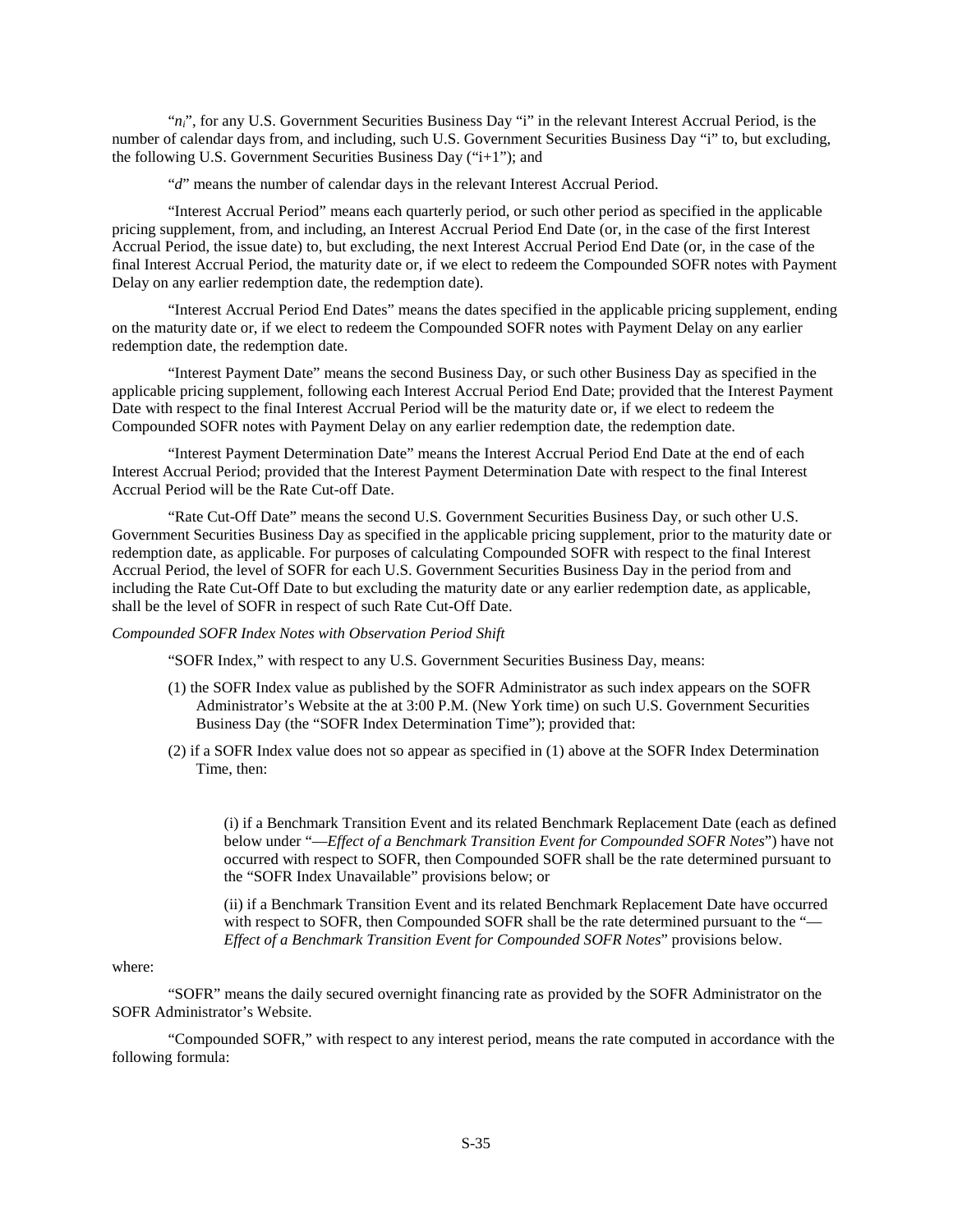| / SOFR Index <sub>Fnd</sub> | -360<br>$1\mathbf{x}$ |
|-----------------------------|-----------------------|
| SOFR Index <sub>Start</sub> |                       |

where:

"SOFR Index $_{\text{Start}}$ " is the SOFR Index value for the day which is two U.S. Government Securities Business Days, or such other number of U.S. Government Securities Business Days as specified in the applicable pricing supplement, preceding the first date of the relevant interest period;

"SOFR Index<sub>End</sub>" is the SOFR Index value for the day which is two U.S. Government Securities Business Days, or such other number of U.S. Government Securities Business Days as specified in the applicable pricing supplement, preceding the Interest Payment Date relating to such interest period; and

" $d_c$ " is the number of calendar days from (and including) SOFR Index<sub>Start</sub> to (but excluding) SOFR Index $_{End}$ (the number of calendar days in the applicable Observation Period).

"SOFR Index Unavailable" means, if a SOFR Index $_{\text{Start}}$  or SOFR Index $_{\text{End}}$  is not published on the associated SOFR Interest Determination Date and a Benchmark Transition Event and its related Benchmark Replacement Date (each as defined below under "—*Effect of a Benchmark Transition Event for Compounded SOFR Notes*") have not occurred with respect to SOFR, "Compounded SOFR" means, for the applicable interest period for which such index is not available, the rate of return on a daily compounded interest investment calculated in accordance with the formula for SOFR Averages, and definitions required for such formula, published on the SOFR Administrator's Website at www.newyorkfed.org/markets/treasury-repo-reference-rates-information. For the purposes of this provision, references in the SOFR Averages compounding formula and related definitions to "calculation period" shall be replaced with "Observation Period" and the words "that is, 30-, 90-, or 180- calendar days" shall be removed. If the daily SOFR ("SOFR*i*") does not so appear for any day, "*i*" in the Observation Period, SOFR*i* for such day "*i*" shall be SOFR published in respect of the first preceding U.S. Government Securities Business Day for which SOFR was published on the SOFR Administrator's Website.

#### *Effect of a Benchmark Transition Event for Compounded SOFR Notes*

If we or our Designee determine on or prior to the relevant Reference Time that a Benchmark Transition Event and its related Benchmark Replacement Date have occurred with respect to the then-current Benchmark, the Benchmark Replacement will replace the then-current Benchmark for all purposes relating to the SOFR notes in respect of all determinations on such date and for all determinations on all subsequent dates.

In connection with the implementation of a Benchmark Replacement, we or our Designee will have the right to make Benchmark Replacement Conforming Changes from time to time.

Any determination, decision or election that may be made by us or our Designee pursuant to this section, including any determination with respect to a tenor, rate or adjustment or of the occurrence or non-occurrence of an event, circumstance or date and any decision to take or refrain from taking any action or any selection:

- (1) will be conclusive and binding absent manifest error;
- (2) will be made in our or our Designee's sole discretion, as applicable; and
- (3) notwithstanding anything to the contrary in the indenture or the SOFR notes, shall become effective without consent from the Holders or any other party.

"Benchmark" means, initially, the Base Rate (Compounded SOFR or Weighted Average SOFR, as applicable) as specified in the applicable pricing supplement, as such terms are defined above; provided that if we or our Designee determine on or prior to the Reference Time that a Benchmark Transition Event and its related Benchmark Replacement Date have occurred with respect to the Base Rate (or the published daily SOFR used in the calculation thereof) or the then-current Benchmark, then "Benchmark" means the applicable Benchmark Replacement.

"Benchmark Replacement" means the first alternative set forth in the order below that can be determined by us or our Designee as of the Benchmark Replacement Date.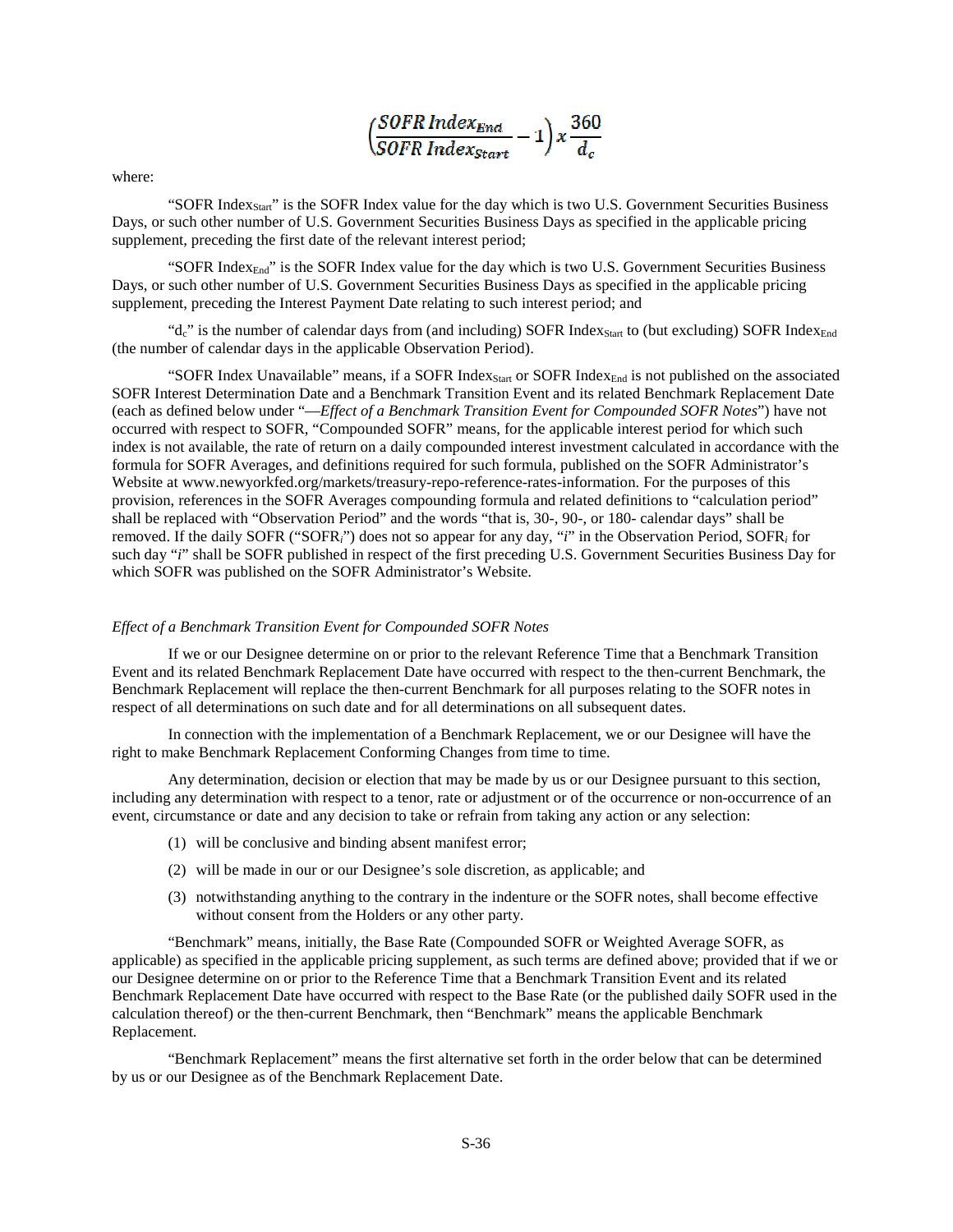- (1) the sum of: (a) the alternate rate of interest that has been selected or recommended by the Relevant Governmental Body as the replacement for the then-current Benchmark and (b) the Benchmark Replacement Adjustment;
- (2) the sum of: (a) the ISDA Fallback Rate and (b) the Benchmark Replacement Adjustment; or
- (3) the sum of: (a) the alternate rate of interest that has been selected by us or our Designee as the replacement for the then-current Benchmark giving due consideration to any industry-accepted rate of interest as a replacement for the then-current Benchmark for U.S. dollar-denominated floating rate notes at such time and (b) the Benchmark Replacement Adjustment.

"Benchmark Replacement Adjustment" means the first alternative set forth in the order below that can be determined by us or our Designee as of the Benchmark Replacement Date:

- (1) the spread adjustment, or method for calculating or determining such spread adjustment, (which may be a positive or negative value or zero) that has been selected or recommended by the Relevant Governmental Body for the applicable Unadjusted Benchmark Replacement;
- (2) if the applicable Unadjusted Benchmark Replacement is equivalent to the ISDA Fallback Rate, the ISDA Fallback Adjustment; or
- (3) the spread adjustment (which may be a positive or negative value or zero) that has been selected by us or our Designee giving due consideration to any industry-accepted spread adjustment, or method for calculating or determining such spread adjustment, for the replacement of the then-current Benchmark with the applicable Unadjusted Benchmark Replacement for U.S. dollar-denominated floating rate notes at such time.

"Benchmark Replacement Conforming Changes" means, with respect to any Benchmark Replacement, any technical, administrative or operational changes (including changes to the timing and frequency of determining rates and making payments of interest, rounding of amounts or tenors, and other administrative matters) that we or our Designee decides may be appropriate to reflect the adoption of such Benchmark Replacement in a manner substantially consistent with market practice (or, if we or our Designee decides that adoption of any portion of such market practice is not administratively feasible or if we or our Designee determine that no market practice for use of the Benchmark Replacement exists, in such other manner as we or our Designee determine is reasonably necessary).

"Benchmark Replacement Date" means the earliest to occur of the following events with respect to the then-current Benchmark (including the daily published component used in the calculation thereof):

- (1) in the case of clause (1) or (2) of the definition of "Benchmark Transition Event," the later of (a) the date of the public statement or publication of information referenced therein and (b) the date on which the administrator of the Benchmark permanently or indefinitely ceases to provide the Benchmark (or such component); or
- (2) in the case of clause (3) of the definition of "Benchmark Transition Event," the date of the public statement or publication of information referenced therein.

For the avoidance of doubt, if the event that gives rise to the Benchmark Replacement Date occurs on the same day as, but earlier than, the Reference Time in respect of any determination, the Benchmark Replacement Date will be deemed to have occurred prior to the Reference Time for such determination.

"Benchmark Transition Event" means the occurrence of one or more of the following events with respect to the then-current Benchmark (including the daily published component used in the calculation thereof):

- (1) a public statement or publication of information by or on behalf of the administrator of the Benchmark (or such component) announcing that such administrator has ceased or will cease to provide the Benchmark (or such component), permanently or indefinitely, provided that, at the time of such statement or publication, there is no successor administrator that will continue to provide the Benchmark (or such component); or
- (2) a public statement or publication of information by the regulatory supervisor for the administrator of the Benchmark (or such component), the central bank for the currency of the Benchmark (or such component), an insolvency official with jurisdiction over the administrator for the Benchmark (or such component), a resolution authority with jurisdiction over the administrator for the Benchmark (or such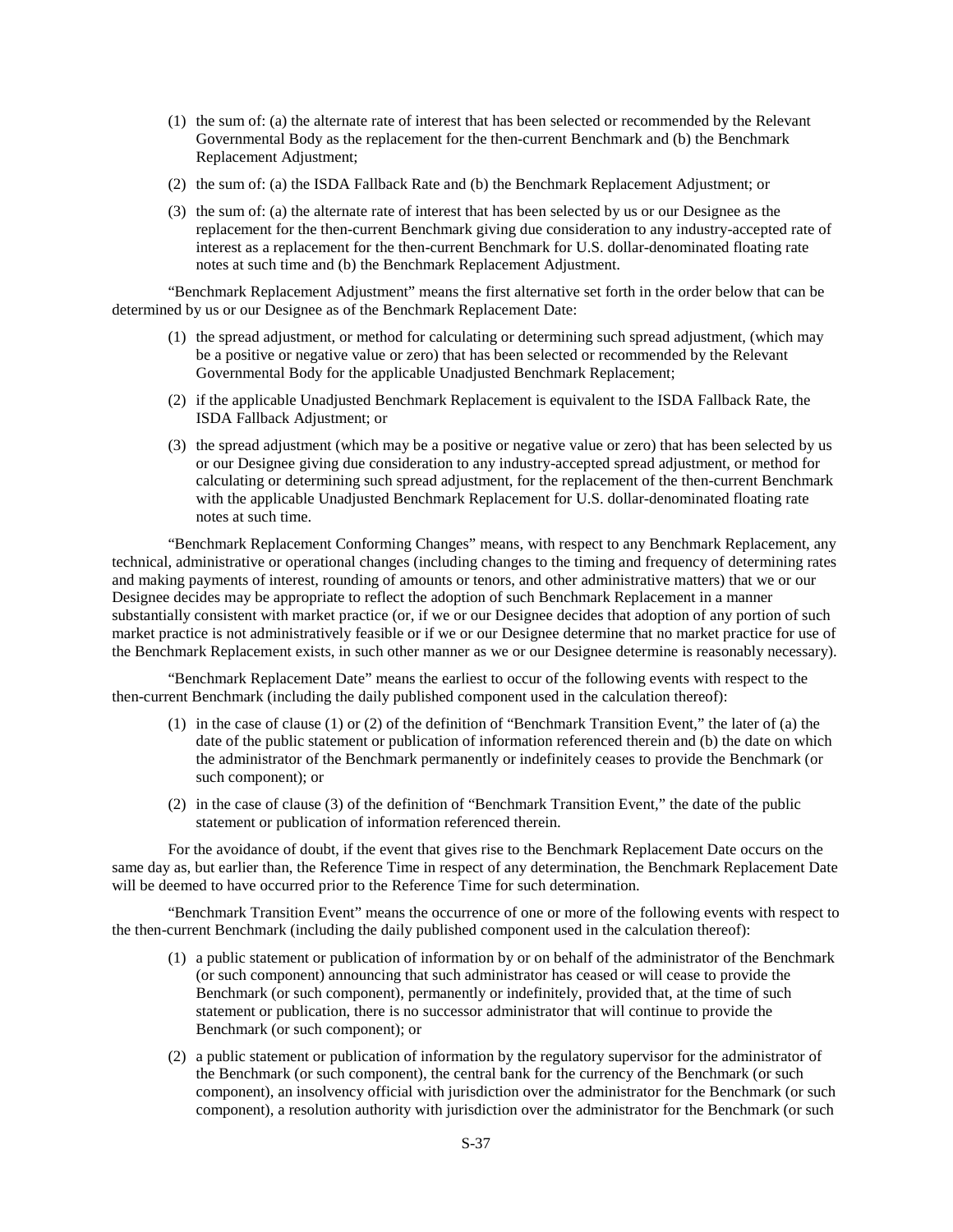component) or a court or an entity with similar insolvency or resolution authority over the administrator for the Benchmark, which states that the administrator of the Benchmark (or such component) has ceased or will cease to provide the Benchmark (or such component) permanently or indefinitely, provided that, at the time of such statement or publication, there is no successor administrator that will continue to provide the Benchmark (or such component); or

(3) a public statement or publication of information by the regulatory supervisor for the administrator of the Benchmark announcing that the Benchmark is no longer representative.

"Reference Time" with respect to any determination of the Benchmark means (1) if the Benchmark is Compounded SOFR or Weighted Average SOFR, the SOFR Determination Time, (2) if the Benchmark is Compounded SOFR Index, the SOFR Index Determination Time; and (3) if the Benchmark is not Compounded SOFR, Weighted Average SOFR or Compounded SOFR Index, the time determined by us or our Designee after giving effect to the Benchmark Replacement Conforming Changes.

#### *Weighted Average SOFR Notes*

"Weighted Average SOFR" means the arithmetic mean of SOFR in effect for each Business Day during the relevant Interest Period, calculated by multiplying the relevant SOFR by the number of calendar days such SOFR is in effect, determining the sum of such products and dividing such sum by the number of calendar days in the relevant Interest Period, *provided however* that during a Suspension Period, the SOFR for each day during that Suspension Period will be the value for the Business Day immediately prior to the first day of such Suspension Period. For purposes of this provision "Suspension Period" is the number of Business Days prior to the end of the relevant Interest Period as specified in the applicable pricing supplement.

#### *Treasury Rate Notes*

If you purchase a treasury rate note, your note will bear interest at an interest rate equal to the treasury rate and adjusted by the spread or spread multiplier, if any, indicated in the relevant pricing supplement.

The treasury rate will be the rate for the auction, on the relevant treasury interest determination date, of treasury bills having the index maturity specified in the relevant pricing supplement, as that rate appears on *Reuters page USAUCTION10 or USAUCTION11* under the heading "INVEST RATE" by 3:00 P.M., New York City time, on the interest calculation date corresponding to the relevant interest determination date. If the treasury rate cannot be determined in this manner, the following procedures will apply:

- If the rate described above does not appear on either page by 3:00 P.M., New York City time, on the relevant interest calculation date, unless the calculation is made earlier and the rate is available from that source at that time, the treasury rate will be the *bond equivalent yield* of the rate, for the relevant interest determination date, for the type of treasury bill described above, as announced by the U.S. Department of the Treasury.
- If the auction rate described in the prior paragraph is not so announced by 3:00 P.M., New York City time, on the relevant interest calculation date, or if no such auction is held for the relevant week, then the treasury rate will be the bond equivalent yield of the rate, for the relevant treasury interest determination date and for treasury bills having the specified index maturity, as published in H.15(519) under the heading "U.S. Government Securities/Treasury Bills (Secondary Market)."
- If the rate described in the prior paragraph does not appear in H.15(519) by 3:00 P.M., New York City time, on the relevant interest calculation date, unless the calculation is made earlier and the rate is available from one of those sources at that time, then the treasury rate will be the rate, for the relevant treasury interest determination date and for treasury bills having a remaining maturity closest to the specified index maturity, as published in H.15 (519) or another recognized electronic source used for displaying that rate, under the heading "U.S. Government Securities/Treasury Bills (Secondary Market)."
- If the rate described in the prior paragraph does not appear in H.15 (519) or another recognized electronic source by 3:00 P.M., New York City time, on the relevant interest calculation date, unless the calculation is made earlier and the rate is available from one of those sources at that time, the treasury rate will be the bond equivalent yield of the arithmetic mean of the following secondary market bid rates for the issue of treasury bills with a remaining maturity closest to the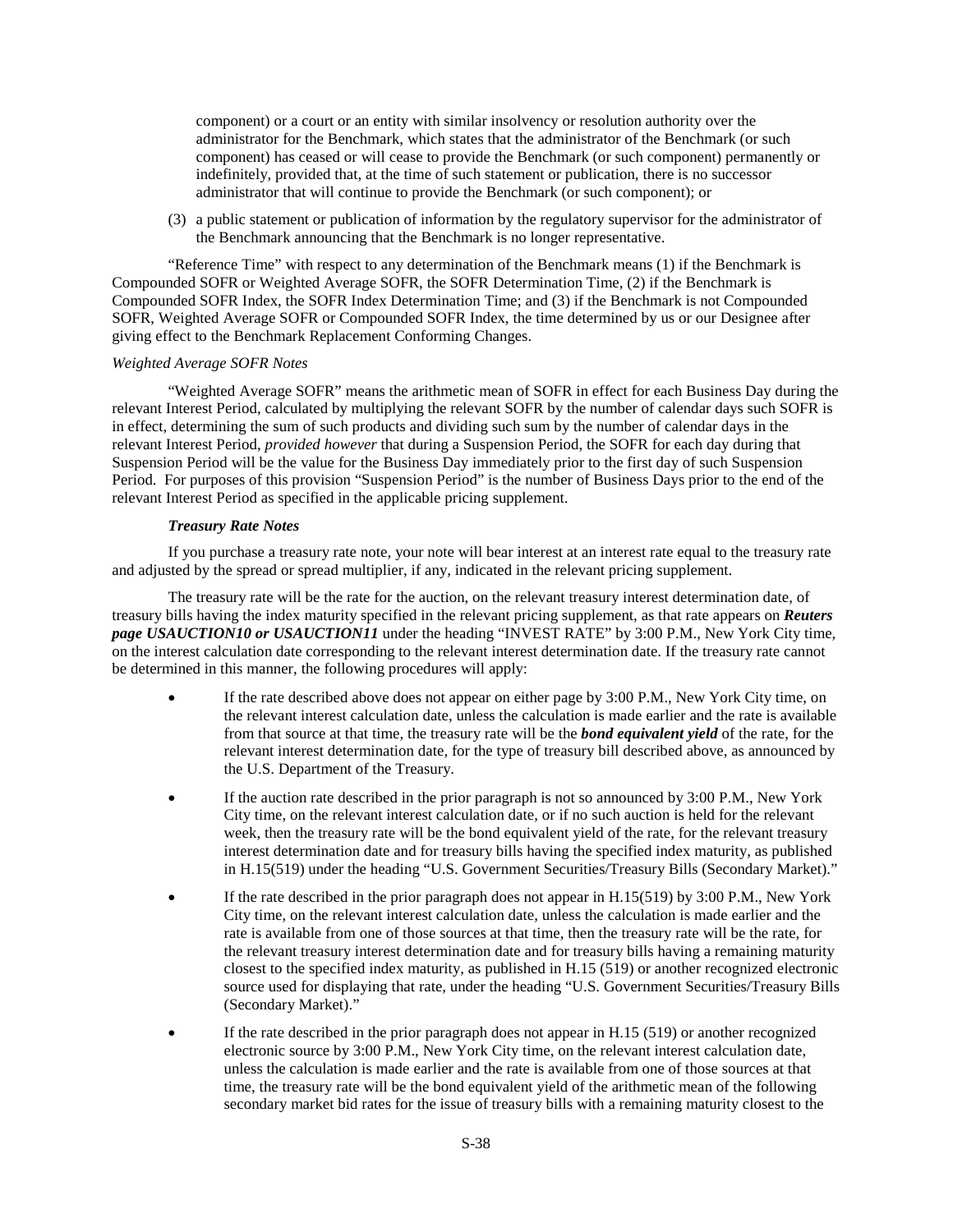specified index maturity: the rates bid as of approximately 3:30 P.M., New York City time, on the relevant treasury interest determination date, by three primary U.S. government securities dealers in New York City selected by the calculation agent.

 If fewer than three dealers selected by the calculation agent are quoting as described in the prior paragraph, the treasury rate in effect for the new interest period will be the treasury rate in effect for the prior interest period. If the initial interest rate has been in effect for the prior interest period, however, it will remain in effect for the new interest period.

#### *CMT Rate Notes*

If you purchase a CMT rate note, your note will bear interest at an interest rate equal to the CMT rate and adjusted by the spread or spread multiplier, if any, indicated in the relevant pricing supplement.

The CMT rate will be the following rate as published in H.15(519) opposite the heading "Treasury constant maturities," as that rate is displayed on the *designated CMT Reuters page* by 4:15 P.M., New York City time, on the interest calculation date corresponding to the relevant interest determination date, under the heading ". . . Treasury Constant Maturities", under the column for the *designated CMT index maturity*:

- if the designated CMT Reuters page is Reuters page FRBCMT, the rate for the relevant interest determination date; or
- if the designated CMT Reuters page is Reuters page FEDCMT, the weekly or monthly average, as specified in the relevant pricing supplement, for the week that ends immediately before the week in which the relevant interest determination date falls, or for the month that ends immediately before the month in which the relevant interest determination date falls, as applicable.

If the CMT rate cannot be determined in this manner, the following procedures will apply:

- If the applicable rate described above is not displayed on the relevant designated CMT Reuters page at 4:15 P.M., New York City time, on the relevant interest calculation date, unless the calculation is made earlier and the rate is available from that source at that time, then the CMT rate will be the applicable treasury constant maturity rate described above—i.e., for the designated CMT index maturity and for either the relevant interest determination date or the weekly or monthly average, as applicable—as published in H.15 (519) opposite the caption "Treasury constant maturities."
- If the designated CMT Reuters page is FRBCMT and the applicable rate described above does not appear in H.15 (519) by 4:15 P.M., New York City time, on the relevant interest calculation date, unless the calculation is made earlier and the rate is available from one of those sources at that time, then the CMT rate will be the treasury constant maturity rate for the designated CMT index maturity and with reference to the relevant interest determination date, that:
	- is published by the Board of Governors of the Federal Reserve System, or the U.S. Department of the Treasury; and
	- is determined by the calculation agent to be comparable to the rate that would otherwise have been published in H.15 (519).
- If the designated CMT Reuters page is FEDCMT and the applicable rate described above does not appear in H.15 (519) by 4:15 P.M, New York City time, on the relevant interest calculation date, unless the calculation is made earlier and the rate is available from that source at that time, the CMT rate will be the treasury constant maturity rate for the one-week or one-month rate, as applicable, for the designated CMT index maturity and with reference to the relevant interest determination date, that is otherwise announced by the Federal Reserve Bank of New York for the week or month, as applicable, immediately preceding that interest determination date.
- If the designated CMT Reuters page is FRBCMT and the rate described in the second preceding paragraph does not appear by 4:15 P.M., New York City time, on the relevant interest calculation date, unless the calculation is made earlier and the rate is available from one of those sources at that time, then the CMT rate will be the yield to maturity of the arithmetic mean of the following secondary market bid rates for the most recently issued treasury notes having an original maturity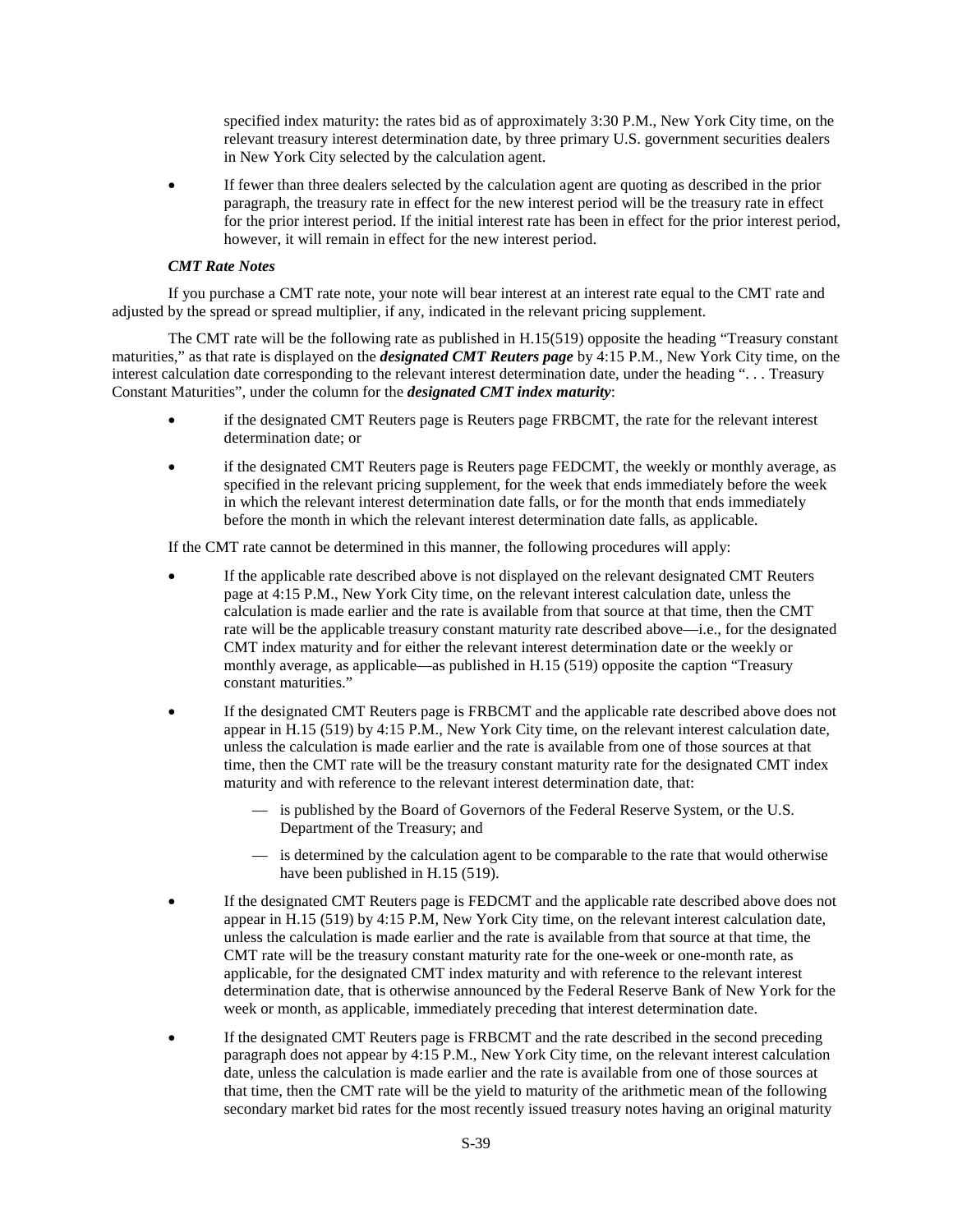equal to the designated CMT index maturity and a remaining term to maturity of not less than the designated CMT index maturity minus one year, and in a representative amount: the bid rates, as of approximately 3:30 P.M., New York City time, on the relevant interest determination date, of three primary U.S. government securities dealers in New York City selected by the calculation agent. In selecting these bid rates, the calculation agent will request quotations from five of these primary dealers and will disregard the highest quotation—or, if there is equality, one of the highest—and the lowest quotation—or, if there is equality, one of the lowest. If fewer than five but more than two such offered rates are provided, the CMT rate will be based on the arithmetic mean of the bid prices provided, and neither the highest nor lowest of such quotations will be eliminated. Treasury notes are direct, non-callable, fixed rate obligations of the U.S. government.

- If the designated CMT Reuters screen page is FEDCMT and the Federal Reserve Bank of New York does not publish a one-week or one-month rate, as applicable, for U.S. Treasury securities on the relevant interest determination date, unless the calculation is made earlier and the rate is available from one of those sources at that time, then the CMT rate will be the yield to maturity of the arithmetic mean of the following secondary market offered rates for the most recently issued treasury notes having an original maturity of approximately the designated CMT index maturity and a remaining term to maturity of not less than the designated CMT index maturity minus one year, and in a representative amount: the offered rates, as of approximately 3:30 P.M., New York City time, on the relevant interest determination date, of three primary U.S. government securities dealers in New York City selected by the calculation agent. In selecting these offered rates, the calculation agent will request quotations from five of these primary dealers and will disregard the highest quotation — or, if there is equality, one of the highest — and the lowest quotation — or, if there is equality, one of the lowest. If fewer than five but more than two such offered rates are provided, the CMT rate will be based on the arithmetic mean of the bid prices provided, and neither the highest nor lowest of such quotations will be eliminated.
- If the calculation agent is unable to obtain three quotations of the kind described in the prior two paragraphs, the CMT rate will be the yield to maturity of the arithmetic mean of the following secondary market bid rates for treasury notes with an original maturity longer than the designated CMT index maturity, with a remaining term to maturity closest to the designated CMT index maturity and in a representative amount: the bid rates, as of approximately 3:30 P.M., New York City time, on the relevant interest determination date, of three primary U.S. government securities dealers in New York City selected by the calculation agent. In selecting these bid rates, the calculation agent will request quotations from five of these primary dealers and will disregard the highest quotation (or, if there is equality, one of the highest) and the lowest quotation (or, if there is equality, one of the lowest).
- If fewer than five but more than two of these primary dealers are quoting as described in the prior paragraph, then the CMT rate for the relevant interest determination date will be based on the arithmetic mean of the bid rates so obtained, and neither the highest nor the lowest of those quotations will be disregarded. If two treasury notes with an original maturity longer than the designated CMT index maturity have remaining terms to maturity that are equally close to the designated CMT index maturity, the calculation agent will obtain quotations for the treasury note with the shorter remaining term to maturity.
- If two or fewer primary dealers selected by the calculation agent are quoting as described above, the CMT rate in effect for the new interest period will be the CMT rate in effect for the prior interest period. If the initial interest rate has been in effect for the prior interest period, however, it will remain in effect for the new interest period.

#### *CMS Rate Notes*

If you purchase a CMS rate note, your note will bear interest at an interest rate equal to the CMS rate and adjusted by the spread or spread multiplier, if any, indicated in the relevant pricing supplement.

The CMS rate will be the rate for U.S. dollar swaps with a maturity for a specified number of years, expressed as a percentage in the relevant pricing supplement, which appears on the *Reuters page ICESWAP1* as of 11:00 A.M., New York City time, on the interest determination date.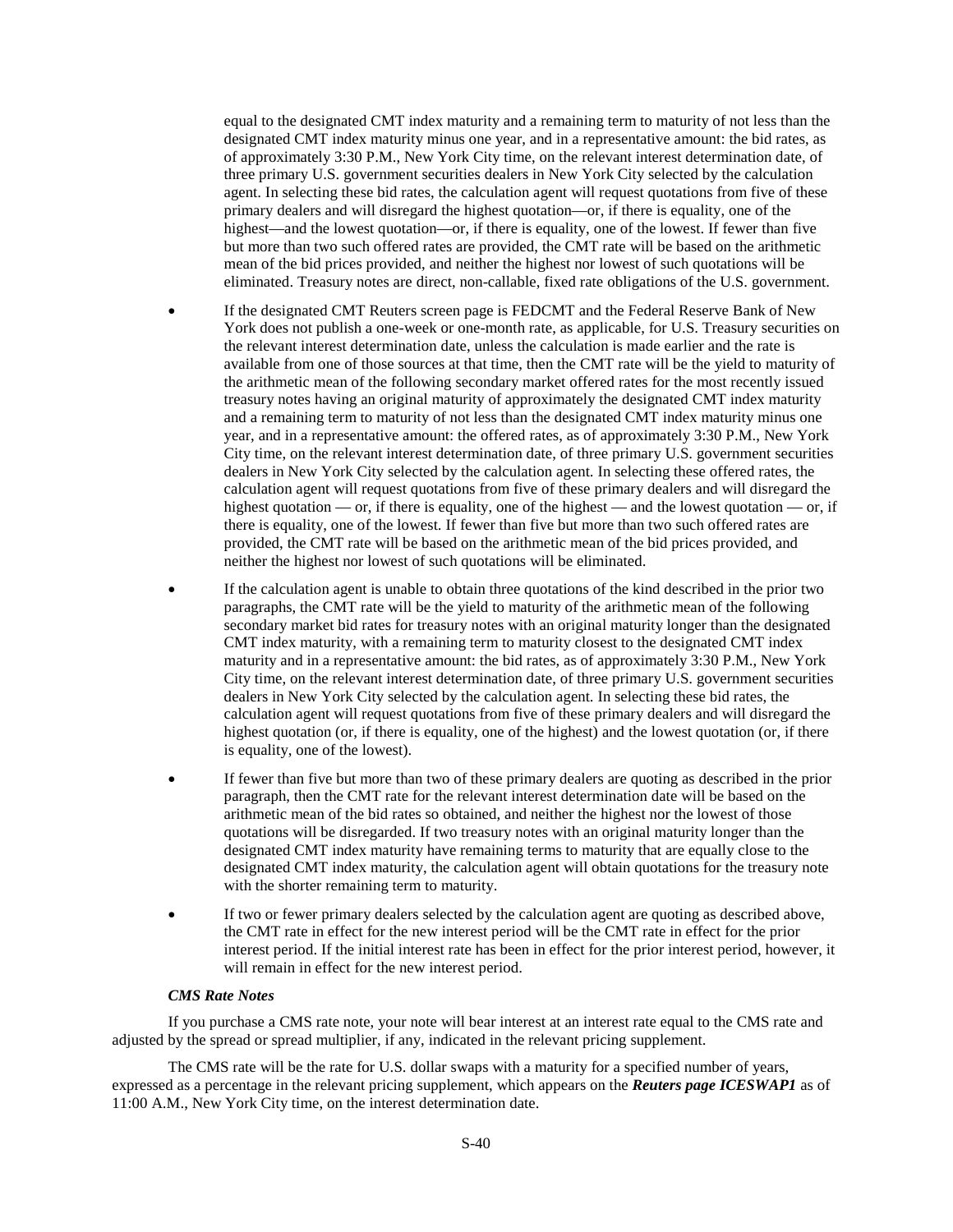If the CMS rate cannot be determined as described above, the following procedures will be used:

- If the applicable rate described above does not appear by 11:00 A.M., New York City time, on the interest determination date, then the CMS rate will be a percentage determined on the basis of the mid-market, semi-annual swap rate quotations provided by five leading swap dealers in the New York City interbank market at approximately 11:00 A.M., New York City time, on the interest determination date. For this purpose, the semi-annual swap rate means the mean of the bid and offered rates for the semi-annual fixed leg, calculated on a 30/360 day count basis, of a fixed-forfloating U.S. dollar interest rate swap transaction with a term equal to the index maturity designated in the relevant pricing supplement commencing on the reset date and in a representative amount with an acknowledged dealer of good credit in the swap market, where the floating leg, calculated on an actual/360 day count basis, as such rate may be determined in accordance with the provisions set forth above under "*—LIBOR Notes*" with an index maturity of three months. The calculation agent will select the five swap dealers after consultation with us and will request the principal New York City office of each of those dealers to provide a quotation of its rate. If at least three quotations are provided, the CMS rate for that interest determination date will be the arithmetic mean of the quotations, eliminating the highest and lowest quotations or, in the event of equality, one of the highest and one of the lowest quotations.
- If fewer than three leading swap dealers selected by the calculation agent are quoting as described above, the CMS rate will remain the CMS rate in effect on that interest determination date or, if that interest determination date is the first reference rate determination date, the initial interest rate.

Notwithstanding the foregoing paragraphs if, on or prior to any CMS interest determination date, the calculation agent determines that CMS has been permanently discontinued, the calculation agent will use as a substitute for CMS and for each future CMS interest determination date, the alternative reference rate selected by the central bank, reserve bank, monetary authority or any similar institution (including any committee or working group thereof) in the jurisdiction of the applicable index currency that is consistent with accepted market practice (the "Alternative Rate for CMS"). As part of such substitution, the calculation agent will make such adjustments to the Alternative Rate for CMS or the spread thereon, as well as the business day convention, CMS interest determination dates and related provisions and definitions ("CMS Adjustments"), in each case that are consistent with accepted market practice for the use of such Alternative Rate for CMS for debt obligations such as the notes; provided, however, that if there is no clear market consensus as to whether any rate has replaced CMS in customary market usage, the Bank will appoint an independent financial advisor to determine an appropriate Alternative Rate for CMS and any CMS Adjustments, and the decision of the independent financial advisor will be binding on the Bank, the calculation agent and the holders of the notes. Notwithstanding anything to the contrary in the indenture or the notes, any CMS Adjustments or the use of an Alternative Rate for CMS shall become effective without consent from the holders of the notes or any other party. If CMS has been permanently discontinued, but for any reason an Alternative Rate for CMS has not been determined or there is no such market practice for the use of such Alternative Rate for CMS (and an independent financial advisor has not determined an appropriate Alternative Rate for CMS and any CMS Adjustments), CMS for the new interest period will be CMS in effect for the prior interest period.

#### *CPI Rate Notes*

If you purchase a CPI rate note, your note will bear interest at an interest rate equal to the CPI rate and adjusted by the spread or spread multiplier, if any, indicated in the relevant pricing supplement.

Except as otherwise specified in the relevant pricing supplement, the CPI rate will be the rate, determined as of the relevant interest determination date, expressed as a percentage and calculated in accordance with the following formula:

$$
CPI\ rate = \frac{(C-P)}{P} -1
$$

- "C" means the CPI (as defined below) applicable for the calendar month which is one month preceding the month of the relevant interest determination date;
- "P" means the CPI applicable for the calendar month which is twelve months immediately preceding the calendar month for which C is determined; and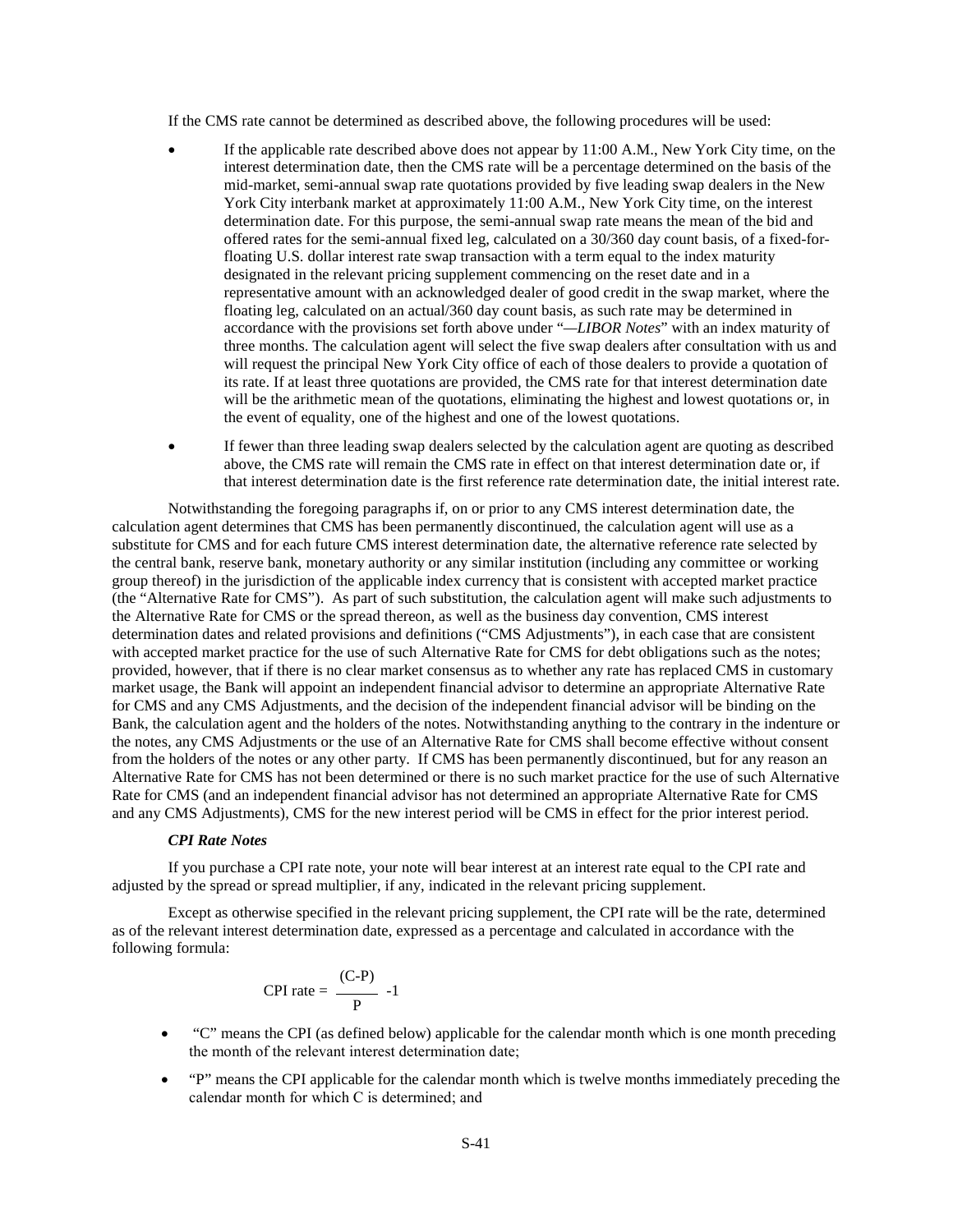"CPI" means the non-seasonally adjusted U.S. City Average All Items Consumer Price Index for All Urban Consumers, published monthly by the Bureau of Labor Statistics of the U.S. Department of Labor. For reference purposes only, the CPI is available on Bloomberg page CPURNSA or any successor service. In the event of an inconsistency between the CPI published on Bloomberg page CPURNSA and the CPI published by the Bureau of Labor Statistics, the CPI shall be the CPI published by the Bureau of Labor Statistics.

# *Federal Funds Rate Notes*

If you purchase a federal funds rate note, your note will bear interest at an interest rate equal to the federal funds rate and adjusted by the spread or spread multiplier, if any, indicated in the relevant pricing supplement.

The federal funds rate will be the rate for U.S. dollar federal funds as of the relevant interest determination date, as published in H.15 (519) by 3:00 P.M., New York City time, on the interest calculation date corresponding to the relevant interest determination date, under the heading "Federal Funds (Effective)", as that rate is displayed on *Reuters page FEDFUNDS1* under the heading "EFFECT". If the federal funds rate cannot be determined in this manner, the following procedures will apply:

- If the rate described above is not displayed on Reuters page FEDFUNDS1 by 3:00 P.M., New York City time, on the relevant interest calculation date, unless the calculation is made earlier and the rate is available from that source at that time, then the federal funds rate, as of the relevant interest determination date, will be the rate described above as published in H.15 (519), or another recognized electronic source used for displaying that rate, under the heading "Federal Funds (Effective)."
- If the rate described above is not displayed on Reuters page FEDFUNDS1 and does not appear in H.15 (519) or another recognized electronic source by 3:00 P.M., New York City time, on the relevant interest calculation date, unless the calculation is made earlier and the rate is available from one of those sources at that time, the federal funds rate will be the arithmetic mean of the rates for the last transaction in overnight, U.S. dollar federal funds arranged, before 9:00 A.M., New York City time, on the business day following the relevant interest determination date, by three leading brokers of U.S. dollar federal funds transactions in New York City selected by the calculation agent.
- If fewer than three brokers selected by the calculation agent are quoting as described above, the federal funds rate in effect for the new interest period will be the federal funds rate in effect for the prior interest period. If the initial interest rate has been in effect for the prior interest period, however, it will remain in effect for the new interest period.

#### *Special Rate Calculation Terms*

In this subsection entitled "*—Interest Rates*", we use several terms that have special meanings relevant to calculating floating interest rates. We define these terms as follows:

The term "bond equivalent yield" means a yield expressed as a percentage and calculated in accordance with the following formula:

bond equivalent yield = 
$$
\frac{D \times N}{360 - (D \times M)}
$$
 ×100

where

"D" means the annual rate for treasury bills quoted on a bank discount basis and expressed as a decimal;

"N" means 365 or 366, as the case may be; and

"M" means the actual number of days in the applicable interest reset period.

The term "business day" means, for any note, a day that meets all of the following applicable requirements: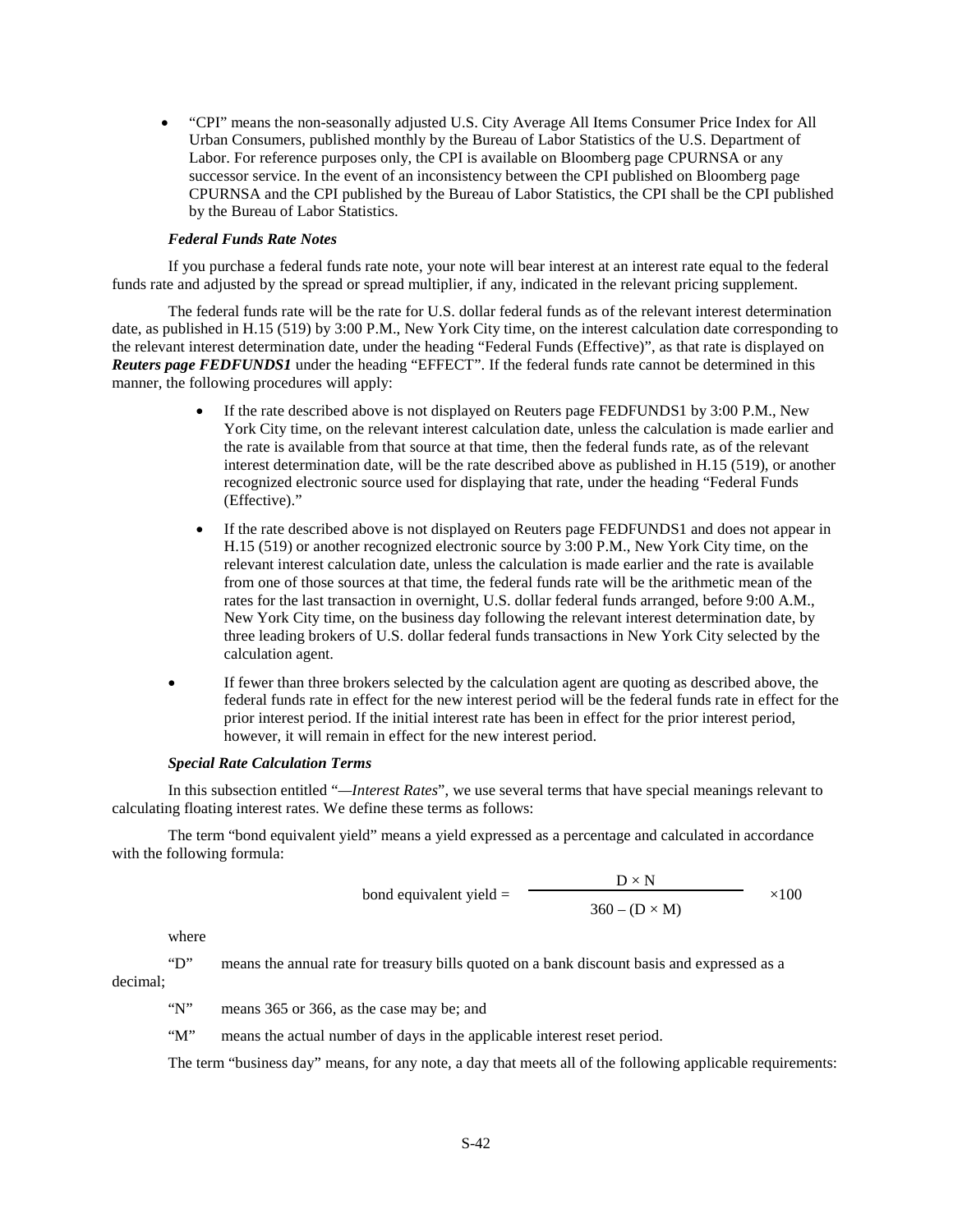- for all notes (except Compounded SOFR notes), is a Monday, Tuesday, Wednesday, Thursday or Friday that is neither a legal holiday nor a day on which banking institutions are authorized or required by law or executive order to close in New York City or Toronto,
- if the note has a specified currency other than U.S. dollars or euros, is also a day on which banking institutions are not authorized or obligated by law, regulation or executive order to close in the applicable principal financial center;
- if the note is a LIBOR note, is also a London business day;
- if the note is a EURIBOR note or has a specified currency of euros, or is a LIBOR note for which the index currency is euros, is also a euro business day; and
- if the note is a Compounded SOFR note, is a U.S. government securities business day.

The term "designated CMT index maturity" means the index maturity for a CMT rate note and will be the original period to maturity of a U.S. treasury security—either 1, 2, 3, 5, 7, 10, 20 or 30 years—specified in the relevant pricing supplement.

The term "designated CMT Reuters page" means the Reuters page mentioned in the relevant pricing supplement that displays treasury constant maturities as reported in H.15 (519). If no Reuters page is so specified, then the applicable page will be Reuters page FEDCMT. If Reuters page FEDCMT applies but the relevant pricing supplement does not specify whether the weekly or monthly average applies, the weekly average will apply.

The term "euro business day" means any day on which the Trans-European Automated Real-Time Gross Settlement Express Transfer (TARGET2) System, or any successor system, is open for business.

The term "euro-zone" means, at any time, the region comprised of the member states of the European Economic and Monetary Union that, as of that time, have adopted a single currency in accordance with the Treaty on European Union of February 1992, as it may be amended from time to time.

"H.15(519)" means " Selected Interest Rates (Daily) – H.15", or any successor publication as published weekly by the Board of Governors of the Federal Reserve System, available at https://www.federalreserve.gov /releases/h15/, or any successor site or publication.

The term "index currency" means, with respect to a LIBOR note, U.S. dollars.

The term "index maturity" means, with respect to a floating rate note, the period to maturity of the instrument or obligation on which the interest rate formula is based, as specified in the relevant pricing supplement.

The term "London business day" means any day on which dealings in the relevant index currency are transacted in the London interbank market.

The term "money market yield" means a yield expressed as a percentage and calculated in accordance with the following formula:

money market yield =

\n
$$
\frac{D \times 360}{360 - (D \times M)} \times 100
$$

where

"D" means the annual rate for commercial paper quoted on a bank discount basis and expressed as a decimal; and

"M" means the actual number of days in the relevant interest reset period.

The term "principal financial center" means the capital city of the country to which an index currency relates (or the capital city of the country issuing the specified currency, as applicable), except that with respect to U.S. dollars, Australian dollars, Canadian dollars, South African rands and Swiss francs, the "principal financial center" means New York City, Sydney, Toronto, Johannesburg and Zurich, respectively, and with respect to euros the principal financial center means London.

The term "Reference Time" with respect to any determination of the Benchmark means (1) if the Benchmark is LIBOR, 11:00 A.M., London time, on the relevant interest determination date, (2) if the Benchmark is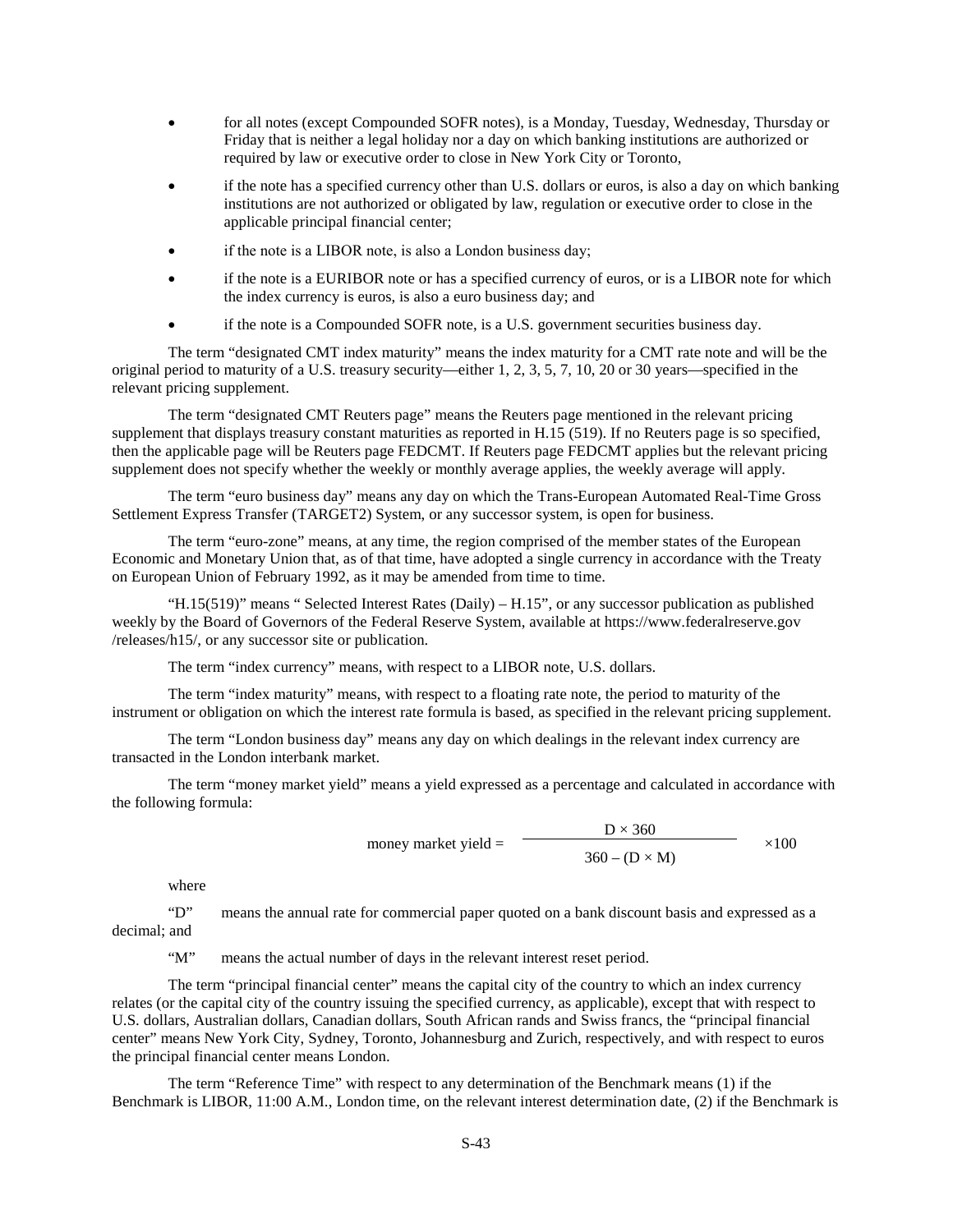Compounded SOFR, the SOFR Index Determination Time, as such time is defined above, and (3) if the Benchmark is not LIBOR or Compounded SOFR, the time determined by the calculation agent in accordance with the Benchmark Replacement Conforming Changes.

The term "representative amount" means an amount that, in the calculation agent's judgment, is representative of a single transaction in the relevant market at the relevant time.

The term "Reuters page" means the display on the Reuters 3000 Xtra service, or any successor service, on the page or pages specified in this prospectus supplement or the relevant pricing supplement, or any replacement page or pages on that service.

The term "Reuters page EURIBOR01" the page designated as "EURIBOR01" on the Reuters service (or any successor service) (or such other page as may replace Page EURIBOR01 on the Reuters service or any successor service) on which EURIBOR rates of major banks for the euro are displayed.

The term "Reuters page FEDFUNDS1" means the page designated as "FEDFUNDS1" on the Reuters service (or any successor service) (or such other page as may replace Page FEDFUNDS1 on the Reuters service or any successor service) on which U.S. dollar federal funds rates are displayed.

The term "Reuters page ICESWAP1" means the page designated as "ICESWAP1" on the Reuters service (or any successor service) (or such other page as may replace Page ICESWAP1 on the Reuters service or any successor service) on which CMS rates are displayed.

The term "Reuters page LIBOR" means the display on the Reuters screen LIBOR01 page on the Reuters service (or any successor service) (or such other page as may replace Page LIBOR01 on the Reuters service or any successor service) on which London interbank rates of major banks for the relevant index currency are displayed.

The term "Reuters page USAUCTION10 or USAUCTION11" means the page designated as "USAUCTION10 or USAUCTION11" on the Reuters service (or any successor service) (or such other page as may replace Page USAUCTION10 or USAUCTION11 on the Reuters service or any successor service) on which U.S. Treasury auction rates are displayed.

The term "Reuters page US PRIME 1" means the page designated as "US PRIME 1" on the Reuters service (or any successor service) (or such other page as may replace Page US PRIME 1 on the Reuters service or any successor service) for the purpose of displaying prime rates or base lending rates of major U.S. banks.

The term "U.S. Government Securities Business Day" means any day except for a Saturday, a Sunday or a day on which the Securities Industry and Financial Markets Association recommends that the fixed income departments of its members be closed for the entire day for purposes of trading in U.S. government securities.

If, when we use the terms designated CMT Reuters page, H.15(519), Reuters page US PRIME 1, Reuters page FEDFUNDS1, Reuters page ICESWAP1, Reuters Page LIBOR01, Reuters page EURIBOR01, Reuters page USAUCTION10 or USAUCTION11, Reuters page US PRIME 1, or we refer to a particular heading or headings on any of those pages, those references include any successor or replacement heading or headings as determined by the calculation agent.

#### *Decisions and Determinations*

Any determination, decision or election that may be made by the calculation agent or us pursuant to the benchmark replacement provisions described in this subsection entitled "Interest Rates," including any determination with respect to tenor, rate or adjustment or of the occurrence or non-occurrence of an event, circumstance or date and any decision to take or refrain from taking any action or any selection:

- will be conclusive and binding absent manifest error, may be made in the calculation agent's sole discretion, and, notwithstanding anything to the contrary in this pricing supplement and the accompanying prospectus supplement and prospectus relating to the notes;
- if made by us, will be made in our sole discretion;
- if made by the calculation agent, will be made after consultation with us, and the calculation agent will not make any such determination, decision or election to which we object; and
- shall become effective without consent from any other party.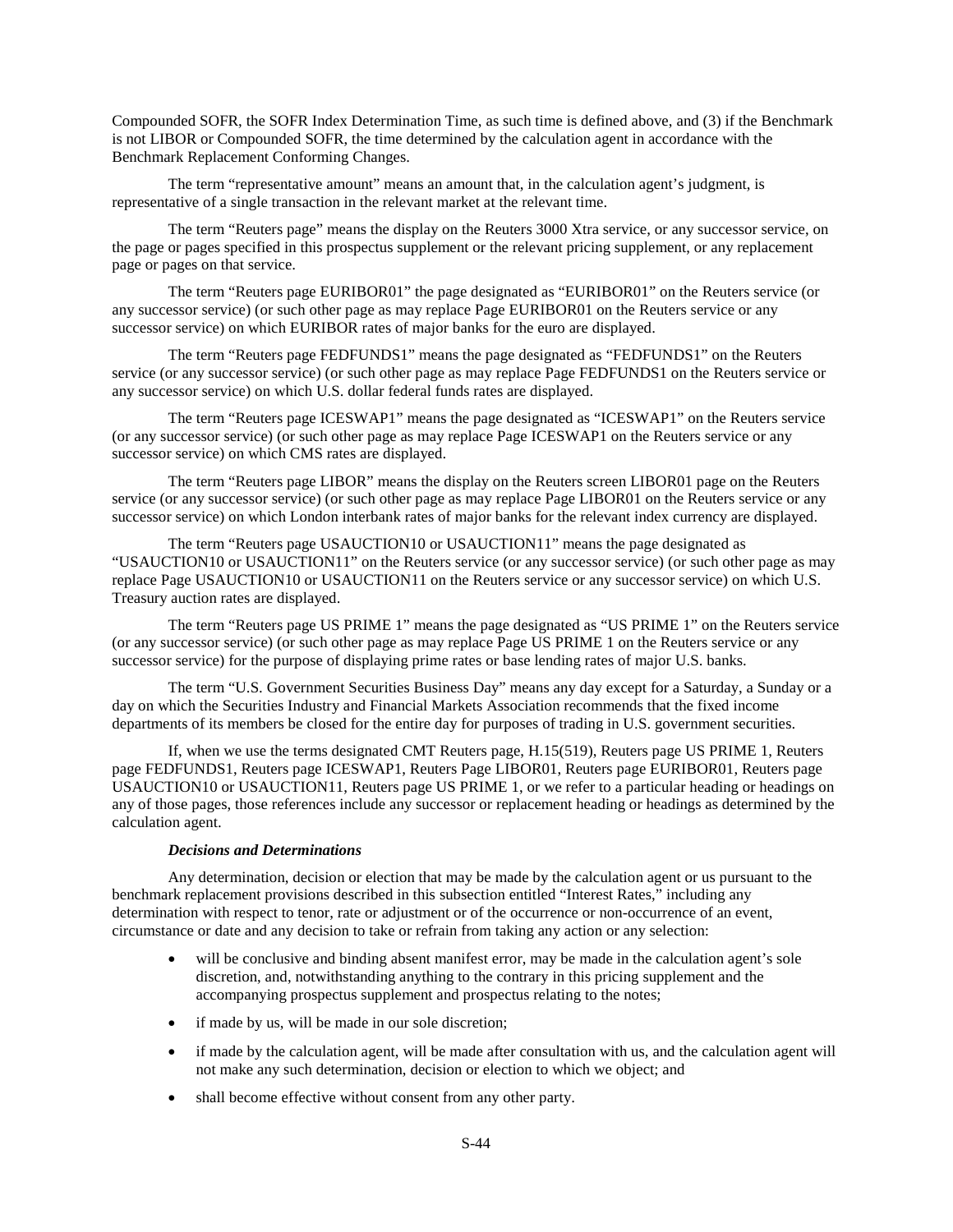Any determination, decision or election pursuant to the benchmark replacement provisions not made by the calculation agent will be made by us on the basis as described above. The calculation agent shall have no liability for not making any such determination, decision or election. In addition, we may designate an entity (which may be our affiliate) to make any determination, decision or election that we have the right to make in connection with the benchmark replacement provisions set forth in this pricing supplement.

*Exchange Rate Agent*. If we issue a note in a specified currency other than U.S. dollars, we will appoint a financial institution to act as the exchange rate agent and will name the institution initially appointed when the note is originally issued in the relevant pricing supplement or product supplement. We may select CIBCWM or another of our affiliates to perform this role. We may change the exchange rate agent from time to time after the original issue date of the note without your consent and without notifying you of the change.

All determinations made by the exchange rate agent will be at its sole discretion unless we state in the relevant pricing supplement or product supplement that any determination requires our approval. In the absence of manifest error, those determinations will be conclusive for all purposes and binding on you and us, without any liability on the part of the exchange rate agent.

#### **Payment When Offices or Settlement Systems Are Closed**

If any payment is due on the notes on a day that would otherwise be a business day but is a day on which the office of a paying agent or a settlement system is closed, we will make the payment on the next business day when that paying agent or system is open. Any such payment will be deemed to have been made on the original due date, and no additional interest will be paid on account of the delay.

#### **Withholding**

The Bank or the applicable paying agent will deduct or withhold from a payment on a note any present or future tax, duty, assessment or other governmental charge that the Bank determines is required by law or the interpretation or administration thereof to be deducted or withheld. Payments on a note will not be increased by any amount to offset such deduction or withholding, unless otherwise specified in the relevant pricing supplement.

## **Defeasance**

The defeasance described under "*Description of Senior Debt Securities—Defeasance*" in the accompanying prospectus will not be applicable to the notes offered hereby.

#### **Special Provisions Related to Bail-inable Notes**

 The indenture provides for certain provisions applicable to bail-inable notes. The relevant pricing supplement will specify whether or not your note is a bail-inable note.

# *Agreement with Respect to the Exercise of Canadian Bail-in Powers*

 By its acquisition of an interest in any bail-inable note, each holder or beneficial owner of that note is deemed to (i) agree to be bound, in respect of the bail-inable notes, by the CDIC Act, including the conversion of the bail-inable notes, in whole or in part – by means of a transaction or series of transactions and in one or more steps – into common shares of the Bank or any of its affiliates under subsection 39.2(2.3) of the CDIC Act and the variation or extinguishment of the bail-inable notes in consequence, and by the application of the laws the Province of Ontario and the federal laws of Canada applicable therein in respect of the operation of the CDIC Act with respect to the bail-inable notes; (ii) attorn and submit to the jurisdiction of the courts in the Province of Ontario with respect to the CDIC Act and those laws; and (iii) acknowledge and agree that the terms referred to in clauses (i) and (ii) above, are binding on that holder or beneficial owner despite any provisions in the indenture or the bail-inable notes, any other law that governs the bail-inable notes and any other agreement, arrangement or understanding between that holder or beneficial owner and the Bank with respect to the bail-inable notes.

 Holders and beneficial owners of bail-inable notes will have no further rights in respect of their bail-inable notes to the extent those bail-inable notes are converted in a bail-in conversion, other than those provided under the bail-in regime, and by its acquisition of an interest in any bail-inable note, each holder or beneficial owner of that note is deemed to irrevocably consent to the principal amount of that note and any accrued and unpaid interest thereon being deemed paid in full by the Bank by the issuance of common shares of the Bank (or, if applicable, any of its affiliates) upon the occurrence of a bail-in conversion, which bail-in conversion will occur without any further action on the part of that holder or beneficial owner or the trustee; provided that, for the avoidance of doubt, this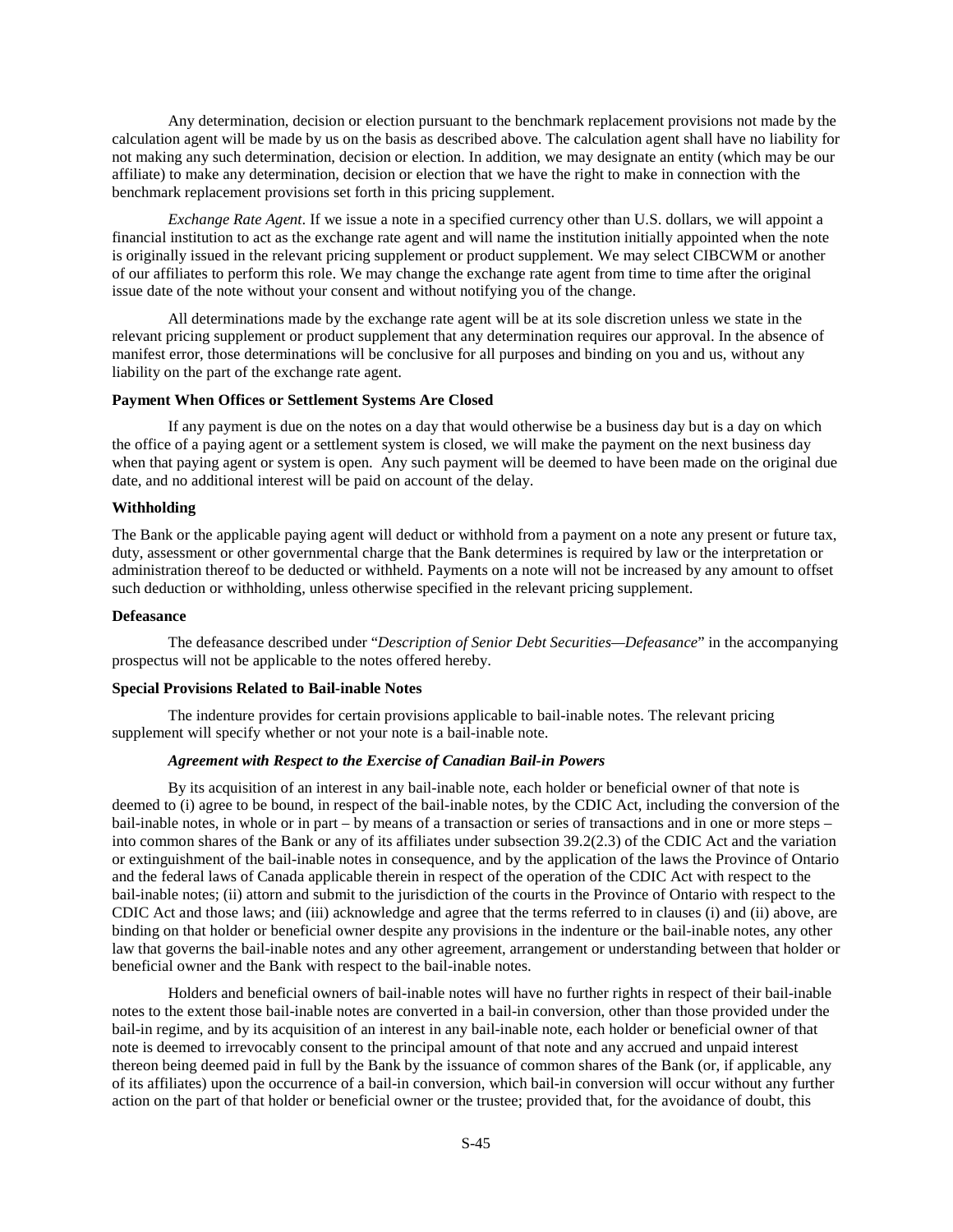consent will not limit or otherwise affect any rights that holders or beneficial owners may have under the bail-in regime.

# *TLAC Disqualification Event Redemption*

 Unless otherwise specified in the relevant pricing supplement, we may, at our option, with the prior approval of the Superintendent, on not less than 20 business days' prior notice to the holders of the particular notes, redeem all but not less than all of those bail-inable notes prior to their stated maturity date on, or within 90 days after, the occurrence of a TLAC Disqualification Event, at a redemption price equal to 100% of the principal amount thereof, plus any accrued and unpaid interest to, but excluding, the date fixed for redemption.

 A "*TLAC Disqualification Event*" means OSFI has advised the Bank in writing that the bail-inable notes issued under the relevant pricing supplement will no longer be recognized in full as TLAC under the TLAC Guideline as interpreted by the Superintendent, provided that a TLAC Disqualification Event will not occur where the exclusion of those bail-inable notes from the Bank's TLAC requirements is due to the remaining maturity of those bail-inable notes being less than any period prescribed by any relevant eligibility criteria applicable as of the issue date of those bail-inable notes.

### *No Set-Off or Netting Rights*

 Holders and beneficial owners of bail-inable notes will not be entitled to exercise, or direct the exercise of, any set-off or netting rights with respect to their bail-inable notes.

#### *Approval of Redemption, Repurchases and Defeasance; Amendments and Modifications*

 Where the redemption, repurchase or any defeasance or covenant defeasance with respect to bail-inable notes would result in the Bank not meeting the TLAC requirements applicable to it pursuant to the TLAC Guideline, that redemption, repurchase, defeasance or covenant defeasance will be subject to the prior approval of the Superintendent.

 Where an amendment, modification or other variance that can be made to the indenture or the bail-inable notes as described in the accompanying prospectus under "*Description of Senior Debt Securities — Modification and Waiver of the Senior Debt Securities*" would affect the recognition of those bail-inable notes by the Superintendent as TLAC, that amendment, modification or variance will require the prior approval of the Superintendent.

# *Remedies If an Event of Default Occurs*

 Holders and beneficial owners of bail-inable notes may only exercise, or direct the exercise of, the rights described in the accompanying prospectus under "*Description of Senior Debt Securities — Events of Default — Remedies If an Event of Default Occurs*" where an Order has not made under Canadian bank resolution powers pursuant to subsection 39.13(1) of the CDIC Act in respect of the Bank. Notwithstanding the exercise of those rights, bail-inable notes will continue to be subject to bail-in conversion until repaid in full. For greater certainty, no person may terminate or amend any agreement with the Bank that is in relation to any of the Bank's bail-inable notes, claim an accelerated payment or forfeiture of the term under such an agreement or demand payment of any amount under such an agreement, by reason only of a monetary default by the Bank in the performance of the Bank's bail-inable notes, when that default occurs after an order for bail-in conversion is made under paragraph 39.13(1)(d) of the CDIC Act but before such bail-in conversion.

#### *Subsequent Holders' Agreement*

 Each holder or beneficial owner of a bail-inable note that acquires an interest in the bail-inable note in the secondary market and any successors, assigns, heirs, executors, administrators, trustees in bankruptcy and legal representatives of any holder or beneficial owner is deemed to acknowledge, accept, agree to be bound by and consent to the same provisions specified herein to the same extent as the holders or beneficial owners that acquired an interest in the bail-inable notes upon their initial issuance, including, without limitation, with respect to the acknowledgement and agreement to be bound by and consent to the terms of the bail-inable notes related to the bailin regime.

#### *Governing Law; Submission to Jurisdiction*

The indenture and the notes are governed by and construed in accordance with the laws of the State of New York, except that the ranking of the senior debt securities and the provisions relating to the bail-in acknowledgment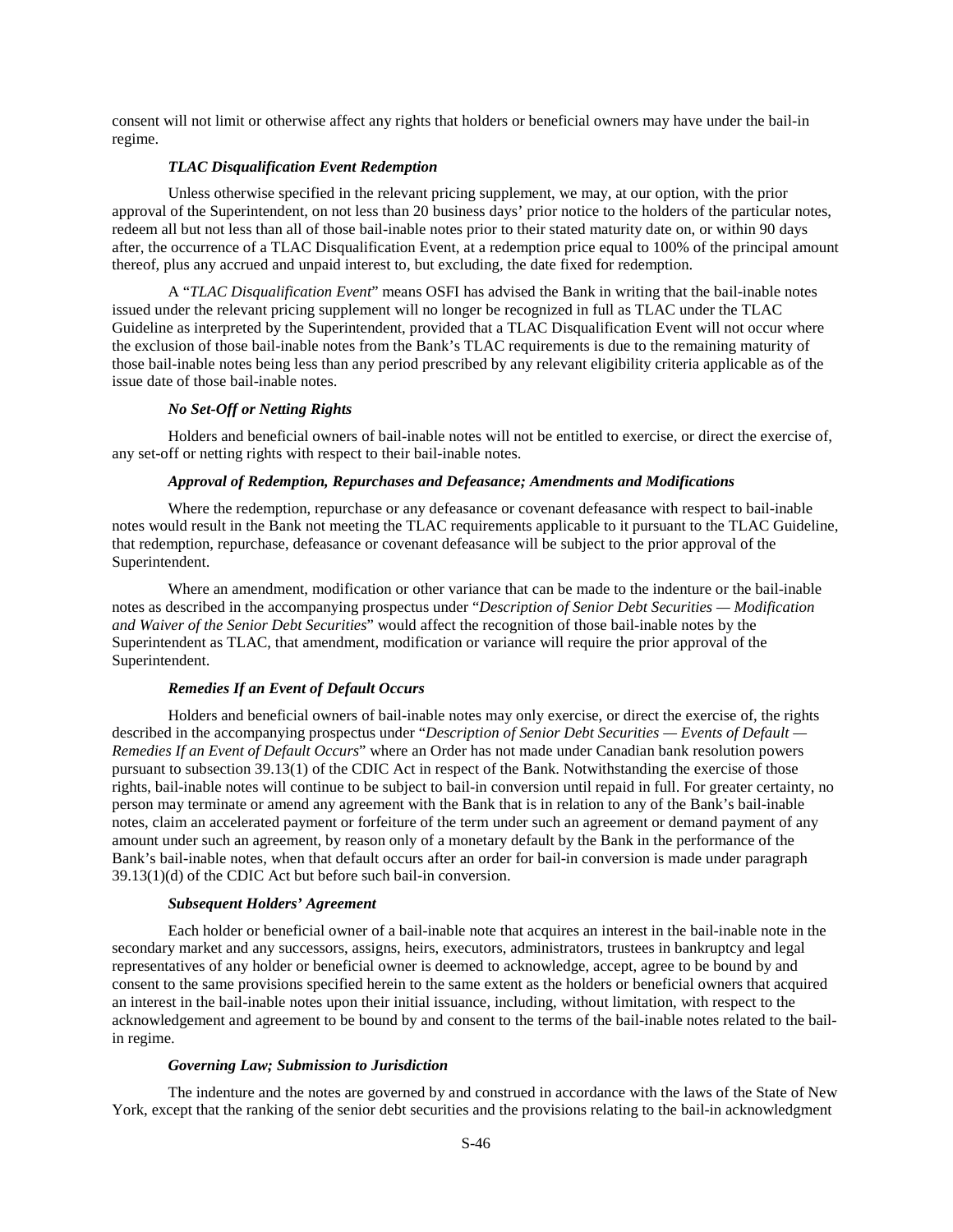of holders and beneficial owners of bail-inable notes described in the first paragraph under "— *Agreement with Respect to the Exercise of Canadian Bail-in Powers*" above, are governed by and construed in accordance with the laws of the Province of Ontario and the federal laws of Canada applicable therein. By its acquisition of an interest in any bail-inable note, each holder or beneficial owner of that bail-inable note is deemed to attorn and submit to the jurisdiction of the courts in the Province of Ontario with respect to actions, suits and proceedings arising out of or relating to the operation of the CDIC Act and the laws of the Province of Ontario and the federal laws of Canada applicable therein in respect of the indenture and the bail-inable note.

### **Other Provisions; Addenda**

Any provisions relating to the notes, including the determination of the interest rate basis, calculation of the interest rate applicable to a floating rate note, its interest payment dates, any redemption or repayment provisions, or any other term relating thereto, may be modified and/or supplemented by the terms on the face of the applicable notes or in an addendum relating to the applicable notes, if so specified on the face of the applicable notes, and, in each case, in the relevant pricing supplement.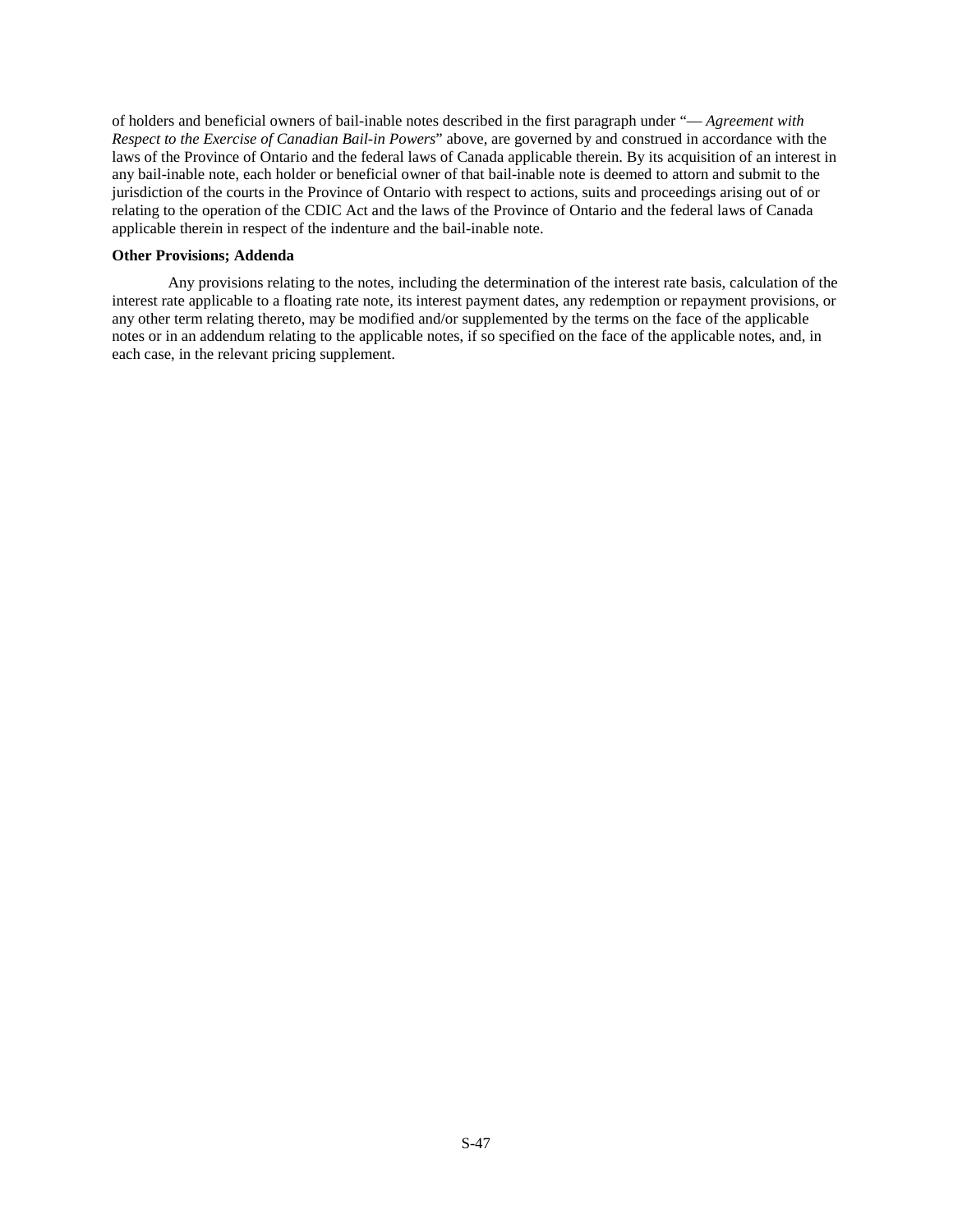# **SUPPLEMENTAL PLAN OF DISTRIBUTION (CONFLICTS OF INTEREST)**

We and CIBCWM, as agent, have entered into a distribution agreement with respect to the notes. We may appoint agents, other than or in addition to CIBCWM, with respect to the notes. Any other agent will enter into a distribution agreement with us. The other agents may be affiliates or customers of the Bank and may engage in transactions with and perform services for the Bank in the ordinary course of business. CIBCWM may resell notes to or through another selling agent, which may include another of our affiliates. The agent or agents through whom the notes will be offered will be identified in the relevant pricing supplement.

Subject to certain conditions, an agent will use its reasonable efforts to solicit purchases of the notes. We have the right to accept offers to purchase notes and may reject any proposed purchase of the notes. An agent may also reject any offer to purchase notes. We will pay an agent a commission, which will be in such amount as may be agreed between the agent and the Bank and will be set forth in the relevant pricing supplement, on any notes sold through such agent.

We may also sell notes to an agent, who will purchase the notes as principal for its own account. In that case, the agent will purchase the notes at a price equal to the issue price specified in the relevant pricing supplement, less a discount to be agreed with us at the time of the offering.

An agent may resell any notes it purchases as principal to other brokers or dealers at a discount, which may include all or part of the discount the agent received from us. If all the notes are not sold at the initial offering price, the agent may change the offering price and the other selling terms.

We may also sell notes directly to investors. We will not pay commissions on notes we sell directly.

We have reserved the right to withdraw, cancel or modify the offer made by this prospectus supplement without notice and may reject orders in whole or in part, whether placed directly with us or with an agent. No termination date has been established for the offering of the notes.

An agent, whether acting as agent or principal, may be deemed to be an "underwriter" within the meaning of the U.S. Securities Act of 1933, as amended (the "Securities Act"). We have agreed to indemnify the agents against certain liabilities, including liabilities under the Securities Act, or to contribute to payments made in respect of those liabilities.

If an agent sells notes to dealers who resell to investors and the agent pays the dealers all or part of the discount or commission it receives from us, those dealers may also be deemed to be "underwriters" within the meaning of the Securities Act.

Unless otherwise indicated in any pricing supplement, payment of the purchase price of notes, other than notes denominated in a non-U.S. dollar currency, will be required to be made in funds immediately available in The City of New York. The notes will be in the Same Day Funds Settlement System at DTC and, to the extent the secondary market trading in the notes is effected through the facilities of such depositary, such trades will be settled in immediately available funds.

The notes are a new issue of securities, and there will be no established trading market for any note before its original issue date. We do not plan to list the notes on a securities exchange or quotation system. An agent may make a market in the notes offered through it. However, neither CIBCWM nor any of our other affiliates nor any other agent named in the relevant pricing supplement that makes a market is obligated to do so, and any of them may stop doing so at any time without notice. No assurance can be given as to the liquidity or trading market for the notes.

This prospectus supplement may be used by CIBCWM or any other agent in connection with offers and sales of the notes in market-making transactions. In a market-making transaction, an agent or other person may resell a note it acquires from other holders after the original offering and sale of the note. Resales of this kind may occur in the open market or may be privately negotiated, at prevailing market prices at the time of resale or at related or negotiated prices. In these transactions, such agent may act as principal or agent, including as agent for the counterparty in a transaction in which CIBCWM or another agent acts as principal, or as agent for both counterparties in a transaction in which CIBCWM does not act as principal. The agents may receive compensation in the form of discounts and commissions, including from both counterparties in some cases. Other affiliates of the Bank (in addition to CIBCWM) may also engage in transactions of this kind and may use this prospectus supplement for this purpose.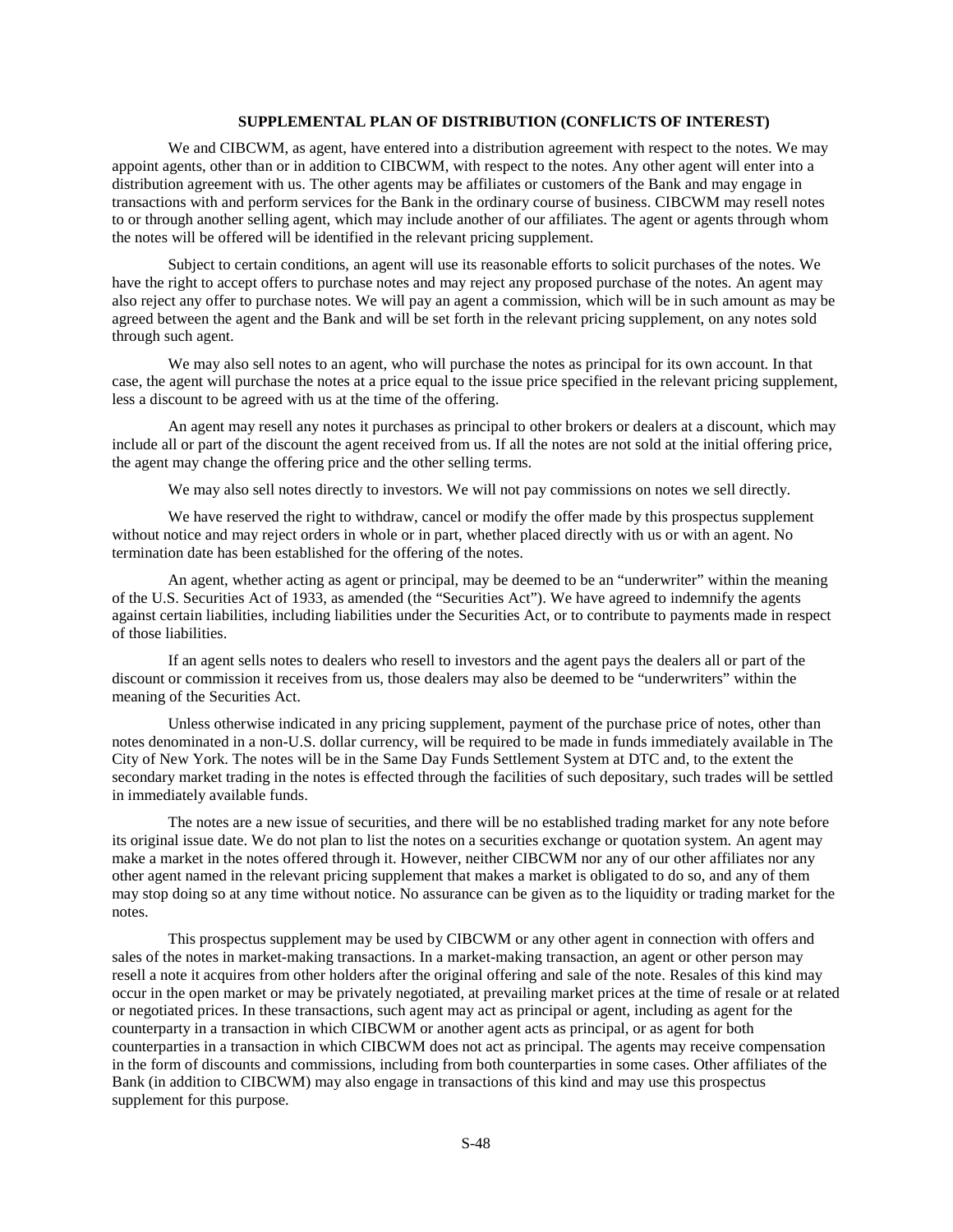Unless the Bank or an agent informs you in your confirmation of sale that your note is being purchased in its original offering and sale, you may assume that you are purchasing your note in a market-making transaction.

The aggregate initial offering price specified on the cover of this prospectus supplement relates to the initial offering of new notes we may issue on and after the date of this prospectus supplement. This amount does not include notes that may be resold in market-making transactions. The latter includes notes that we may issue going forward as well as notes we have previously issued.

The Bank does not expect to receive any proceeds from market-making transactions other than those it undertakes on its own. The Bank does not expect that any agent that engages in these transactions will pay any proceeds from its market-making resales to the Bank.

Information about the trade and settlement dates, as well as the purchase price, for a market-making transaction will be provided to the purchaser in a separate confirmation of sale.

In this prospectus supplement, the term "this offering" means the initial offering of the notes made in connection with their original issuance. This term does not refer to any subsequent resales of notes in marketmaking transactions.

An agent may engage in over-allotment, stabilizing transactions, syndicate covering transactions and penalty bids in accordance with Regulation M under the Exchange Act. Over-allotment involves syndicate sales in excess of the offering size, which creates a syndicate short position. Stabilizing transactions permit bids to purchase the underlying security so long as the stabilizing bids do not exceed a specified maximum. Syndicate covering transactions involve purchases of the notes in the open market after the distribution has been completed in order to cover syndicate short positions. Penalty bids permit reclaiming a selling concession from a syndicate member when the notes originally sold by such syndicate member are purchased in a syndicate covering transaction to cover syndicate short positions. Such stabilizing transactions, syndicate covering transactions and penalty bids may stabilize, maintain or otherwise affect the market price of the notes, which may be higher than it would otherwise be in the absence of such transactions. Agents are not required to engage in these activities, and may end any of these activities at any time.

In addition to offering notes through the agents as discussed above, other medium-term notes that have terms substantially similar to the terms of the notes offered by this prospectus supplement may in the future be offered, concurrently with the offering of the notes, on a continuing basis by the Bank. Any of these notes sold pursuant to the distribution agreement or sold by the Bank directly to investors will reduce the aggregate amount of notes which may be offered by this prospectus supplement.

#### **Conflicts of Interest**

Because CIBCWM is an affiliate of the Bank, CIBCWM has a "conflict of interest" as defined in Rule 5121 of the U.S. Financial Industry Regulatory Authority, Inc. ("Rule 5121"). In addition, the Bank will receive the net proceeds from an initial public offering of the notes, thus creating an additional conflict of interest within the meaning of Rule 5121. Consequently, any such offering is being conducted in compliance with the provisions of Rule 5121. Neither CIBCWM nor any other agent is permitted to sell notes in any such offering to an account over which it exercises discretionary authority without the prior specific written approval of the account holder.